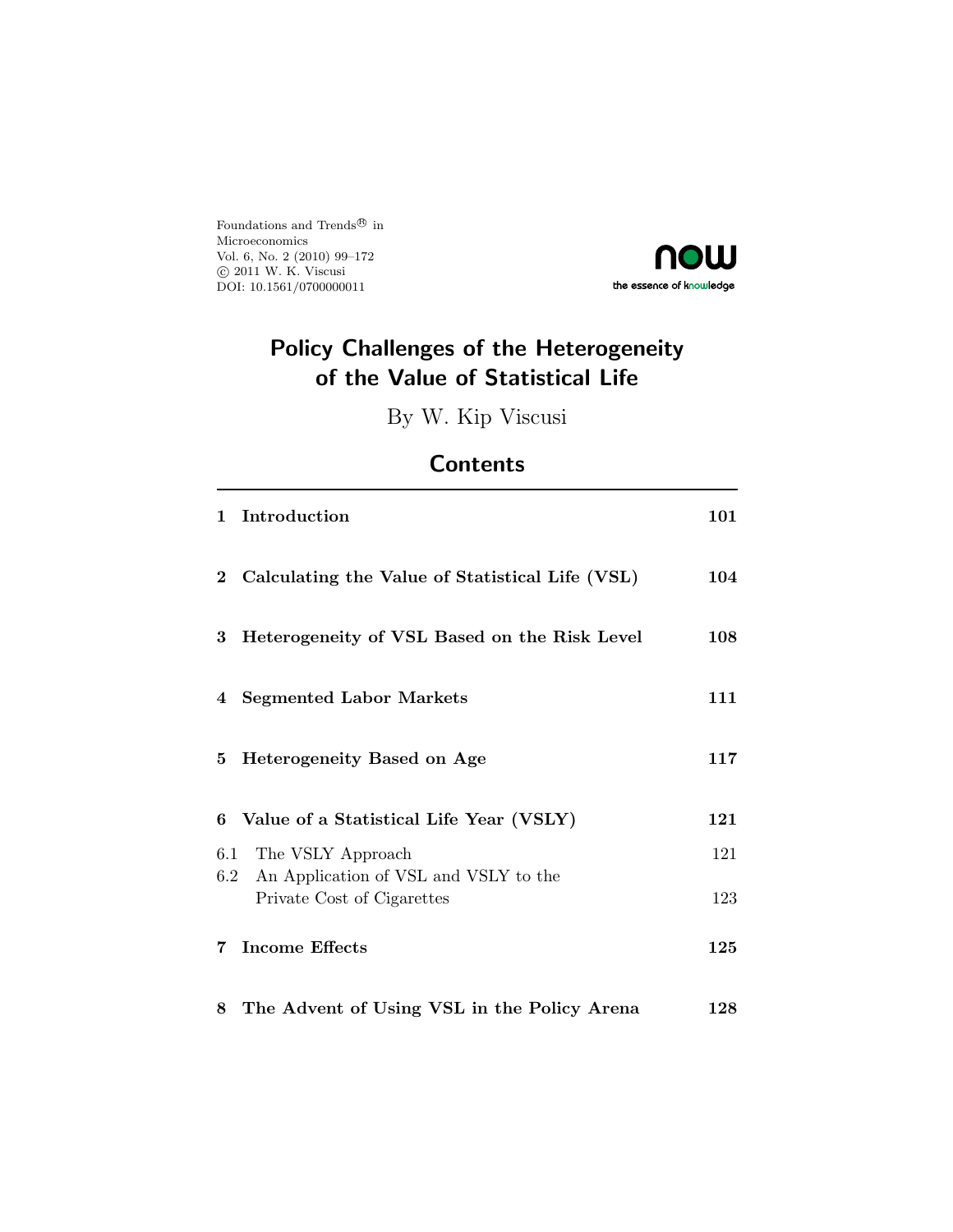| 9 The "Senior Discount" Controversy                                                                | 130        |
|----------------------------------------------------------------------------------------------------|------------|
| 10 Should Income Levels Matter?                                                                    | 133        |
| 11 The Devaluation of Life Controversy                                                             | 136        |
| 12 Adjustments for the Size of Risk                                                                | 139        |
| 12.1 Risk Levels in Hedonic Wage Studies<br>12.2 A Calibration Example for Non-Incremental         | 139        |
| Risk Changes                                                                                       | 143        |
| 13 Latency and Cancer Benefit Issues                                                               | 149        |
| 14 Dread and Contextual Sources of Variation in<br>Valuing Life: Deaths from Attacks by Terrorists | 152        |
| 15 Should the VSL Be Added to the                                                                  |            |
| <b>Present Value of Economic Damages?</b>                                                          | <b>160</b> |
| 16 Conclusion                                                                                      | 164        |
| References                                                                                         | 166        |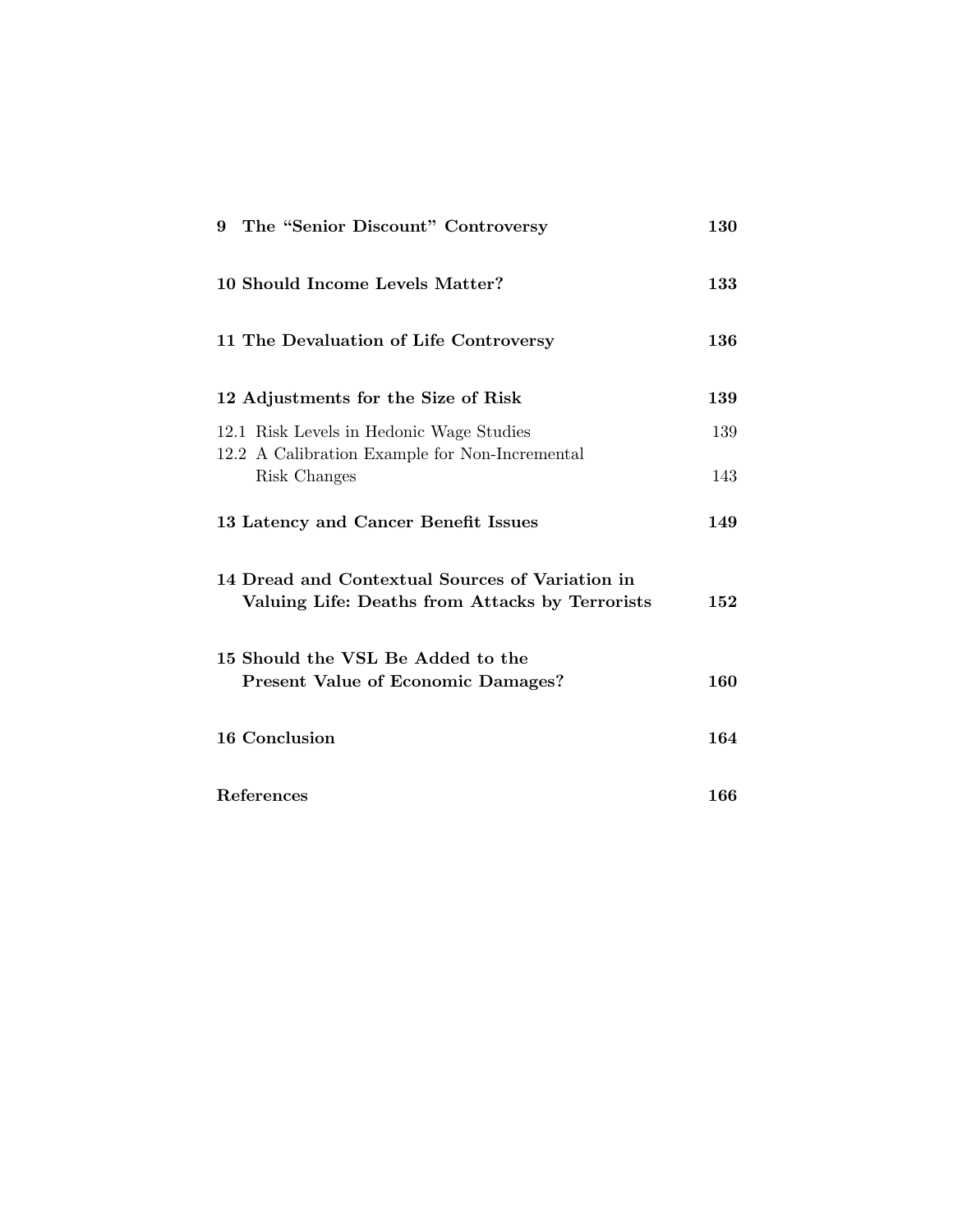Foundations and Trends $^{\textcircled{\tiny{\textregistered}}}$  in Microeconomics Vol. 6, No. 2 (2010) 99–172 c 2011 W. K. Viscusi DOI: 10.1561/0700000011



## **Policy Challenges of the Heterogeneity of the Value of Statistical Life**<sup>∗</sup>

### **W. Kip Viscusi**

*University Distinguished Professor of Law, Economics, and Management, Vanderbilt University Law School, 131 21st Avenue South, Nashville, TN 37203, USA kip.viscusi@vanderbilt.edu.*

#### **Abstract**

Economic research has developed estimates of the heterogeneity of the value of statistical life (VSL) on dimensions such as individual age, income, immigrant status, and the nature of the risk exposure. This paper examines the empirical evidence on the heterogeneity of VSL and explores the potential implications for the valuation of regulatory policies. Previously, the U.S. Environmental Protection Agency (EPA) unsuccessfully sought to adopt a simple age discount percentage for VSL based on survey evidence. However, labor market estimates of VSL indicate a pattern that tracks lifetime consumption trajectories, as the VSL rises with age and eventually tapers off but does not plummet with age. The VSL has an income elasticity of at least 0.5. The analysis of age variations in VSL is accompanied by a review of the value of statistical life year (VSLY) approach. The U.S. Department

<sup>\*</sup> Preliminary versions of the paper were presented at the CREATE — DHS Conference, Washington, D.C., September 23–24, 2010, and at the ALEA Conference in New York City, May 20, 2011.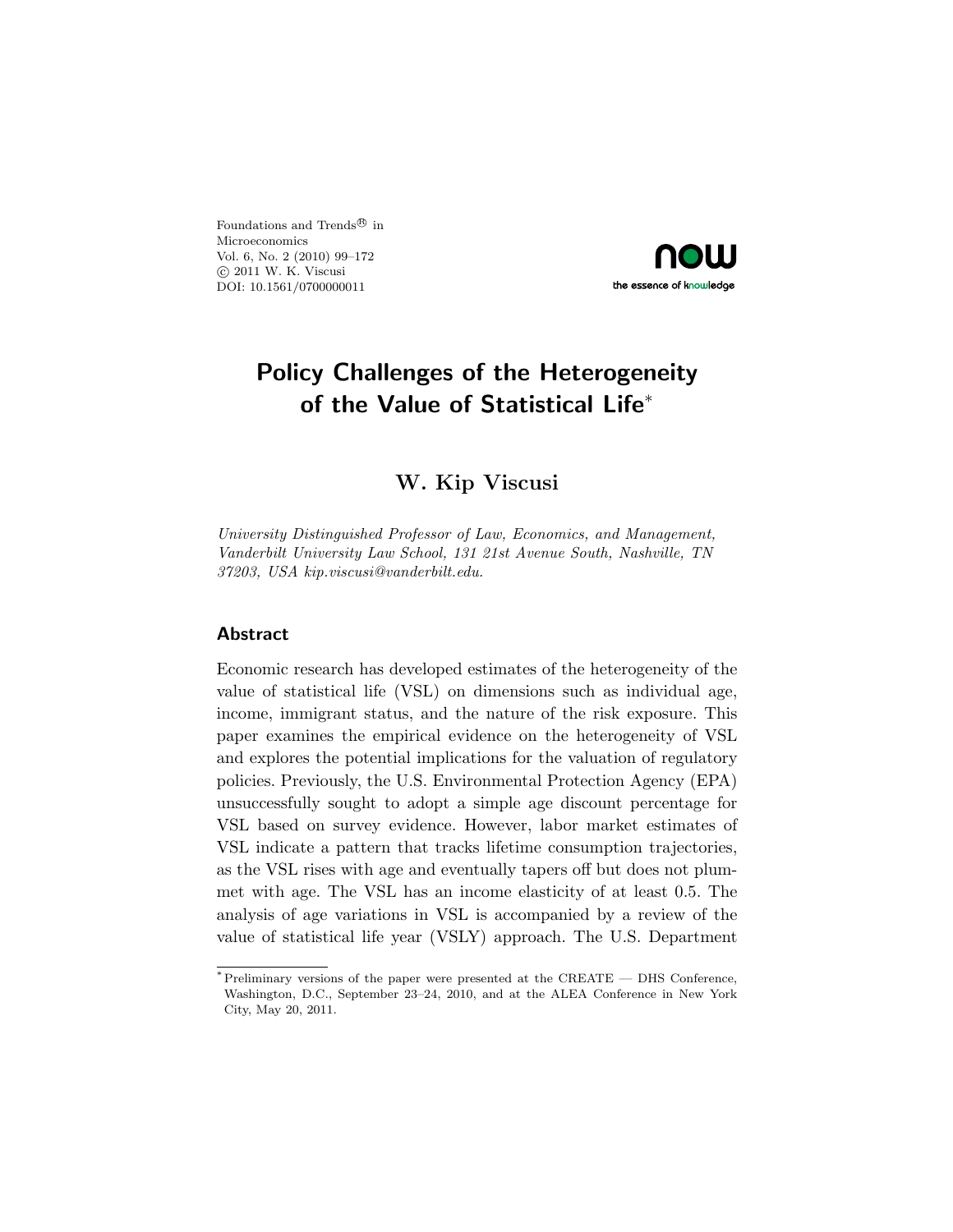of Transportation recognizes the influence of a positive income elasticity of VSL, and EPA has proposed adopting a 50% cancer premium. Recent studies suggest that the risk of death from terrorist attacks are of particular concern and may merit a substantial premium in benefit assessments. Whether and how such heterogeneity in VSL should be incorporated in regulatory policy evaluations depends in part on the source of the heterogeneity. Some prominent sources of heterogeneity arise from segmented labor markets in which disadvantaged groups face different labor market opportunities. Blacks and Mexican immigrants face quite different labor market offer curves. As a result, influences that are problematic from the standpoint of setting different benefit levels for policy purposes are differences in VSL by race and immigrant status. The paper also examines the EPA's recent devaluation of life and the Posner–Sunstein proposal to use VSL estimates to set hedonic damages in tort liability cases. As with hedonic damages generally, adoption of their proposal would lead to excessive levels of compensatory damages and would greatly increase damage amounts.

*Keywords*: Value of statistical life, risk, regulation, hedonic damages.

*JEL Codes*: J17, I18, H40, K32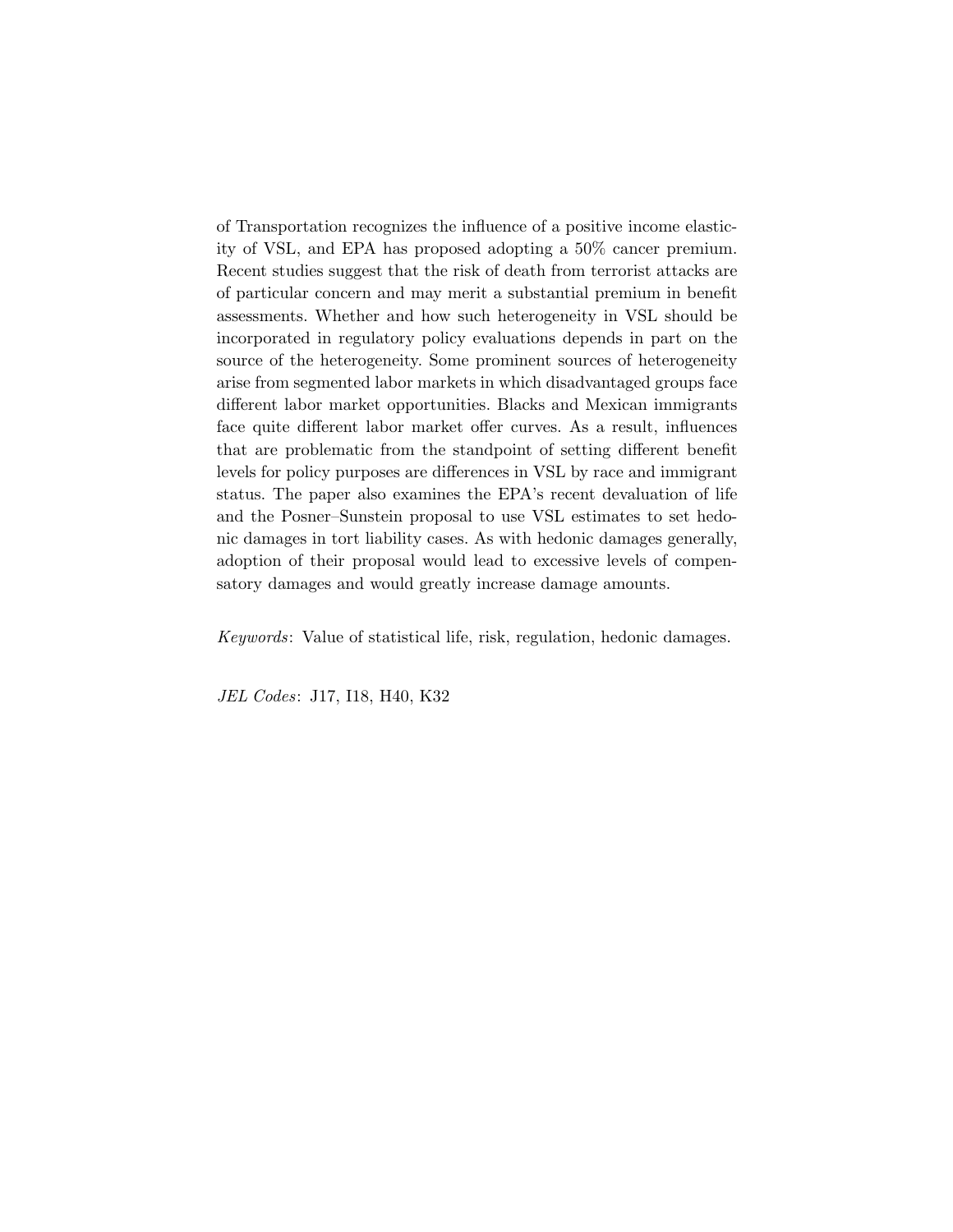# **1 Introduction**

The value of a statistical life (VSL) is the individual's money-risk tradeoff for small risks of death. This measure is the most prevalent benefit assessment approach used by government agencies when valuing changes in risk. The academic literature includes dozens of labor market studies of VSL.<sup>1</sup> There also have been studies of VSL based on price-risk tradeoffs for the product market as well as VSL amounts implied by risk-taking decisions ranging from the choice of highway speed to the use of seat belts.

This paper focuses on the variation in VSL both across different studies in the academic literature as well as in different policy contexts. These differences often reflect quite legitimate heterogeneity in the valuation of risk. There are important differences in the VSL with respect to individual risk-taking behaviors as well as personal characteristics, including age, income, race, gender, and immigrant status. What are these differences and what are the policy implications for benefit

<sup>&</sup>lt;sup>1</sup> For reviews, see Viscusi (1993), Viscusi and Aldy (2003), and Viscusi (2010), among others. Robinson (2007), Graham (2008), and Viscusi (2009a) review related government agency practices. Kniesner and Leeth (2009) review the underlying theory and econometric foundations of this area of research.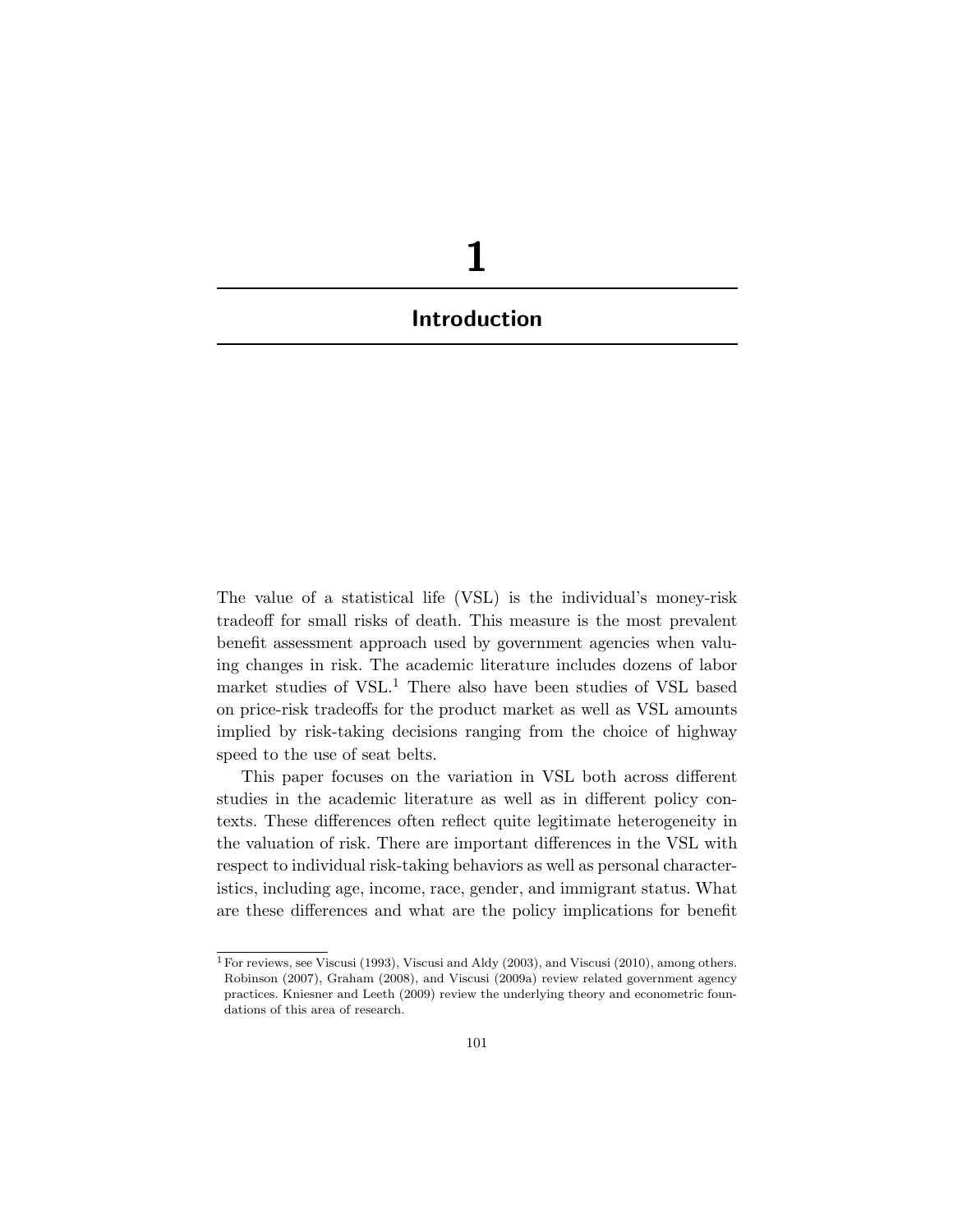#### 102 *Introduction*

assessment? To assess such issues, I explore both the VSL estimates themselves and their implications for the structure of labor markets. The ramifications for labor market structure are not innocuous. To the extent that there are segmented labor markets in which people face different labor market opportunities, there will be differences across the population in their estimated VSL. How and whether information regarding the heterogeneity of VSL should be used depends on how the differences arise.

My review of the academic literature is coupled with an examination of the policy arena's use of the VSL methodology. Government agencies adopted the VSL approach to valuing risk regulations almost three decades ago. The use of VSL estimates to value mortality risks has continued through the recent controversies involving variations in VSL levels with age and income. Other aspects of risk heterogeneity that also are potentially prominent policy concerns and could affect the application of VSL estimates include the size of the risk being reduced and the context in which the risk arises. For example, is the risk a voluntary risk, and is it being incurred in a market context in which those exposed to the risk have endangered their lives by engaging in reckless behavior?

As government agencies continue to refine their benefit assessment procedure, the potential role of heterogeneity of VSL has moved to the forefront of these debates. The U.S. Department of Transportation (U.S. DOT, 2008) has adopted a positive income elasticity of VSL. The income elasticity of VSL has also arisen as a component in proposed congressional legislation that sought to incorporate a proportional income elasticity of VSL that will apply only to increases in income.<sup>2</sup> Age variations in the VSL amount used in regulatory impact analyses have been attempted and since abandoned in the United States,<sup>3</sup> but outside the United States the practice of varying VSL by age has generated less of a controversy.<sup>4</sup> More recently, the U.S.

<sup>2</sup> The 2008 proposed legislation was the "Restoring the Value of Every American in Environmental Decisions Act" (proposed in the 110th Congress, 2nd Session).

<sup>3</sup> See Viscusi (2009a) for a review of the history of this episode.

<sup>4</sup> The European Commission's (2001) member countries use a VSL that declines with age, and Canada has used a VSL involving a 25% discount for those over age 65. See Hara Associates (2000).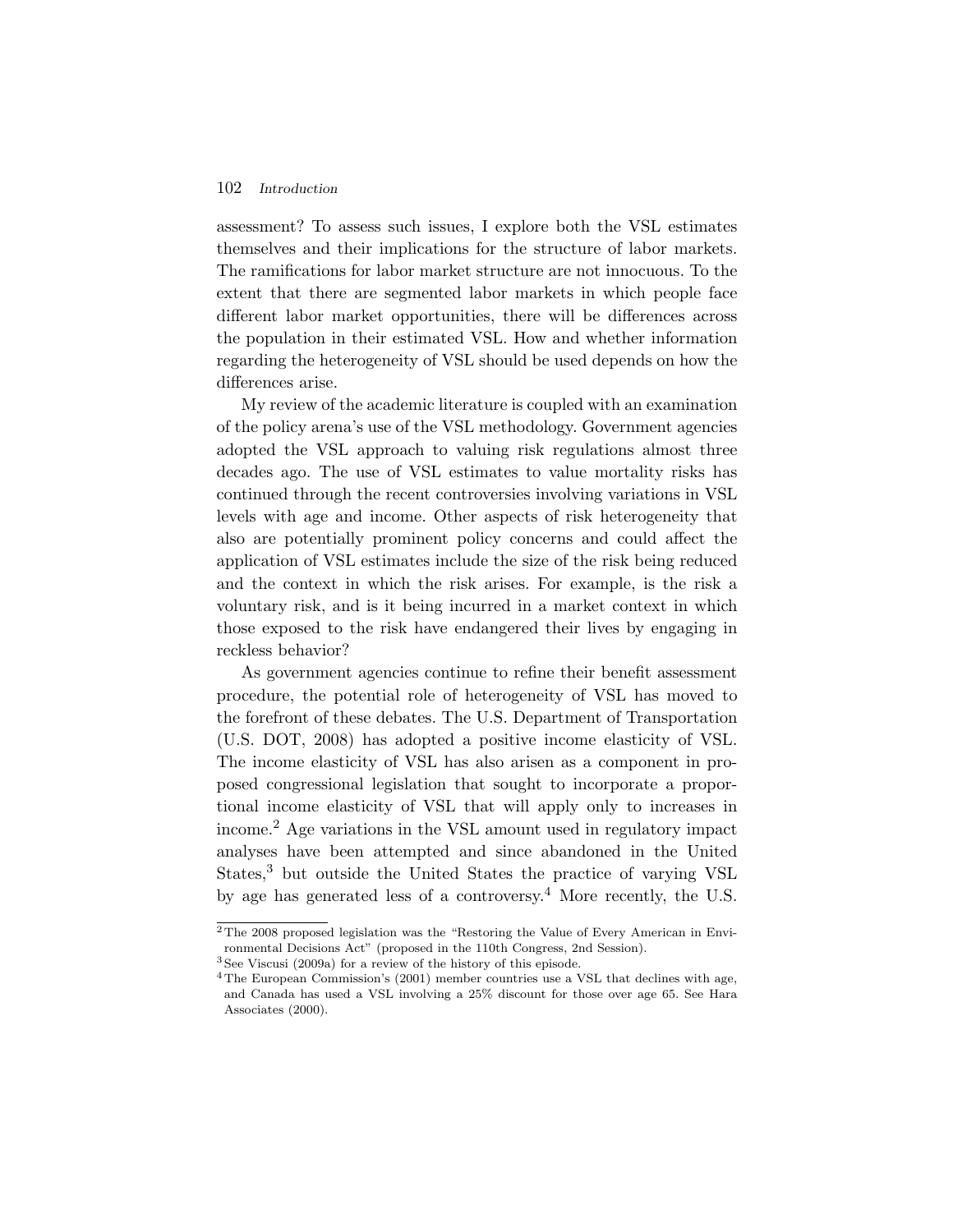Environmental Protection Agency (U.S. EPA, 2010) proposed a cancer premium for VSL following a similar approach in the United Kingdom. Other types of differentiation by type of risk exposure, such as terrorism attacks, are also likely to gain policy prominence based on the findings in the economics literature.

The VSL approach continues to remain controversial among noneconomists on normative grounds, as exemplified in the critique by Ackerman and Heinzerling (2004). However, the policy alternative to using VSL estimates has not been to use an infinite value of life but to undervalue lives. In particular, early policy assessments used the economic loss measures in tort damages contexts consisting of the present value of lost earnings and medical expenses. Tort damages alone will undervalue life compared to VSL estimates. There have also been recent suggestions that court awarded compensation for wrongful death should include both the VSL as well as the value of economic loss. One might think that such a measure, if appropriate for compensatory damage purposes, surely would be appropriate for regulatory analyses as well. Whether this expansion of the use of the VSL concept in combination with economic loss amounts is appropriate is explored later in this paper.

Assessments of VSL and heterogeneity in VSL levels are likely to be increasingly important for policy decisions. For three decades agencies have been required to show that all major new regulations pass a benefit-cost test. In 2011, President Obama's Executive Order 13563, Improving Regulation and Regulatory Review, reaffirmed the objectives of the previous Executive Order 12866 and broadened the regulatory review focus and the tests of economic merit to include existing regulations. As a consequence, the range of policies for which benefit-cost tests will be undertaken will continue to increase. That development will bolster the policy role of VSL, which is the standard governmental approach to monetizing mortality risks.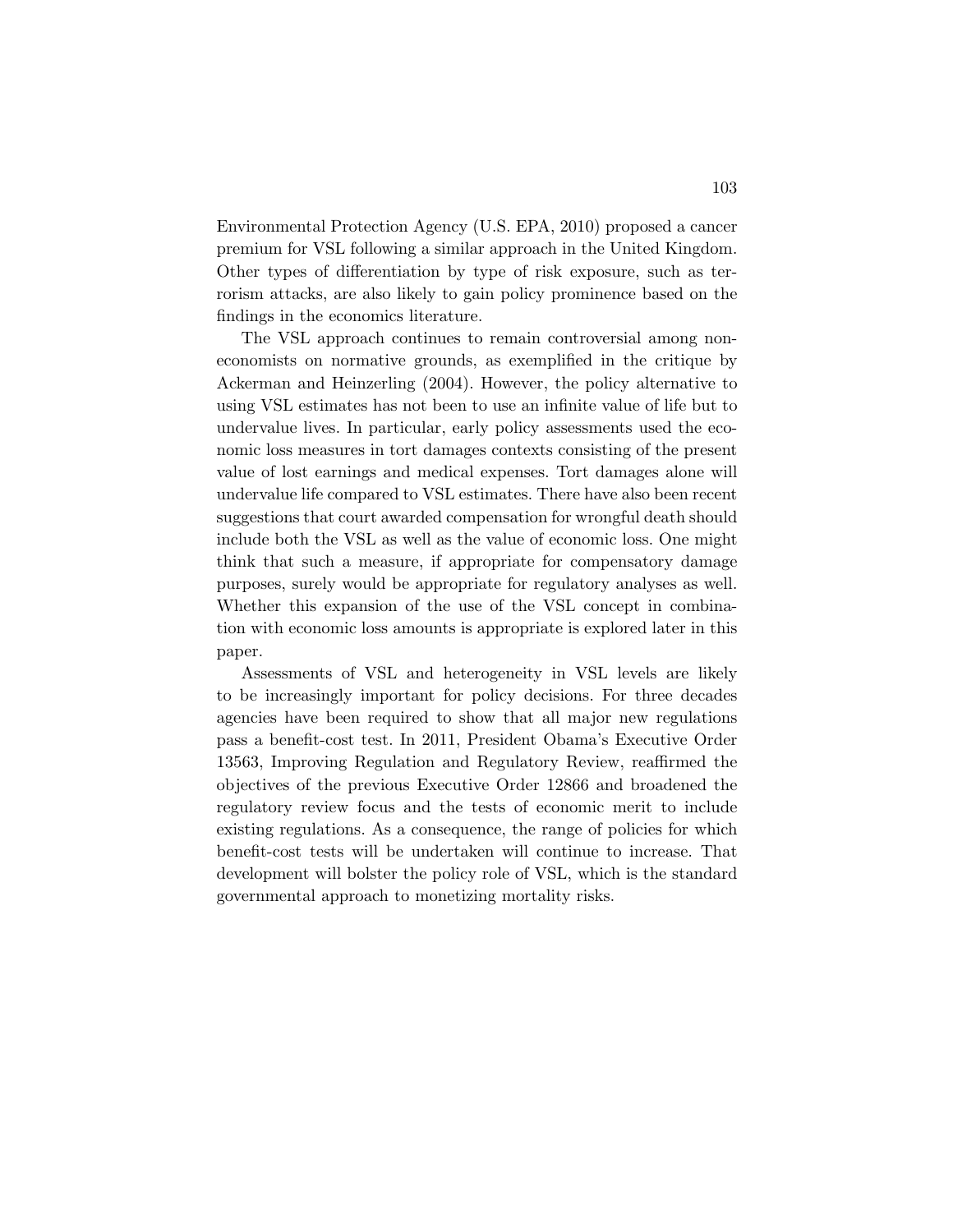## **Calculating the Value of Statistical Life (VSL)**

Because the VSL concept is so widely misunderstood, particularly by critics of the approach, it is worthwhile to begin with the definition of the concept.<sup>1</sup> The VSL pertains to the tradeoff between money and very small risks of death. In workplace contexts, it is the measure of the average total compensation paid per expected fatality. Suppose that there is a risk of one chance in 10,000 to 10,000 people so that this group will experience one expected death. If each person would be willing to pay \$800 to eliminate the risk, the VSL in this instance would be \$8 million, or 10,000 people  $\times$  \$800 per person. This is the amount that could be raised to prevent one expected death. The VSL figure is not an accounting measure of the present value of one's lost earnings. It does not reflect the amount the person would be willing to pay to avoid certain death or the amount that the person would need to be compensated to accept certain death.

Although the VSL terminology is standard in the literature, the U.S. EPA (2010, p. 60) has proposed using the terminology "value of mortality risk (VMR), scaled to micro-risk reductions." The economic

<sup>&</sup>lt;sup>1</sup> See Ackerman and Heinzerling (2004) for a recent example of such a critique.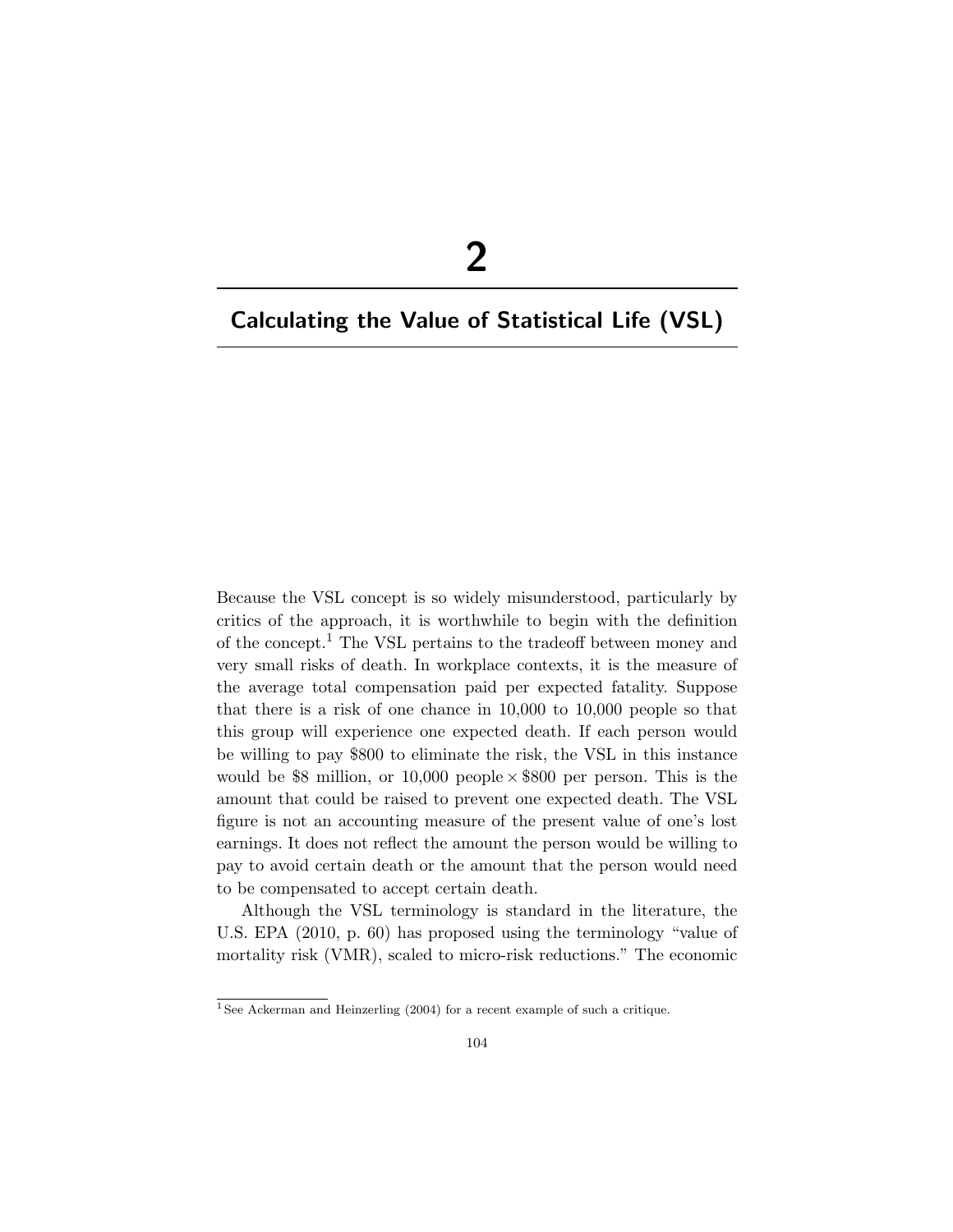concept is unchanged, but their objective in adopting this more unwieldy terminology is to decrease the political sensitivity of the approach.

Although many studies have used survey methods to try to elicit people's risk-money tradeoff, the dominant approach in the economic literature has been to analyze wage-risk tradeoffs. Examining how workers in the labor market value risks offers the advantage of imputing values from actual risk-taking decisions using large samples with detailed data. Properly designed stated preference studies are a useful supplementary technique for valuing many health risks, such as those for which there is no market evidence, including various types of cancer.

The basic idea underlying the theory of compensating wage differentials can be traced back to Adam Smith's theory of labor supply. He theorized that workers would need to be paid more for jobs that are risky or otherwise unpleasant. Two centuries later economists began analyzing these premiums for risk and using these estimates to infer a VSL. The empirical task is to control for the various characteristics of the worker and the job and to isolate how much pay workers receive for extra risk. This approach, which is known as a hedonic wage model, utilizes a conceptual framework in which workers pick an optimal riskwage combination from the available set of opportunities in the labor market. Based on these choices, it is possible to estimate the average wage-risk tradeoff rate across the sample.

Figure 2.1 sketches the identical set of labor market opportunities facing two different workers. The curve  $w(p)$  is the market opportunities locus for fatality risk p. It is the outer envelope of all the individual firms' offer curves, which indicate the highest wage the firm will offer for any given risk. The envelope of such offer curves consequently represents the highest wage that is offered in the market for any given fatality risk. Workers can choose any wage-risk combination that they would like from this offer curve based on their own preferences.

Let  $u(w(p))$  be the utility of income when healthy and  $v(w(p))$  be the utility of income if killed or injured on the job, where  $u', v' > 0$ for any given  $w(p)$ , and  $u''$ ,  $v'' \le 0$ . Then, as shown in Viscusi (1978b, 1979) the observed wage-risk tradeoff based on the worker's optimal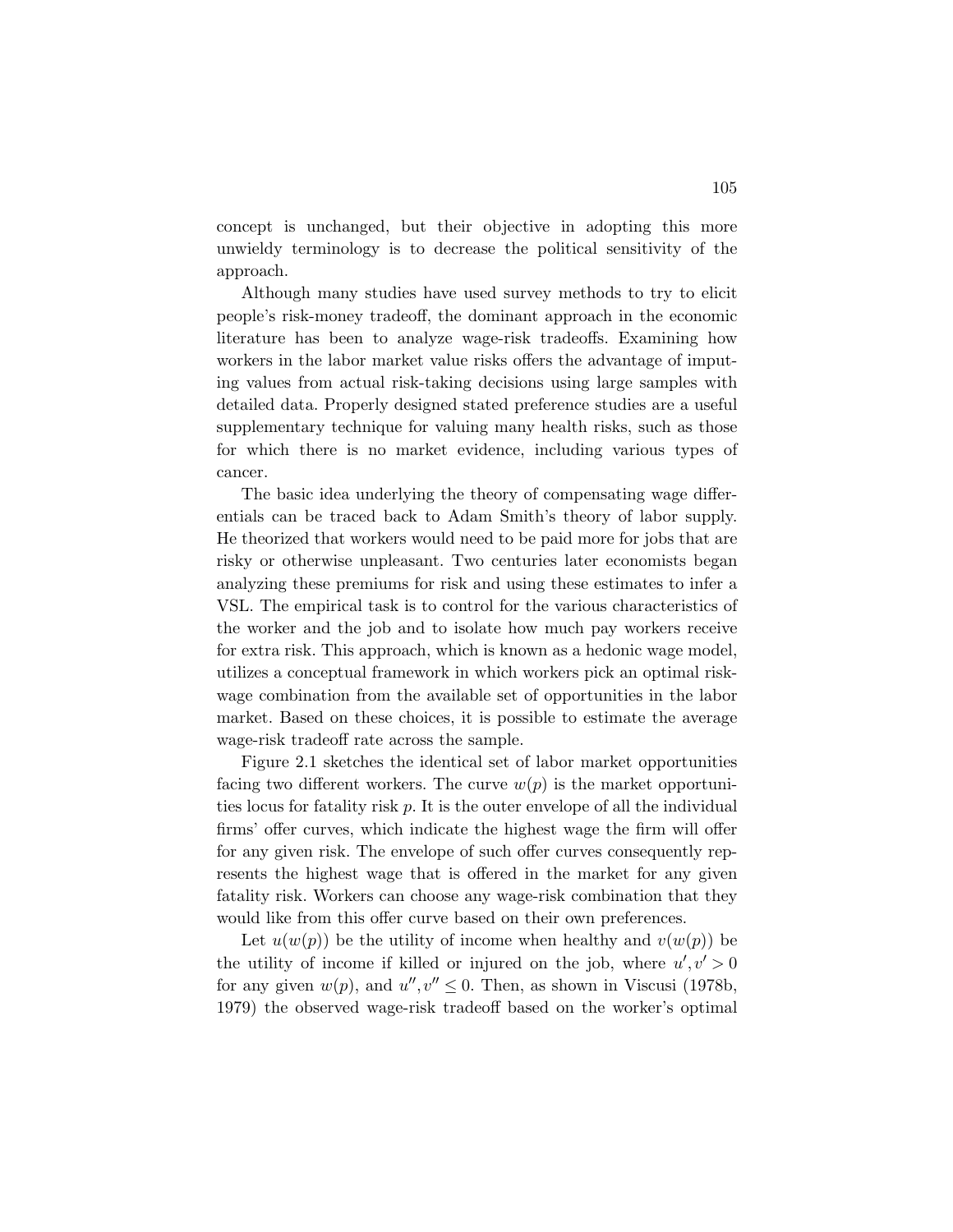#### 106 *Calculating the Value of Statistical Life (VSL)*



Fig. 2.1 The standard hedonic labor market model.

job choice from the set of available options is given by

$$
w_p = \frac{u - v}{(1 - p)u_w + pv_w}.
$$
\n(2.1)

This equation plays such a fundamental role that it has been "re-discovered" in dozens of subsequent articles. The left side of Equation  $(2.1)$  is the VSL for models in which p pertains to the probability of death. The VSL equals the difference in utility levels between the healthy and the ill health or dead state. These utility values are normalized in Equation (2.1) by dividing by the expected marginal utility of income. Empirical estimates usually trace out the average value of  $w_p$  across the working population using either the log hourly wage or the wage rate as the dependent variable.

There are two workers shown in Figure 2.1. Each worker will choose the wage-risk combination that offers the highest expected utility level given his or her preferences. Worker 1 chooses fatality risk  $p_1$  that offers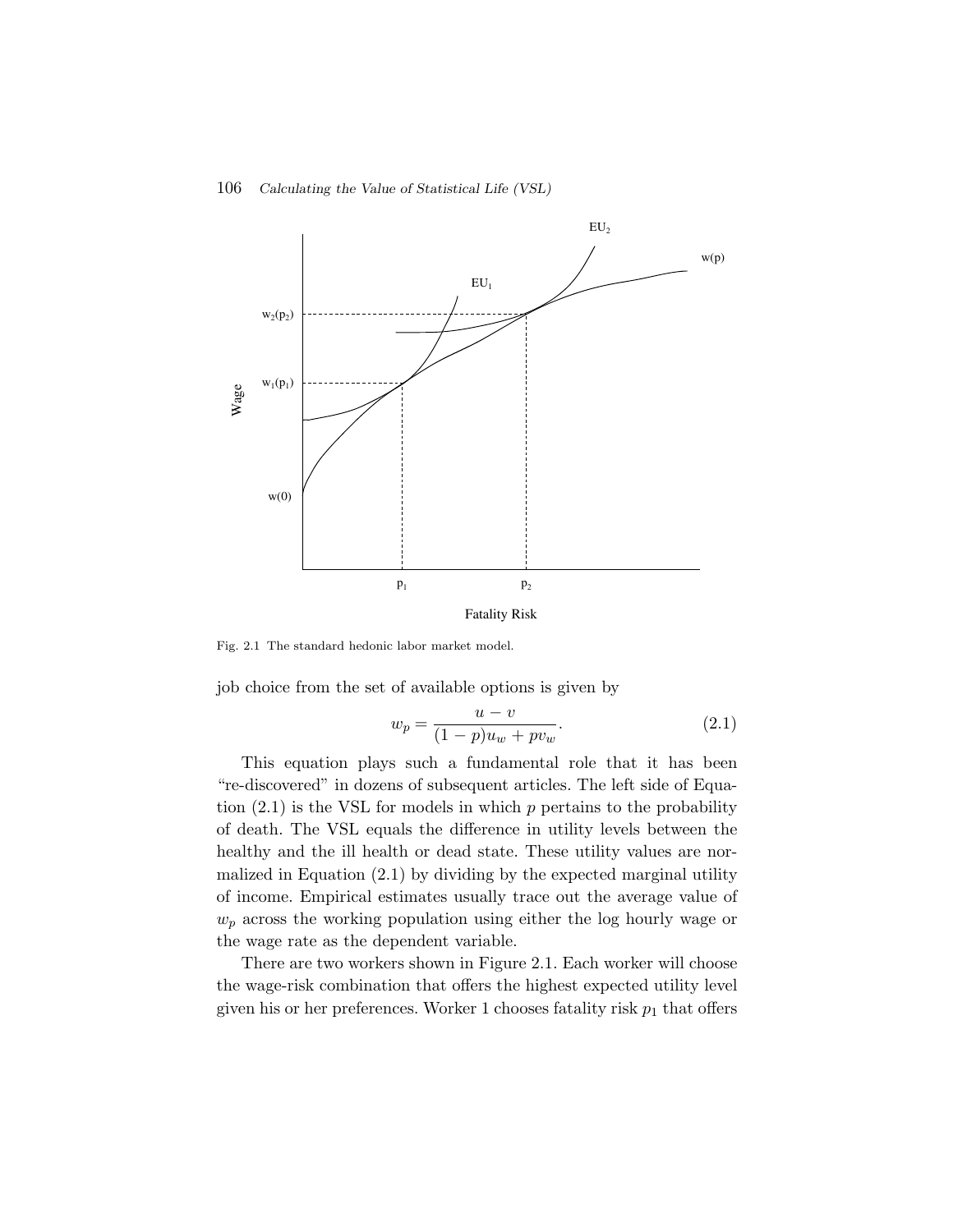a wage rate of  $w_1(p_1)$ . Worker 2 is willing to face a higher risk of  $p_2$  for a wage  $w_2(p_2)$ . The compensating differential that each worker receives for risk is the difference between the wage the worker receives and the value for a risk-free job given by  $w(0)$ .

Conventional hedonic wage models fit a curve that passes through these various points of tangency, thus simultaneously reflecting the wage-risk tradeoff for both workers and firms. The median estimate of studies using U.S. data is a VSL of \$7 million (\$2000) or \$8.7 million (\$2009) based on the meta analysis in Viscusi and Aldy (2003). Thus, the average worker receives an additional \$870 to face an annual job fatality risk of 1/10,000. International studies likewise have indicated the presence of compensating differentials in other markets as well. Estimates from labor markets in foreign countries have produced VSL levels in the expected range given that good health is a normal good so that people are less willing to incur health risks as their income level rises. For example, as one would expect, the labor market studies in countries such as India have found a lower VSL than in the United States where income levels are much higher. A review of the international evidence is provided in Viscusi and Aldy (2003).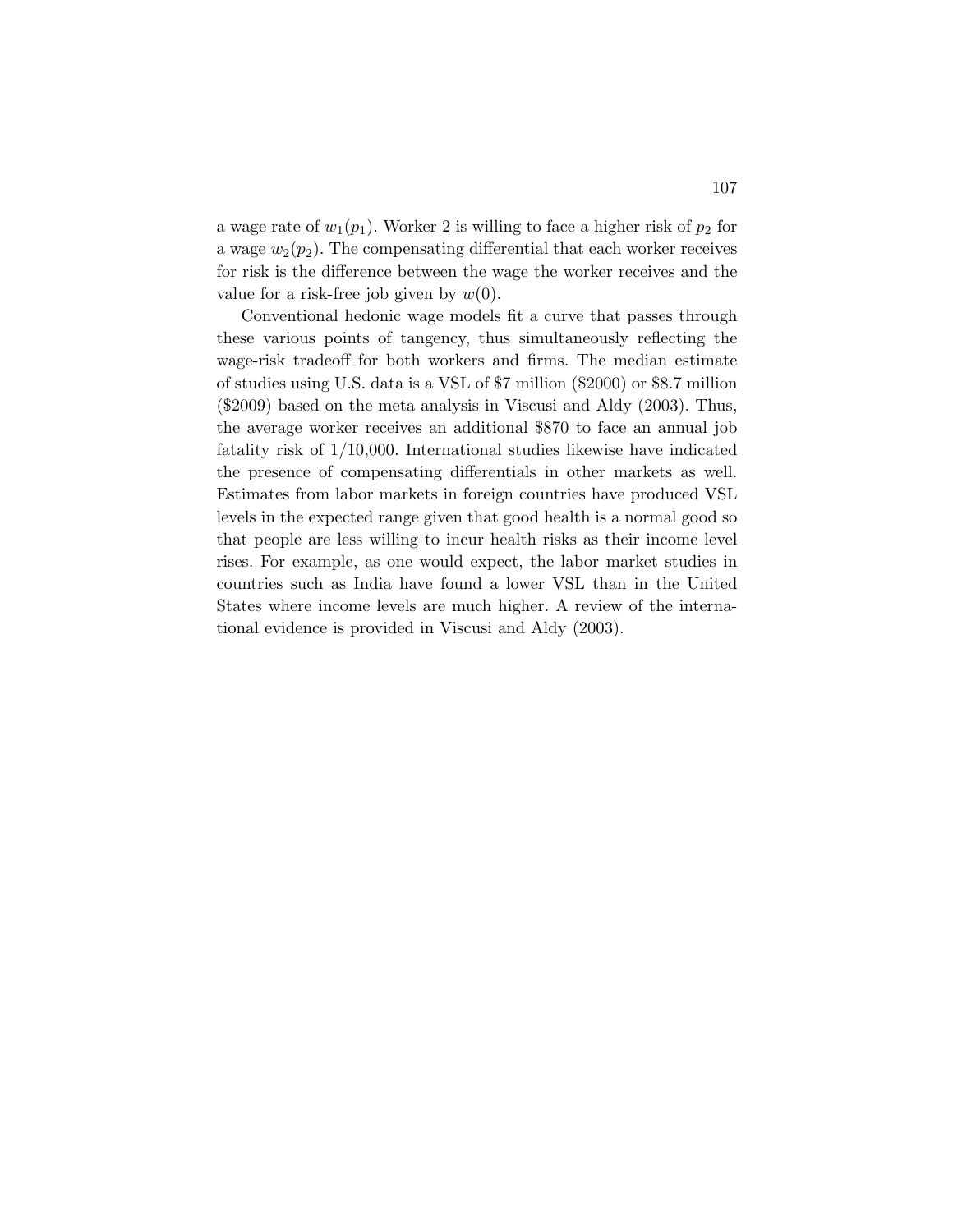### **Heterogeneity of VSL Based on the Risk Level**

As indicated by Figure 2.1, the wage-risk tradeoff for different workers depends on where they settle along the market offer curve. Worker 1 is on a steeper part of the curve than is Worker 2 and consequently has revealed a higher VSL based on the local wage-risk tradeoff. Workers who gravitate toward higher risk jobs such as those with the fatality risk  $p_2$  have a lower VSL reflected in their choices.

This heterogeneity in the level of VSL based on the risk level makes it possible to reconcile some of the early differences found in estimates in the literature. For the estimates of the VSL by Thaler and Rosen (1975), the average worker in the sample faced an annual job-related fatality risk of  $1/1,000$ , which is an extraordinarily large fatality risk.<sup>1</sup> In contrast, the study by Viscusi (1978a,b, 1979) analyzed a more representative group of workers who had fatality risks more in line with the national average at that time, which was 1/10,000. Thus, the Thaler– Rosen study focused on workers whose risk levels were about an order

<sup>1</sup> Because their risk measure was based on life insurance data, it captured all mortalityrelated differences by occupation rather than risks of the occupation per se. The subsequent literature almost invariably has attempted to avoid confounding job risks with personal risks.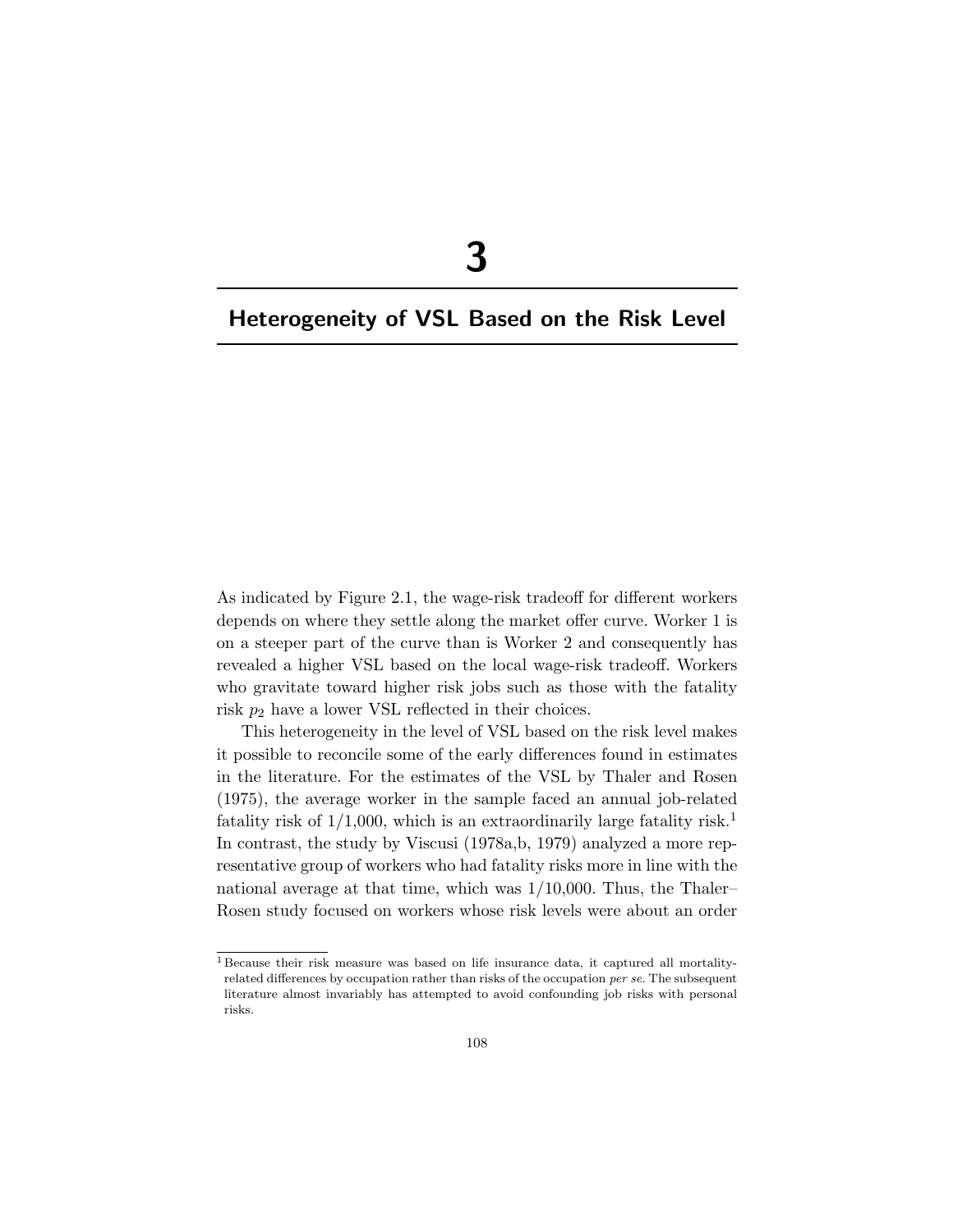of magnitude greater than the U.S. average. The Thaler and Rosen sample of workers had self-selected into very high-risk jobs and are concentrated on the right side of Figure 2.1. Not surprisingly, this focus on workers in very high-risk jobs led to a comparatively low value for VSL. The estimates in Viscusi (1978a, 1979) were five times greater than those in the Thaler–Rosen analysis.<sup>2</sup>

What is interesting about these differences is that the disparate VSL estimates do not arise because of a failure by economists to find "the value of life number." Rather, there is substantial heterogeneity in VSL tradeoffs throughout the labor market, and this heterogeneity is reflected in the different studies. Which particular VSL number emerges from the analysis depends in large part on the composition of the sample and their concentration along the  $w(p)$  curve in Figure 2.1.

A major source of heterogeneity of risk preferences can be traced to the risk levels people take as well as individual income levels. Thus, people who gravitate to high-risk jobs are at the lower end of the income distribution and have lower overall wage levels even including the influence of compensating differentials for risk. Using quantile regression analyses and panel data, Kniesner et al. (2010) analyze how the VSL varies across the wage distribution.<sup>3</sup> People with higher overall levels of wages and income sort themselves into the low-risk jobs and have much higher levels of VSL. As shown by the first column of statistics in Table 3.1, low-wage workers face more than double the fatality risk of high-wage workers.

Whereas the VSL for low-wage workers is only \$3.5 million, the VSL at the 90th percentile of the wage distribution is \$22.0 million  $(\$2001).4$  These results bolster the implications of the earlier comparison of studies focusing on workers at quite different risk levels. The VSL level differs markedly based on the risk level. Moreover, consideration of the heterogeneity of VSL is not a minor footnote to the VSL

<sup>2</sup> See Viscusi and Aldy (2003) for a tabulation of the different estimates. To this day, the Thaler–Rosen estimates remain at the very low end of estimated values from the labor market.

<sup>3</sup> Quantile estimates of the wage-risk relation also appear in Evans and Schaur (2009).

<sup>4</sup> These estimates using the Panel Study of Income Dynamics (PSID) lead to higher levels of VSL than after accounting for person-specific effects and other factors addressed using the panel aspect of the data. See Kniesner et al. (2011).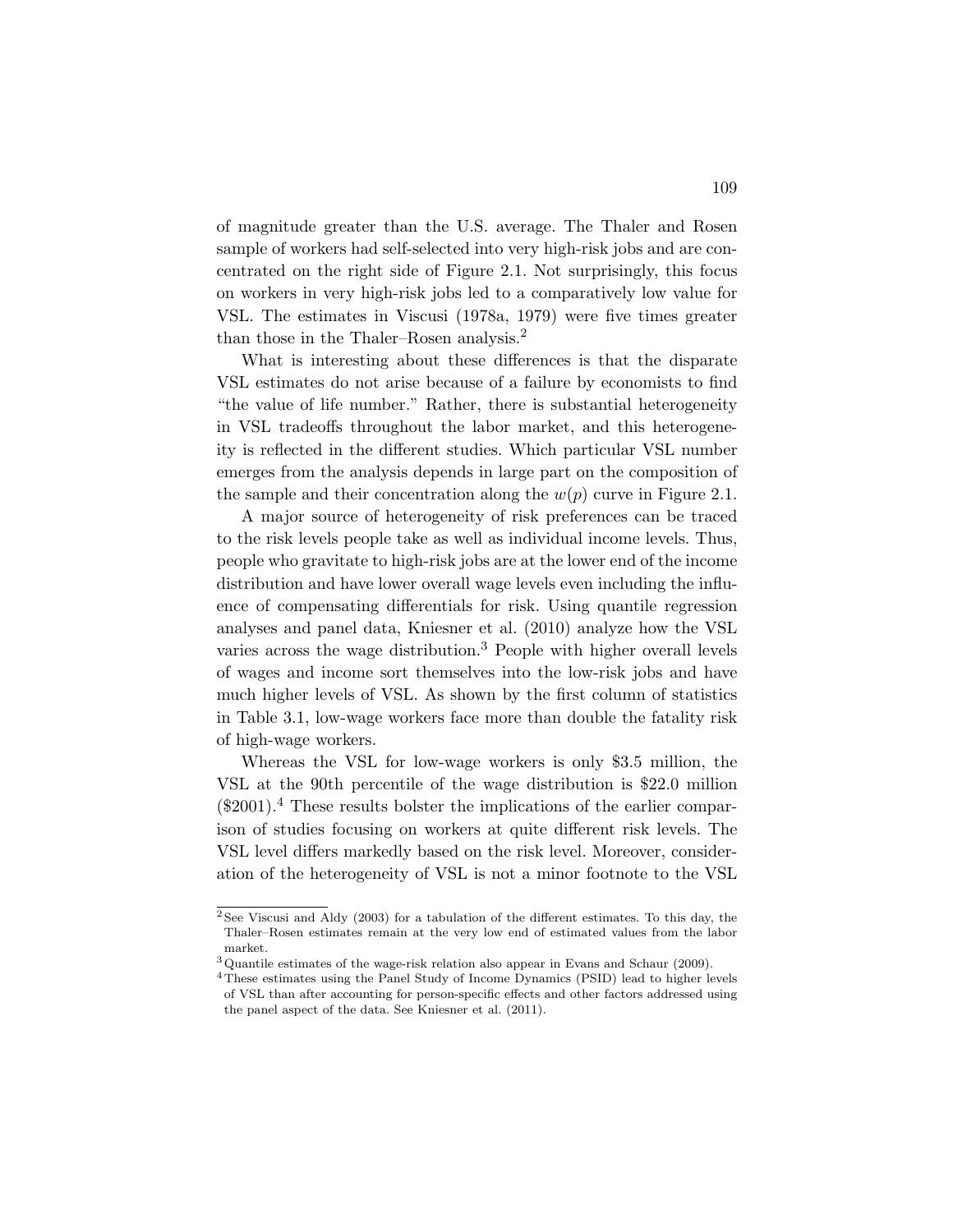#### 110 *Heterogeneity of VSL Based on the Risk Level*

| Quantile | Fatality risk<br>(per 100,000) | Hourly wage<br>rate $(\$2001)$ | Average family<br>income $(\$2001)$ | VSL (\$2001,<br>millions) | Income<br>elasticity |
|----------|--------------------------------|--------------------------------|-------------------------------------|---------------------------|----------------------|
| 0.10     | 7.83                           | 8.66                           | 33,583                              | 3.46                      | 2.24                 |
| 0.25     | 8.20                           | 11.71                          | 43, 478                             | 4.92                      | 2.04                 |
| 0.50     | 7.68                           | 17.16                          | 57,768                              | 7.55                      | 1.76                 |
| 0.75     | 6.07                           | 25.09                          | 75,762                              | 14.55                     | 1.20                 |
| 0.90     | 3.69                           | 36.74                          | 117,792                             | 22.04                     | 1.23                 |
|          |                                |                                |                                     |                           |                      |

Table 3.1. Panel quantile estimates of the income elasticity of VSL.

Source: Figures in this table are based on data in Kniesner et al. (2010).

literature but is a pivotal concern in determining which VSL is pertinent in any given context. This sorting based on the risk level is also borne out in other risk-taking decisions. By matching individuals' VSL estimates to their decision to use automobile seatbelts, Hakes and Viscusi (2007) found the expected relationship whereby those with a low VSL were less likely to buckle up.

These results have more general implications for what one would expect in terms of differences across the population. People who choose very high-risk jobs, very risky products, or to live in very dangerous neighborhoods have revealed themselves to have lower VSL levels than the average person in society. They have money-risk tradeoff rates such as those for workers located along the right side of the opportunities locus in Figure 2.1. Thus, there is an important influence of selection on job matches. Based on this selection, one can often infer that there are fundamental differences in the risk-money tradeoffs that people are willing to make. Similarly, people whose lives consistently reflect a strong preference for safety are concentrated on the left side of Figure 2.1 and have very steep wage-risk tradeoffs and a high VSL.

A key assumption in this analysis is that people select their job risk based on the available market opportunities independent of the choices of others. One might hypothesize, as some economists have done, that people choose jobs to advance their relative economic position compared to their peers by earning additional income through hazard pay. Kniesner and Viscusi (2005) test this hypothesis and find no empirical support for it. Moreover, while higher income may boost one's status, work on a dangerous and otherwise unpleasant job is likely to have the opposite effect.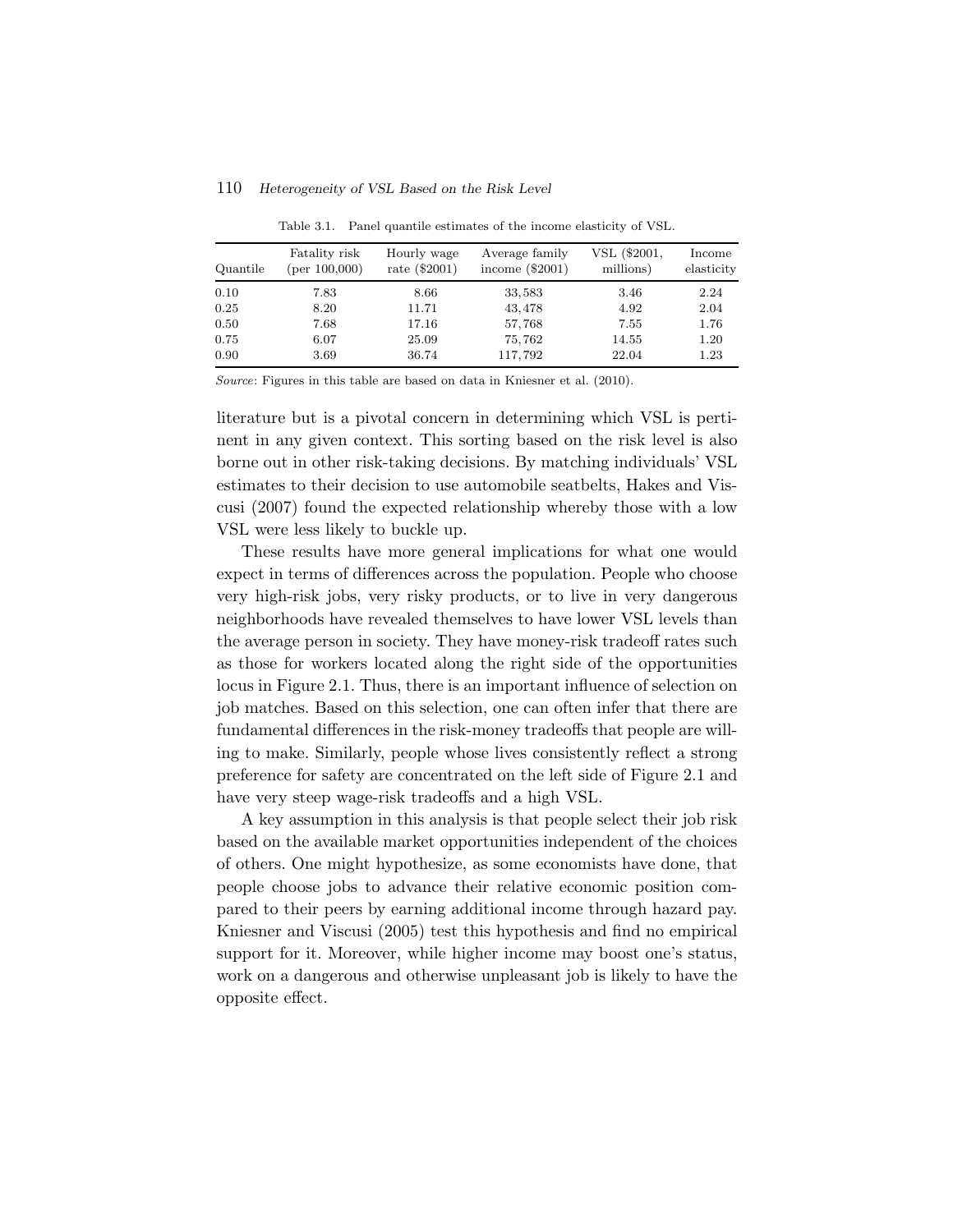### **Segmented Labor Markets**

The canonical hedonic labor market model assumes that workers face identical labor market offer curves such as  $w(p)$  shown in Figure 2.1. However, Viscusi and Hersch (2001) hypothesize that workers may in fact face different labor market offer curves and as a result settle into separate labor market equilibria. Differences in offer curves with respect to the vertical axis intercept for  $w(p)$  will not alter the structure of wage-risk tradeoffs. Such differences are expected since, for example, differences in education levels will lead to different labor market opportunities. What is of greater interest is whether the market offer curves such as that in Figure 2.1 differ in their slopes. A definitive test that Viscusi and Hersch (2001) propose for showing that labor market offer curves differ in their wage-risk tradeoff opportunities is that if workers who face greater risk levels receive less total wage compensation for risk than do workers who face a smaller risk level, then they cannot be on the same market offer curve.

Figure 4.1 provides an illustration of the Viscusi–Hersch labor market model. The workers are in two groups, one of which faces the offer curve  $w(p)$ , and the other group faces the labor market offer curve indicated in the figure by  $v(p)$ . As in Figure 2.1, Workers 1 and 2 settle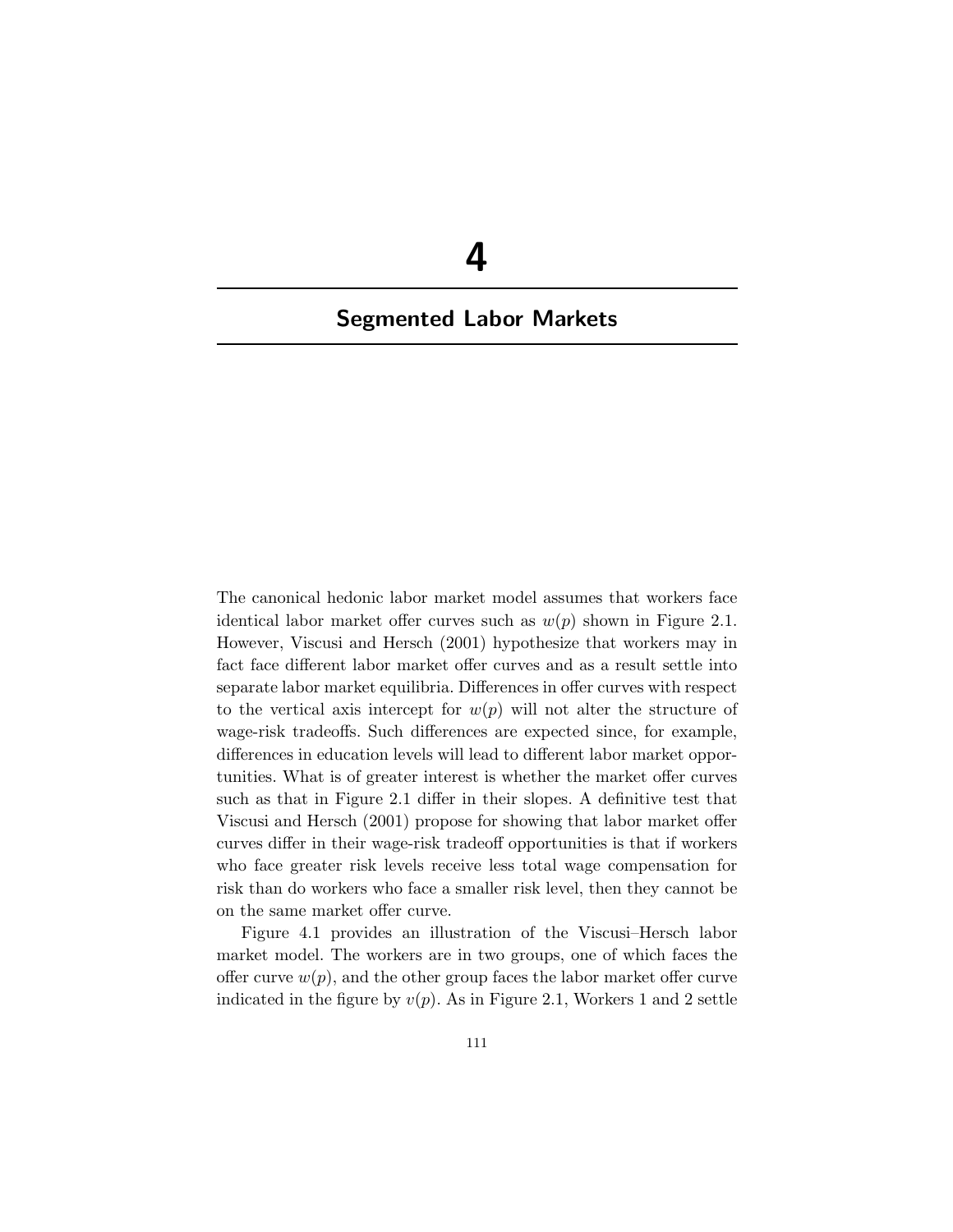#### 112 *Segmented Labor Markets*



Fig. 4.1 The Viscusi–Hersch hedonic labor market model.

into positions along  $w(p)$ . Worker 3 does not have the option of choosing from this higher labor market offer curve and consequently must pick the best of available choices from  $v(p)$ . As indicated in the diagram, Worker 3 chooses a job risk  $p_2$ . However, that worker receives a lower wage compensation for that risk than does Worker 2, who chooses the same risk but from a more favorable labor market offer curve since  $w(p)$ is steeper at  $p_2$  than is  $v(p)$ . Thus, the difference  $w_3(p_2) - v(0)$  shown in Figure 4.1 is smaller than the difference  $w_2(p_2) - w(0)$ . What matters from the standpoint of VSL differences is not the vertical intercept but whether the rate of tradeoff between money and risk also differs. Thus, is the slope of  $v(p)$  flatter than that of  $w(p)$ , as indicated in the diagram?

In general we do not estimate all the different points along the curve and compare them, but rather we obtain an average VSL number for a particular sample. Suppose that one group of workers facing an average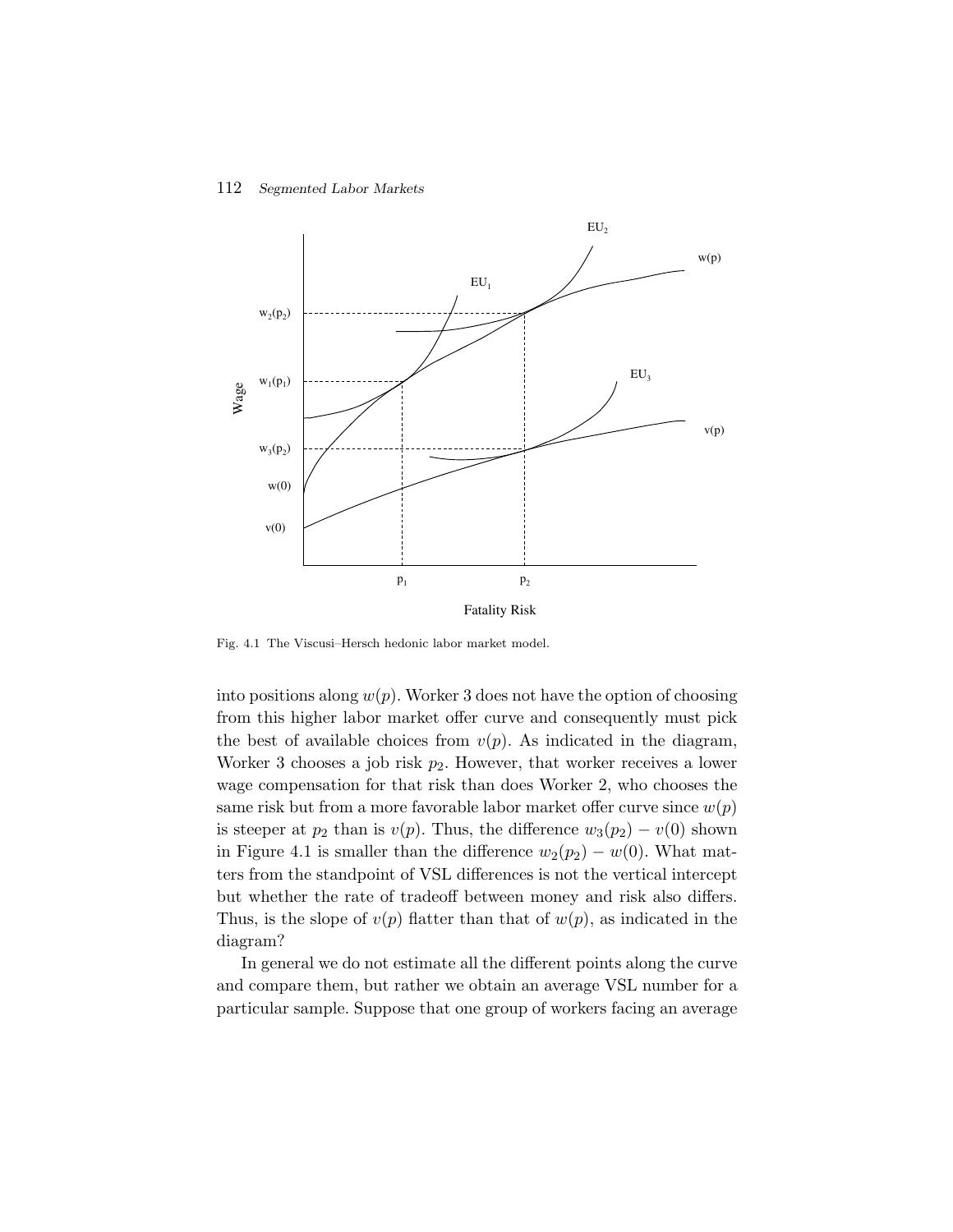risk  $p_2$  receives a wage rate of  $w_2(p_2)$ . Then that worker's compensating wage differential for the risk  $p_2$  is given by  $w_2(p_2) - w(0)$  and is shown in Figure 4.1. In contrast, the workers who pick off the lower offer curve on average receive a wage  $w_3(p_2)$  for the risk  $p_2$  and consequently earn an average compensating wage differential  $w_3(p_2) - v(0)$ . If workers face identical average risks but receive higher total compensating wage differentials for risk than does another worker group, then we can conclude that they are on a different wage offer curve. A stronger version of this test is to compare workers at different risk levels. In particular, if one worker group faces a lower risk  $p_1$ , then their total compensating differential for that risk should be lower than that for a worker group that faces a higher risk  $p_2$ . If this does not hold, then it clearly contradicts the assumption that the workers are on the same labor market offer curve.

To date there have been three studies that have analyzed whether there are segmented labor markets from the standpoint of compensating wage differentials for risk. The first of these studies was Viscusi and Hersch (2001), which focused on the difference between smokers and nonsmokers. Because smokers incur substantial personal risks as a consequence of their smoking behavior, one would expect them to be willing to accept job risks for a lower wage premium than nonsmokers and to gravitate to the higher risk, low wage-risk tradeoff jobs. Whether smokers will simply be located further to the right on the flatter portion of the market offer curve than nonsmokers or whether they will be on different labor market offer curves is an empirical issue. What they found in their analysis of job injury risks is that smokers faced higher risks on the job than did nonsmokers, but they received a lower wage premium for risk, providing evidence of different labor market offer curves facing smokers and nonsmokers.<sup>1</sup>

This issue of labor market segmentation also arises with respect to racial differences in compensation for risk. Viscusi (2003) analyzed the compensating differentials faced by black and white workers in the U.S. economy. While black workers faced greater risk than did whites,

<sup>&</sup>lt;sup>1</sup> However, in a sequel, Viscusi and Hersch (2008) consider fatality risks rather than injury risks and do not find statistically significant differences between smokers' and nonsmokers' VSL amounts.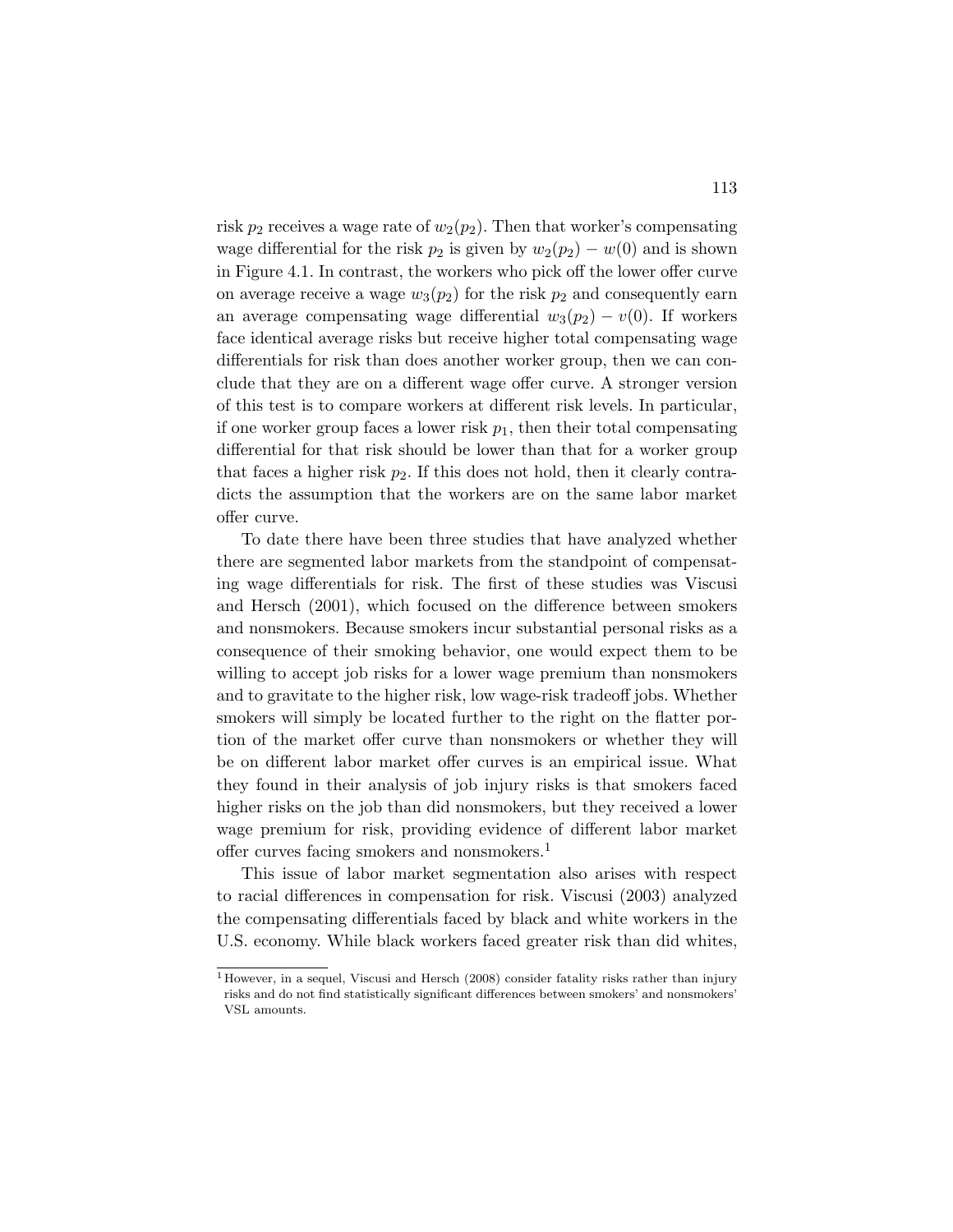#### 114 *Segmented Labor Markets*

they received lower wage premiums for risk. The same kind of procedure described above for testing for different labor market offer curves implied that the heterogeneity in the VSL levels observed across racial groups could be traced to different labor market opportunities that these groups faced.

A currently topical, policy-related example of this phenomenon is with respect to the labor market role of immigrant workers. In particular, it is often suggested that recent immigrants perform the least attractive jobs in the economy that nonimmigrant American workers are unwilling to do. Translated into economic terms, such statements imply that these immigrants have different rates of tradeoff between risk and wages than do native U.S. workers. However, the welfare implications of these differences are quite different if immigrant workers face different and less attractive wage offer curves than do native U.S. workers rather than selecting jobs from similar market offer curves.

The potential importance of such heterogeneity is the focus of the recent article by Hersch and Viscusi (2010a). Their analysis considered a comprehensive set of U.S. immigrant groups. Notably, immigrants in general often did not differ from native U.S. workers in terms of the risk premiums they received. However, Mexican immigrants, particularly those who lacked English language skills, fared particularly poorly in the labor market.

Table 4.1 summarizes some of their results with respect to native U.S. workers as compared to Mexican immigrants. The first set of

|                                                               | Fatality risk <sup>a</sup> | $VSL$ (\$2003, millions)      |  |  |  |
|---------------------------------------------------------------|----------------------------|-------------------------------|--|--|--|
| <i>Estimates Based on the Current Population Survey (CPS)</i> |                            |                               |  |  |  |
| Native U.S.                                                   | 4.35                       | 7.95                          |  |  |  |
| Mexican immigrants                                            | 5.97                       | Not statistically significant |  |  |  |
| <i>Estimates Based on the New Immigrant Survey (NIS)</i>      |                            |                               |  |  |  |
| All immigrants                                                | 4.50                       | 9.35                          |  |  |  |
| Mexican immigrants                                            | 5.70                       | Not statistically significant |  |  |  |
| Mexican immigrants who speak English                          | 5.70                       | 3.44                          |  |  |  |

Table 4.1. Value of statistical life and immigrant status.

Source: Data are from Hersch and Viscusi (2010a).

<sup>a</sup>Fatality risk is by industry-immigrant status-age using Census of Fatal Occupational Injuries (CFOI) data. Fatality risk is annual fatality rate per 100,000 workers.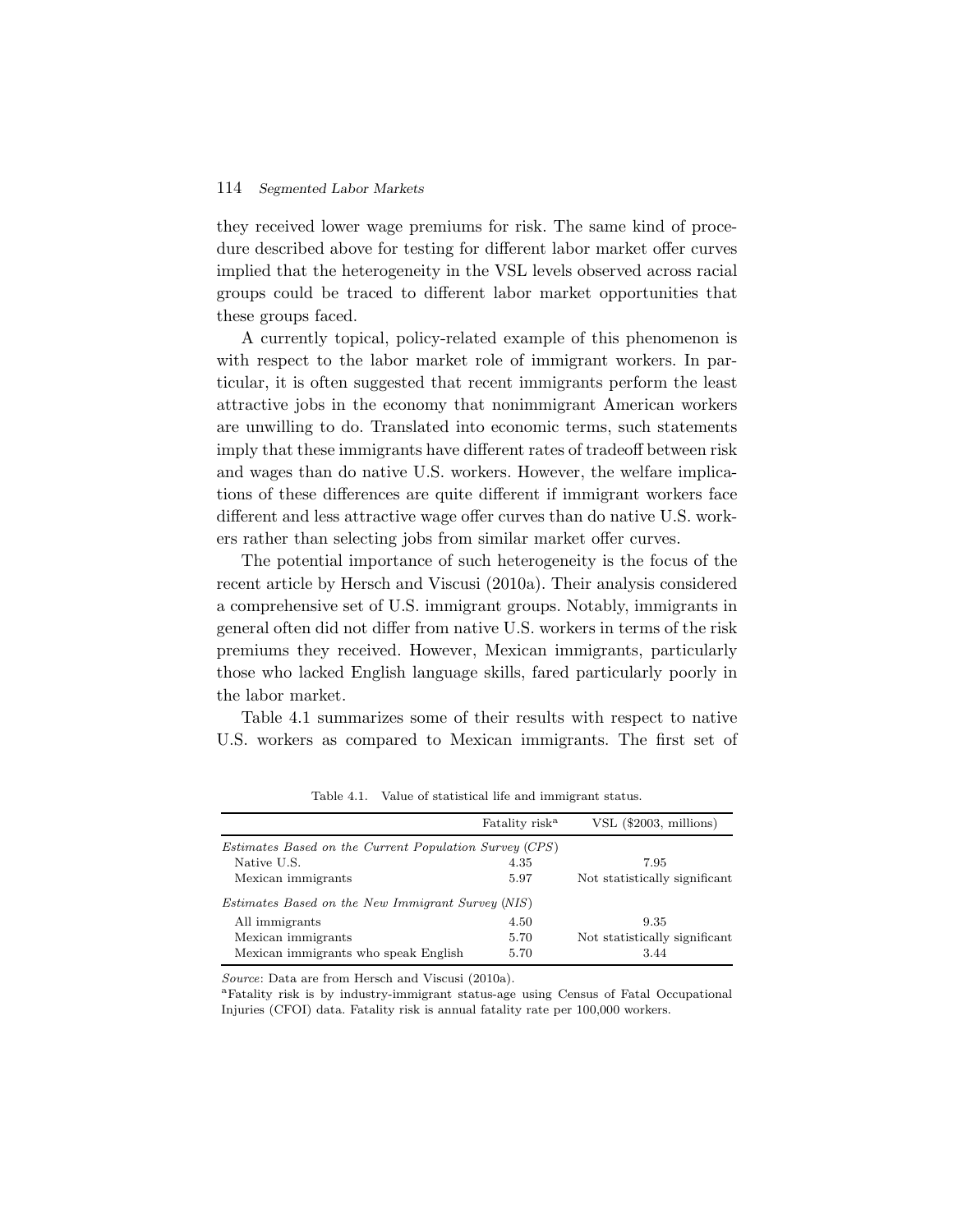results in Table 4.1 consists of estimates derived from the Current Population Survey (CPS). As indicated, Mexican immigrants face an average fatality risk on the job that is almost one and a half times that of native U.S. workers. These fatality rate estimates are calculated using the Census of Fatal Occupational Injuries (CFOI) data conditional on the worker's industry, immigrant status, and age. Native U.S. workers receive wage compensation for risk that implies a VSL of \$7.95 million. However, the fatality risk variable is not statistically significant in the log wage equation for Mexican immigrants, indicating that they do not receive statistically significant compensation for risk. Taken together, these results provide evidence of labor market segmentation as hypothesized in Figure 4.1.

A somewhat different comparison is provided in the lower panel in Table 4.1 in which all immigrants are compared to Mexican immigrants using data from the New Immigrant Survey (NIS). Immigrants generally face a risk level similar to that of native U.S. workers and, based on the results from this study, have an average VSL of \$9.35 million. However, Mexican immigrants once again face a much higher risk level and do not receive statistically significant compensation for the risk.

What these results indicate is that in analyses that seek to identify different types of heterogeneity in the VSL tradeoffs in the labor market, it is essential to ascertain whether the groups do in fact face similar labor market offer curves. How one interprets the observed heterogeneity in estimated VSL levels is quite different if the estimated VSL is derived from selecting a different point from a particular wage offer curve as opposed to the worker being relegated to a less attractive set of labor market opportunities with different available wage-risk tradeoffs. If the differences in labor market opportunities arise from influences such as discrimination, then whether and how one would choose to use the estimated labor market estimates of VSL based on the estimates across different groups will be affected as well.

Consequently, in instances of segmented labor markets there should be further probing of the causes of differences in labor market opportunities before incorporating the implications of any such heterogeneity in policy assessments. One possible source of evidence is to use the results of stated preference surveys or market-based imputations of VSL based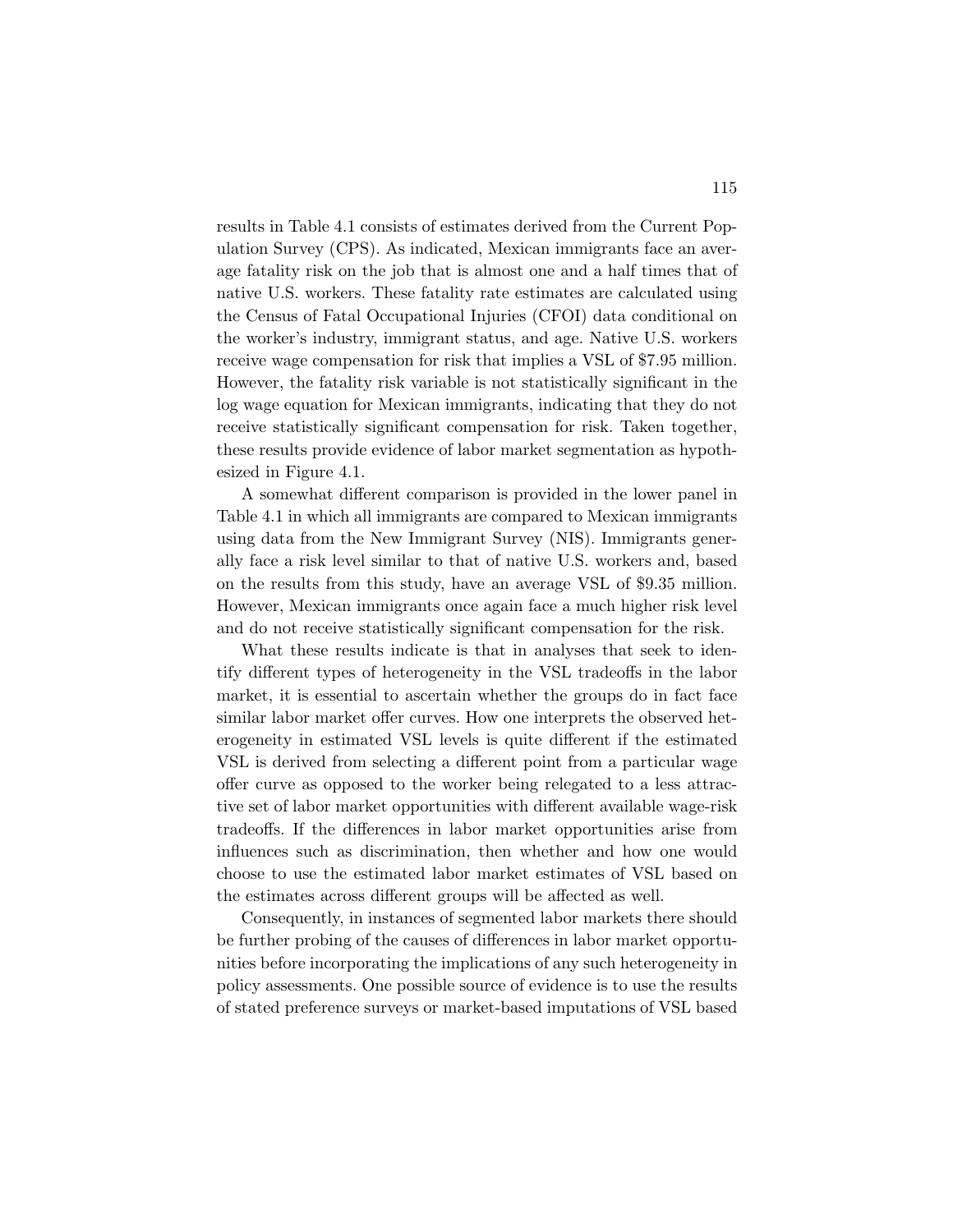#### 116 *Segmented Labor Markets*

on other choices not affected by labor market segmentation, such as the price premium these groups are willing to pay for safer motor vehicles.

Not all individual differences lead to segmented labor markets. One such case may be differences by gender. Women tend to face low job fatality risks, making estimation of gender-specific VSL difficult.<sup>2</sup> However, in an analysis of overall job injury risks, Hersch (1998) found that female workers faced substantial hazards and also received significant compensating differentials for risk.

 $2$ See Leeth and Ruser (2003) and Viscusi (2004).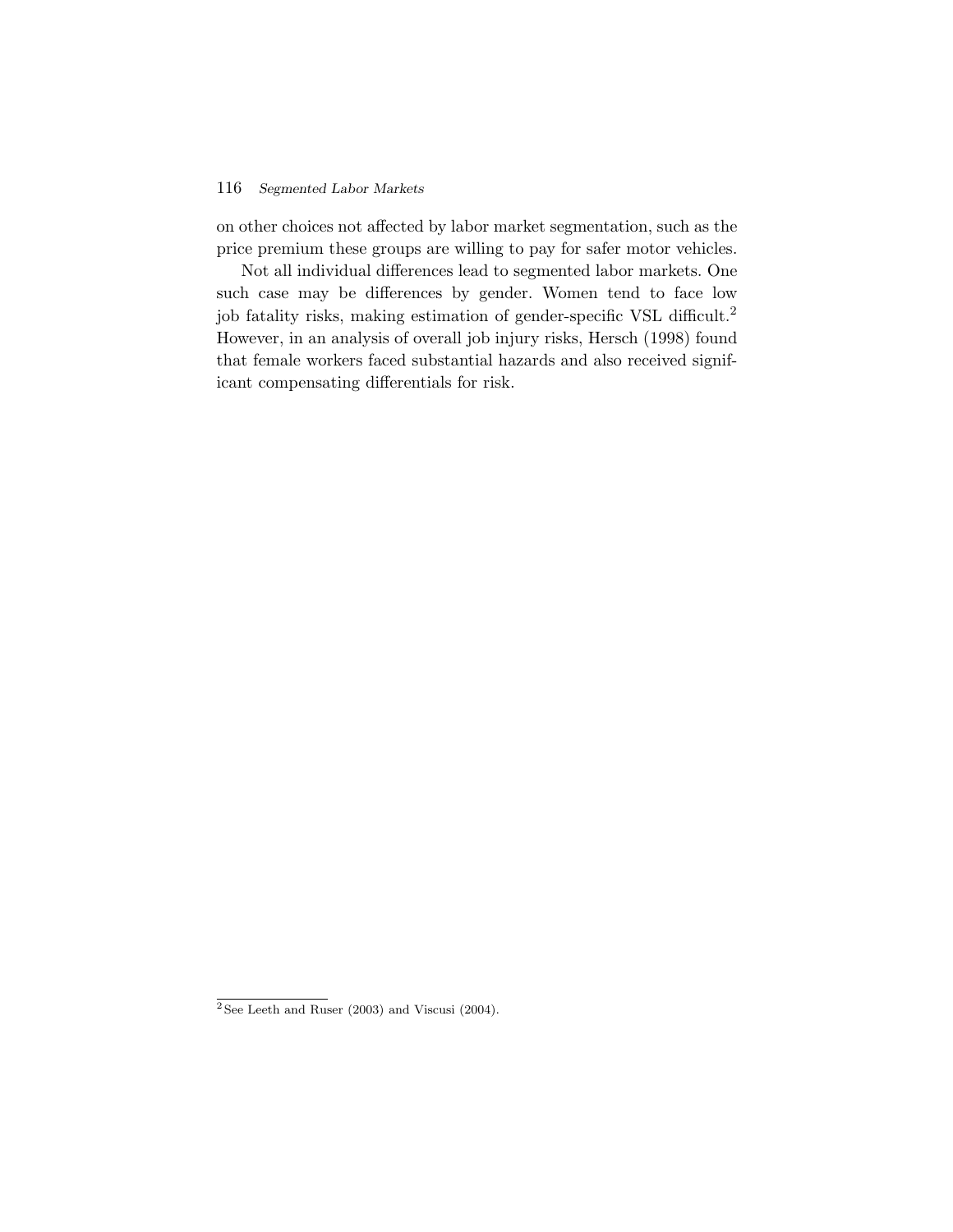### **Heterogeneity Based on Age**

The VSL varies with individual age because the length of the remaining life decreases with age, thus affecting the magnitude of what is at risk. Expenditures to reduce the risk of death extend life expectancy but do not lead to immortality. How the role of age influences the VSL depends on various life-cycle effects. Changes in individual wealth and family commitments over the life cycle affect one's willingness to pay (WTP) for risk reductions. In part, this life-cycle dependence of VSL arises from imperfect capital markets that prevent people from borrowing and lending money across time and from the inability to purchase life insurance at actuarially fair rates. If we could draw on our expected future lifetime earnings at birth, matters would be quite different. Such a prospect for borrowing on future income would also create severe moral hazard problems so that not offering this arrangement is not an oversight by the insurance industry.

For over two decades, there have been numerous labor market studies of age differences and VSL. In the early studies in the literature, the initial approach was to include in the wage equation an interaction term of the fatality risk and the age variable. My series of studies with Moore, such as Moore and Viscusi (1988b), include examples of this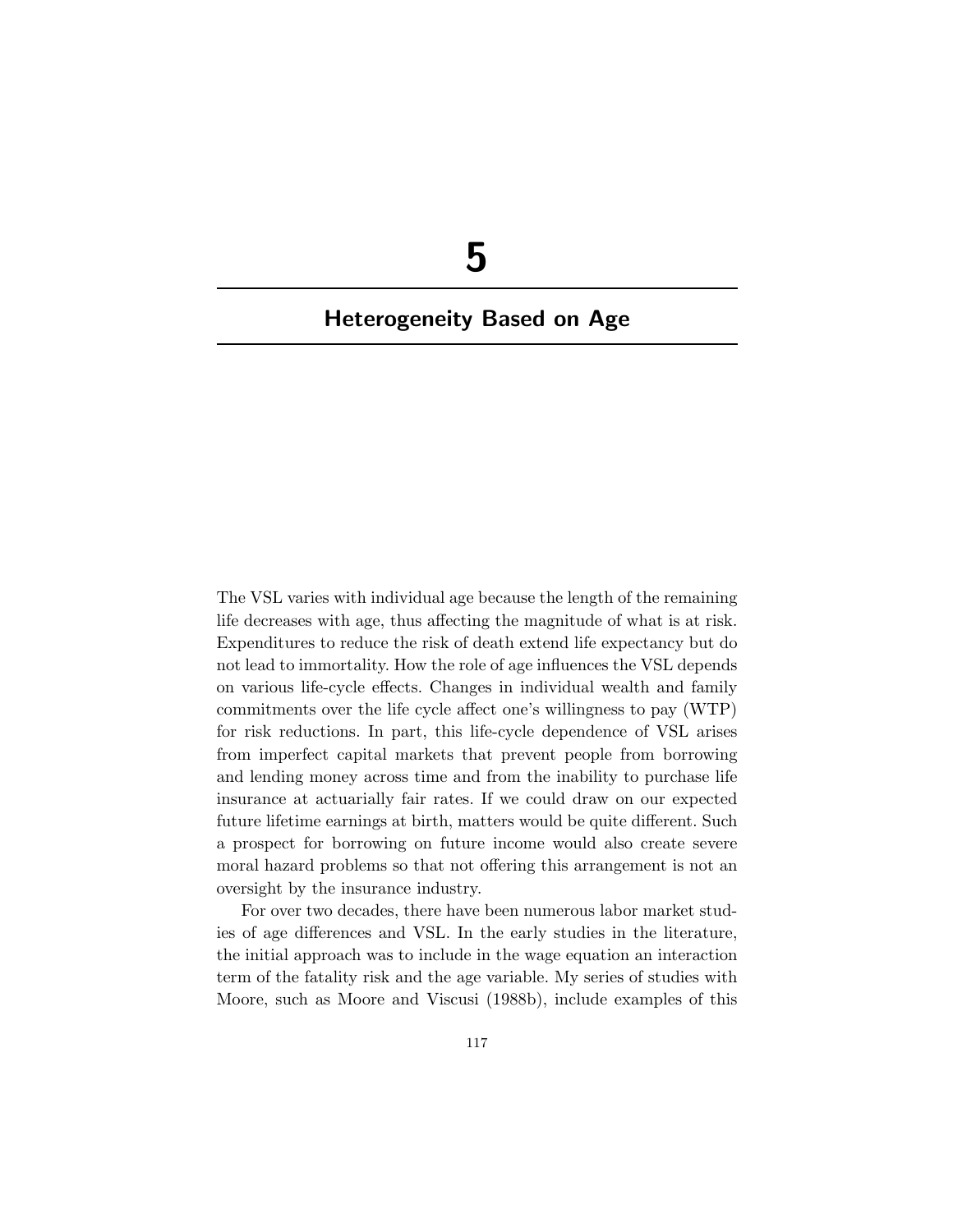#### 118 *Heterogeneity Based on Age*

approach. Although the simplest models include only an age-fatality risk interaction, other formulations that were estimated included the expected life years lost based on the job risk and the worker's age. Thus, the models jointly estimated the worker's rate of time preference and the VSL. Some of these articles estimated various structural hedonic models in Moore and Viscusi (1988b, 1990a,b) and Viscusi and Moore (1989). The estimates based on these studies often yielded rates of time preference that were sometimes in the 20% range, perhaps because the studies used death risk data by industry and did not account for age differences in risk. Age-specific fatality rates could not be constructed using data available at that time.

While these studies found an average rate of time preference across the labor market, this value depends on the worker group. Scharff and Viscusi (2009) found that workers who are smokers have a much higher rate of time preference with respect to years of life than do nonsmokers based on estimates of the wage premiums for risk and workers' average implicit rates of time preference.

The recent spate of studies of the age-VSL relationship has been enhanced by the availability of better job fatality data. The fatality risk variable in early studies of age and VSL was not age-specific because such data were not available. As a result, the degree of refinement that was permitted by the data did not extend beyond estimating an average value per statistical life year, based on the assumption that all workers in an industry faced the same risk and all discounted years of life are equally valued. More recent studies of the influence of age have taken advantage of the additional refinement made possible by use of the CFOI data. Using these data, which provide a comprehensive inventory of all U.S. job-related fatalities, it is possible to construct age-specific risk measures by industry, occupation, and other matters of interest. The result of wage equation estimates using these measures is that the age-VSL relationship reflects an inverted-U shaped pattern.<sup>1</sup> However, this shape is not symmetric as the upturn at early ages is steeper than the downturn at later ages. This overall shape is consistent with the implications of theoretical models in which the life-cycle pattern of VSL

<sup>&</sup>lt;sup>1</sup> See Smith et al.  $(2004)$ , Viscusi and Aldy  $(2007)$ , and Aldy and Viscusi  $(2007, 2008)$ .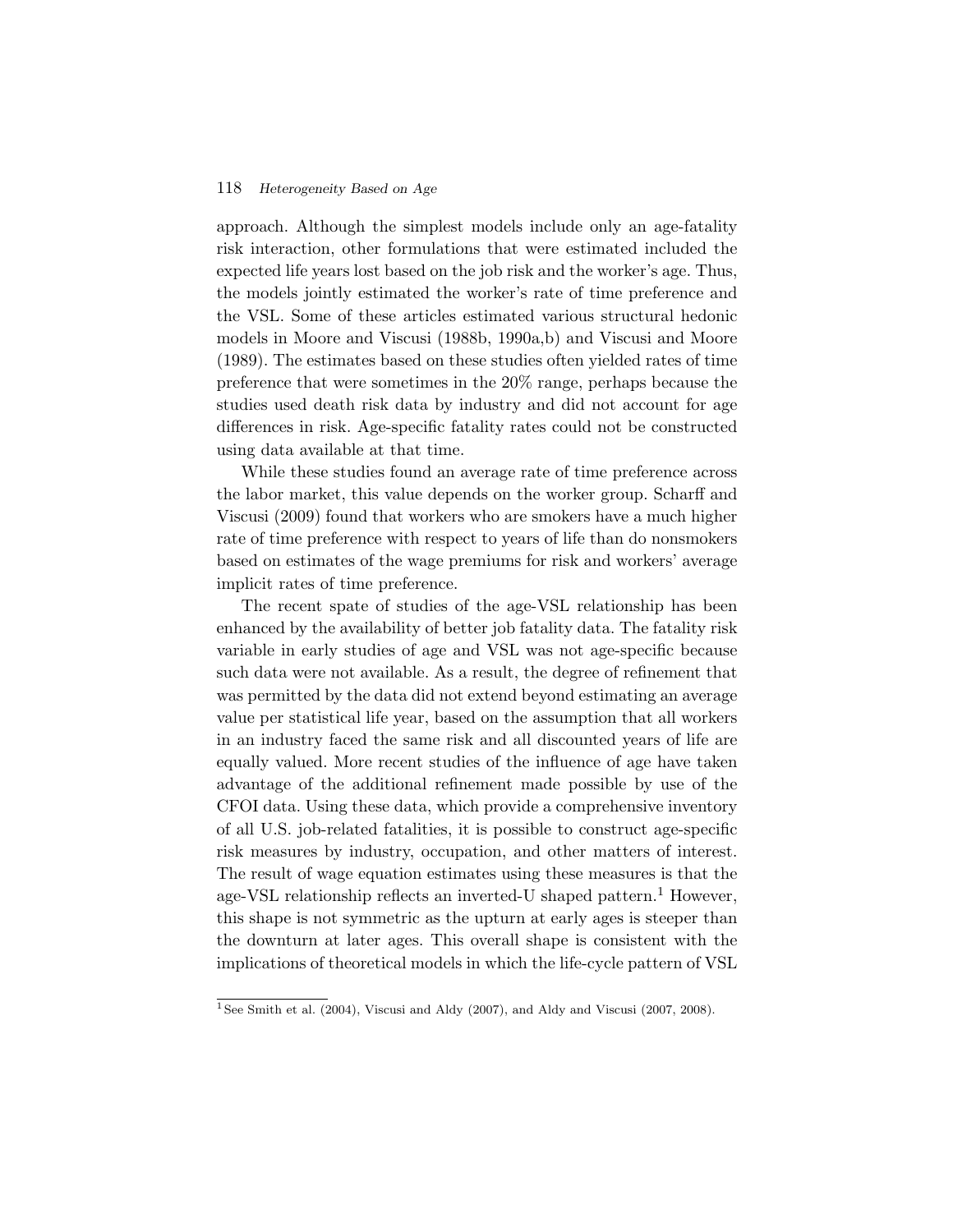is estimated based on an assumption of imperfect capital markets, as in Shepard and Zeckhauser (1984).

Because of the role of imperfect capital markets, the life-cycle pattern of income is instrumental in influencing the value of VSL at different age groups. In particular, the estimated VSL is flatter if one controls for consumption over the life cycle or for cohort effects. The pivotal role of life-cycle effects is borne out as the VSL shape over workers' lifetimes tracks the lifetime income and lifetime consumption profiles quite closely, as demonstrated in Kniesner et al. (2006), who use the Panel Study of Income Dynamics (PSID) in conjunction with CFOI data.

The age variation in VSL is shown in Figure 5.1, which presents estimates of the VSL by age group from Aldy and Viscusi (2008), who use the CPS in conjunction with CFOI fatality rate data, which was used to construct fatality rates by industry and age. The bold curve indicates the cross-sectional estimates of VSL, whereas the dashed line adjusts the VSL estimates, taking into account the particular cohort that the individual is in. As is indicated, the cohort-adjusted VSL is lower for younger age groups and higher for older age groups, reflecting the fact that those in older age groups are from an earlier labor market



Fig. 5.1 Cohort-adjusted and cross-section value of statistical life, 1993–2000. Source: Aldy and Viscusi (2008).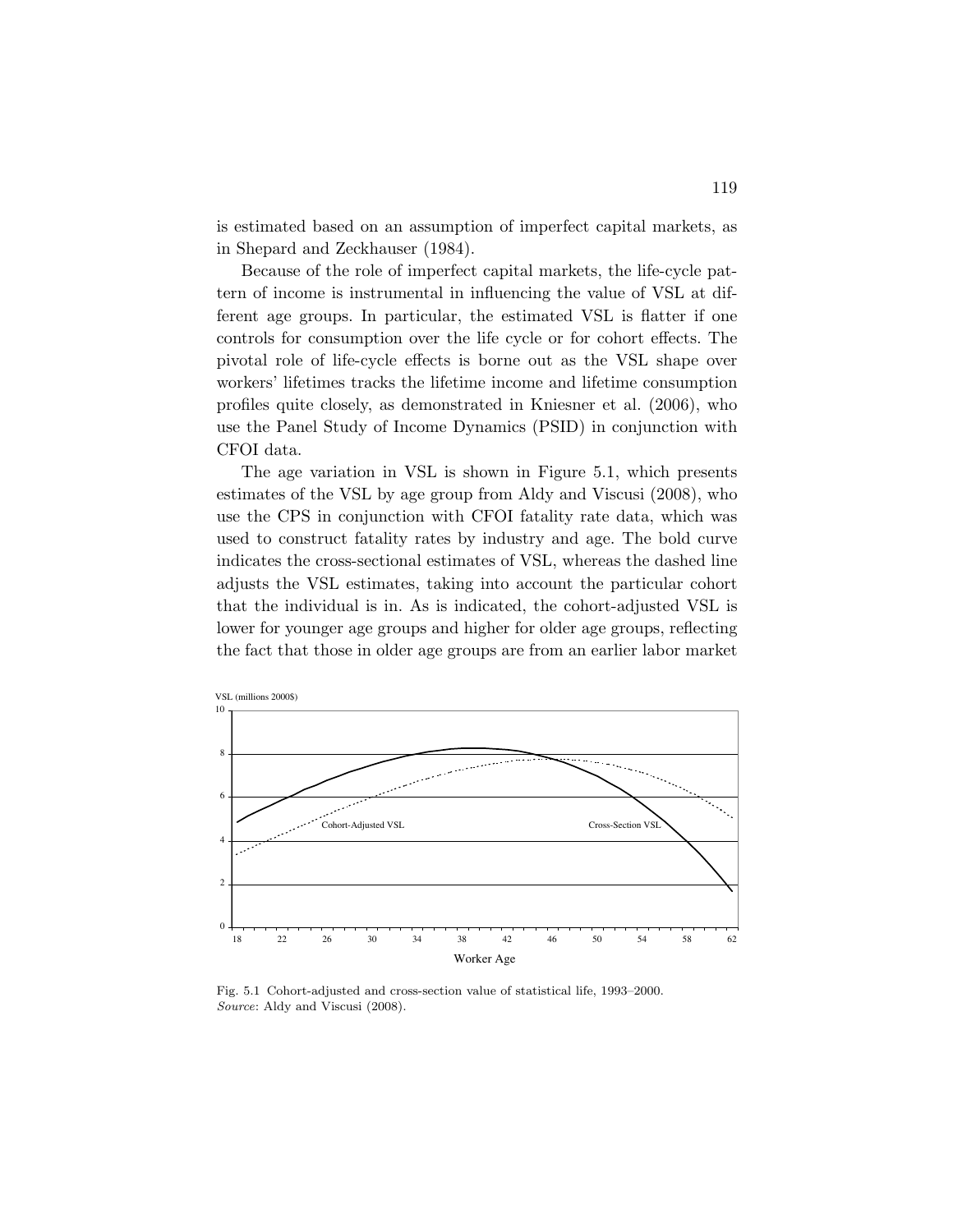#### 120 *Heterogeneity Based on Age*

cohort. The peak estimate for the VSL for that study is just under \$8 million in the cohort-adjusted estimates and occurs around age 50.

To summarize, what do we know about the age-VSL relationship based on the labor market evidence?<sup>2</sup> First, the VSL does not peak at birth as would be the case if all that mattered is the total remaining life expectancy. Second, the VSL does not plummet steadily as we age. Notably, the VSL for workers around age 60 in Figure 5.1 is higher than the VSL for workers around age 20. This result is not unique to this particular study but rather is the norm in recent labor market analyses of VSL, as in the study by Viscusi and Aldy (2007) and the review of such studies by Aldy and Viscusi (2007). In particular, the VSL represents the individual's personal wage-risk tradeoff, which in turn will be affected by one's resources at that particular stage in the life cycle. The total remaining life expectancy alone is not the sole factor influencing the VSL estimate.

Recently economists have begun to explore the valuation of lives outside of the labor market age range. Children are a prominent example, where these valuations are derived from stated preference studies of parents and other adults. Examples of such analyses are Hammitt and Haninger (2010) and Blomquist et al. (2011).

 $2$ The stated preference evidence on the age-VSL relationship is reviewed by Krupnick (2007) and indicates a less pronounced pattern of age and VSL.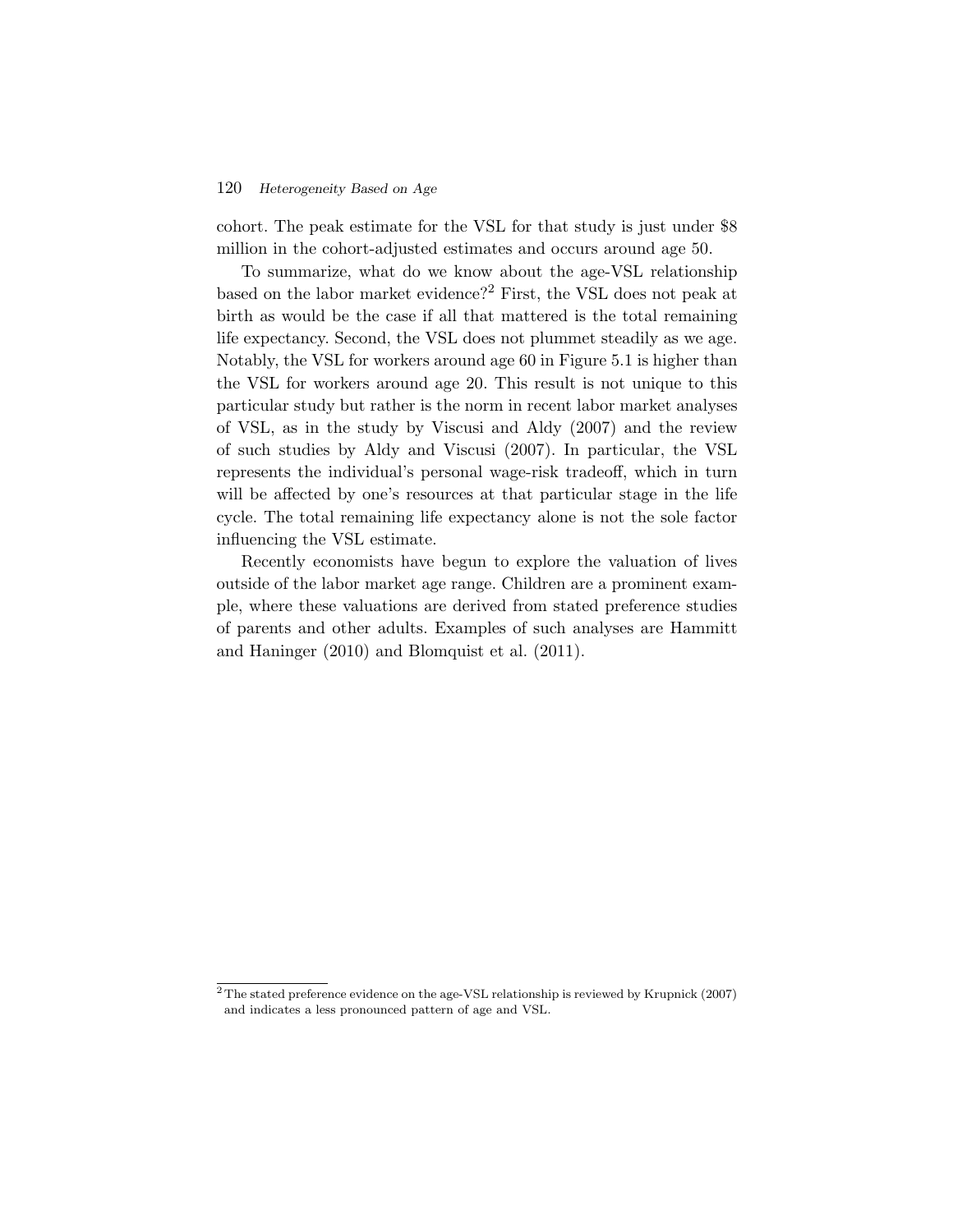## **Value of a Statistical Life Year (VSLY)**

#### **6.1 The VSLY Approach**

In many contexts, such as those involving regulations that affect people with very short remaining life expectancy, it is not appropriate to use the standard VSL measure. Rather, taking into account the difference in longevity often leads to the use of the VSLY. The basic formula for this method developed in Moore and Viscusi (1988b) divides the VSL estimate by the discounted expected remaining years of life to obtain the valuation per discounted expected life year. Their "quantityadjusted value of life" approach gave rise to what is now termed the VSLY concept.

Although Moore and Viscusi present the VSLY formula in continuous time, it is also instructive and simpler to consider the discrete time analog. Let r equal the worker's rate of interest used in discounting years of life and L indicate the worker's remaining life expectancy. Then, assuming a time-invariant value of VSLY in each year,

$$
VSL = \frac{VSLY}{r} - \frac{1}{(1+r)^L} \left[ \frac{VSLY}{r} \right],\tag{6.1}
$$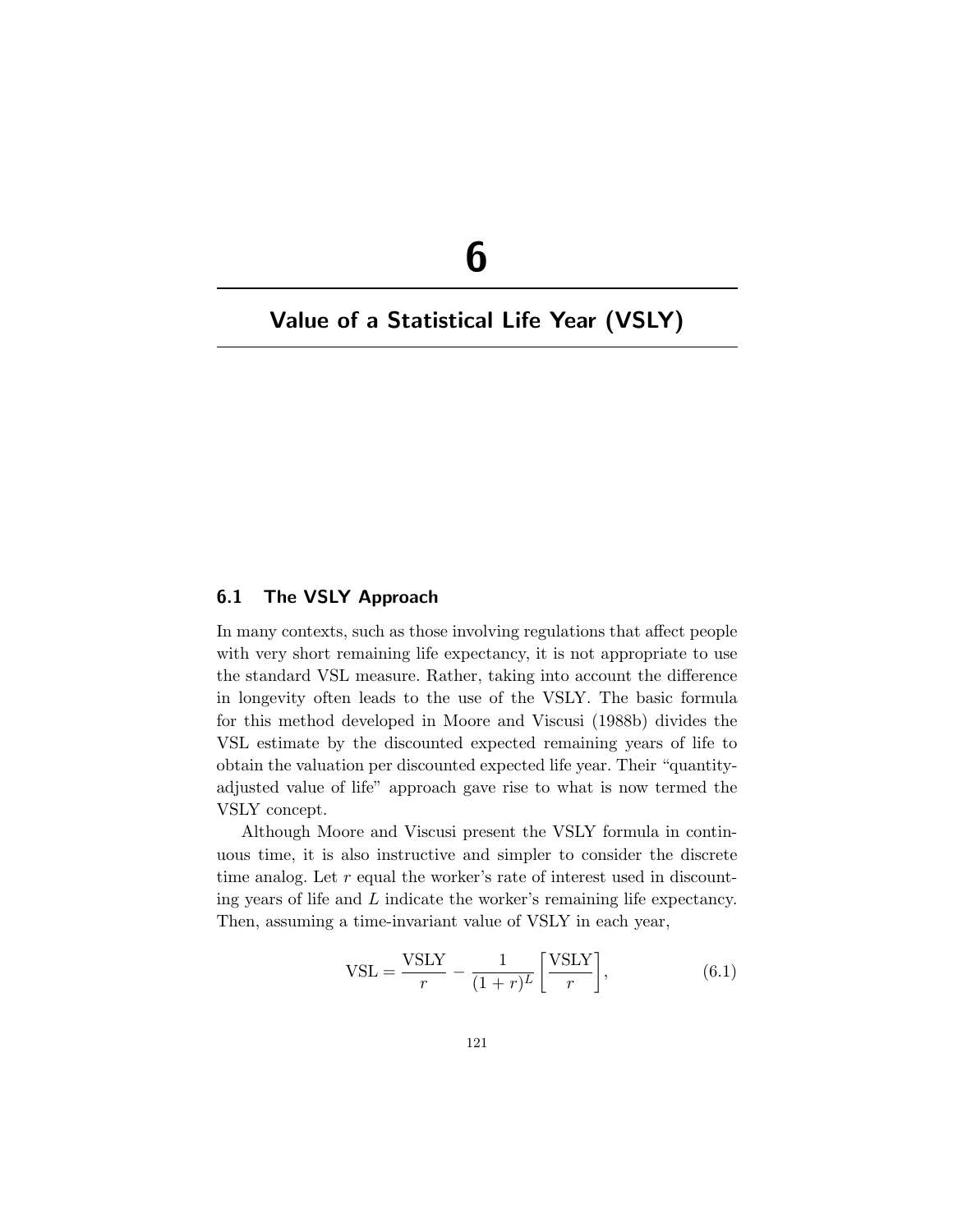#### 122 *Value of a Statistical Life Year (VSLY)*

or VSL equals the value of VSLY over an infinite remaining future lifetime minus the value of life years beyond one's future life expectancy. Solving Equation 6.1 for VSLY yields

$$
VSLY = \frac{rVSL}{[1 - (1 + r)^{-L}]}.
$$
\n(6.2)

Formulations such as this have been used to estimate an average VSLY implied by VSL estimates coupled with values of L and estimates of  $r<sup>1</sup>$ 

Whereas that article and several sequels have assumed a constant valuation per year of life, the advent of more refined fatality risk data makes it possible to construct measures of the industry and/or occupational fatality rate for workers of different ages, greatly expanding the kinds of analyses that can be undertaken. Viscusi and Aldy (2007), Aldy and Viscusi (2008), and Viscusi and Hersch (2008) analyze VSL and VSLY by age using a job fatality rate measure that is specific to the worker's industry as well as the worker's age group. The estimates derived from this approach imply that VSLY is not a constant and is not steadily declining with age even though individual health may decline. Rather, the VSLY rises fairly steadily before eventually tapering off.

Figure 6.1 presents one such set of estimates from Aldy and Viscusi (2008) using the CPS. Consider the cohort-adjusted VSLY estimates indicated by the dashed lines in the figure. The VSLY rises from about \$125,000 for those in their late teens and reaches a peak of about \$400,000 around age 54. Thereafter, the VSLY tapers off but nevertheless remains quite substantial, at a level of \$350,000 for workers age 62. These results, in conjunction with those in Figure 5.1 for VSL, indicate why the VSL does not plummet with age. Over the life cycle there is a substantial rise in the valuation that people place on each year of life. The source of this time variation can be traced to life-cycle changes in income and consumption, which are examined below.

 $\overline{1}_{\text{For a recent review of the VSLY literature see Hammitt (2007)}$ .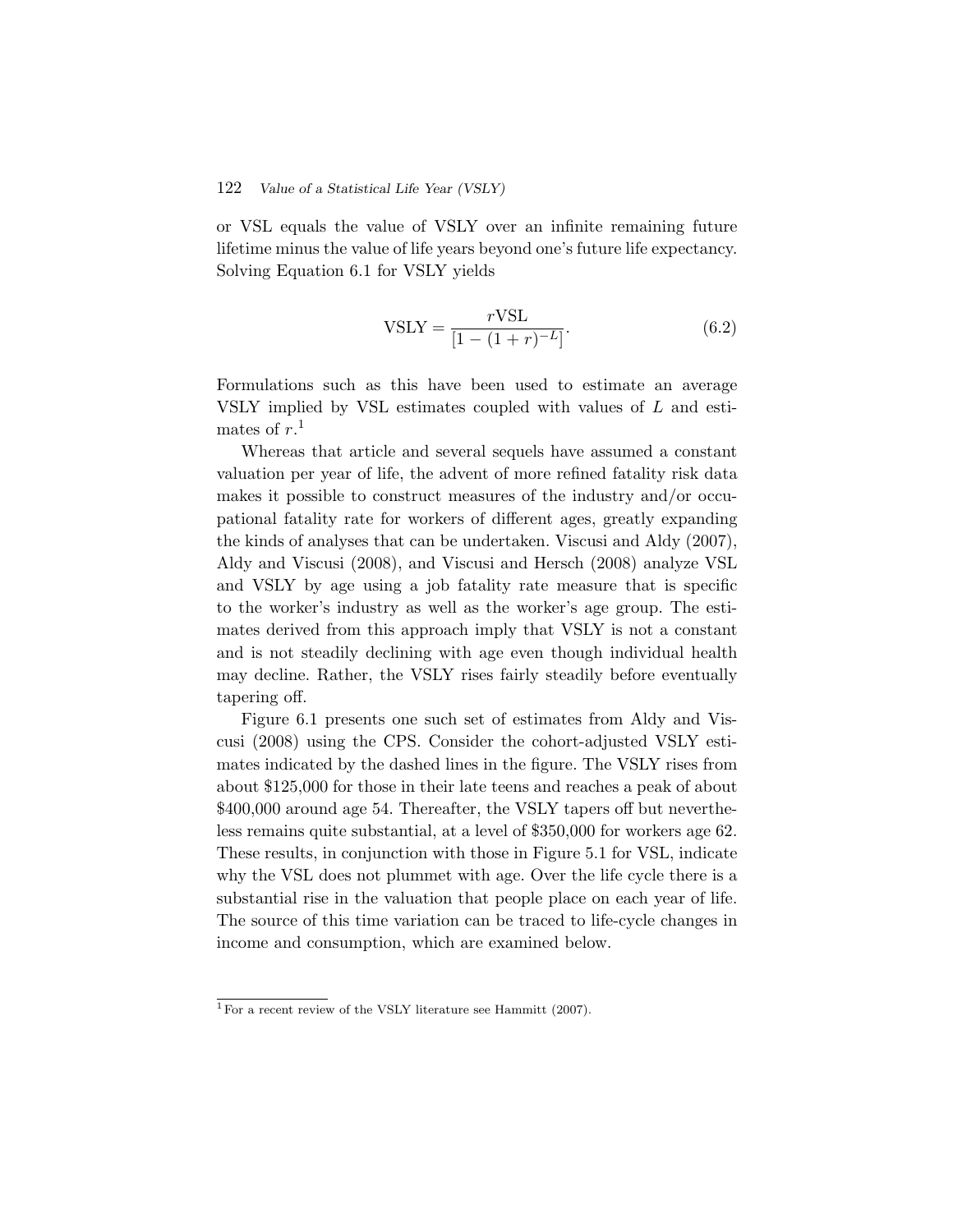

Fig. 6.1 Value of a statistical life-year based on cohort-adjusted and cross-section value of statistical life, 1993–2000. Source: Aldy and Viscusi (2008).

### **6.2 An Application of VSL and VSLY to the Private Cost of Cigarettes**

The VSL and VSLY estimates can be used in policy analyses in a variety of contexts. An illustrative application is that in Viscusi and Hersch (2008), in which they estimate the VSL and VSLY specific to the individual's smoking status.<sup>2</sup> Using the estimated VSL and VSLY statistics for smokers and the associated lost life expectancy with smoking, they calculate the private mortality cost per pack of cigarettes. This calculation assumed that years of life in retirement age have the same value as years age 55–64.

The value of the private mortality costs varies considerably depending on the rate of time preference and the VSL. At a 3% rate of interest, the cost per pack is on the order of \$200 for men and \$100 for women. However, at smokers' estimated labor market discount rate for years of life at 14% (Scharff and Viscusi, 2009), the cost per pack drops to \$24 for men and \$6 for women. At even higher rates of interest, such as

<sup>&</sup>lt;sup>2</sup>These results have since been replicated for Spain by Cobacho Tornel et al. (2010).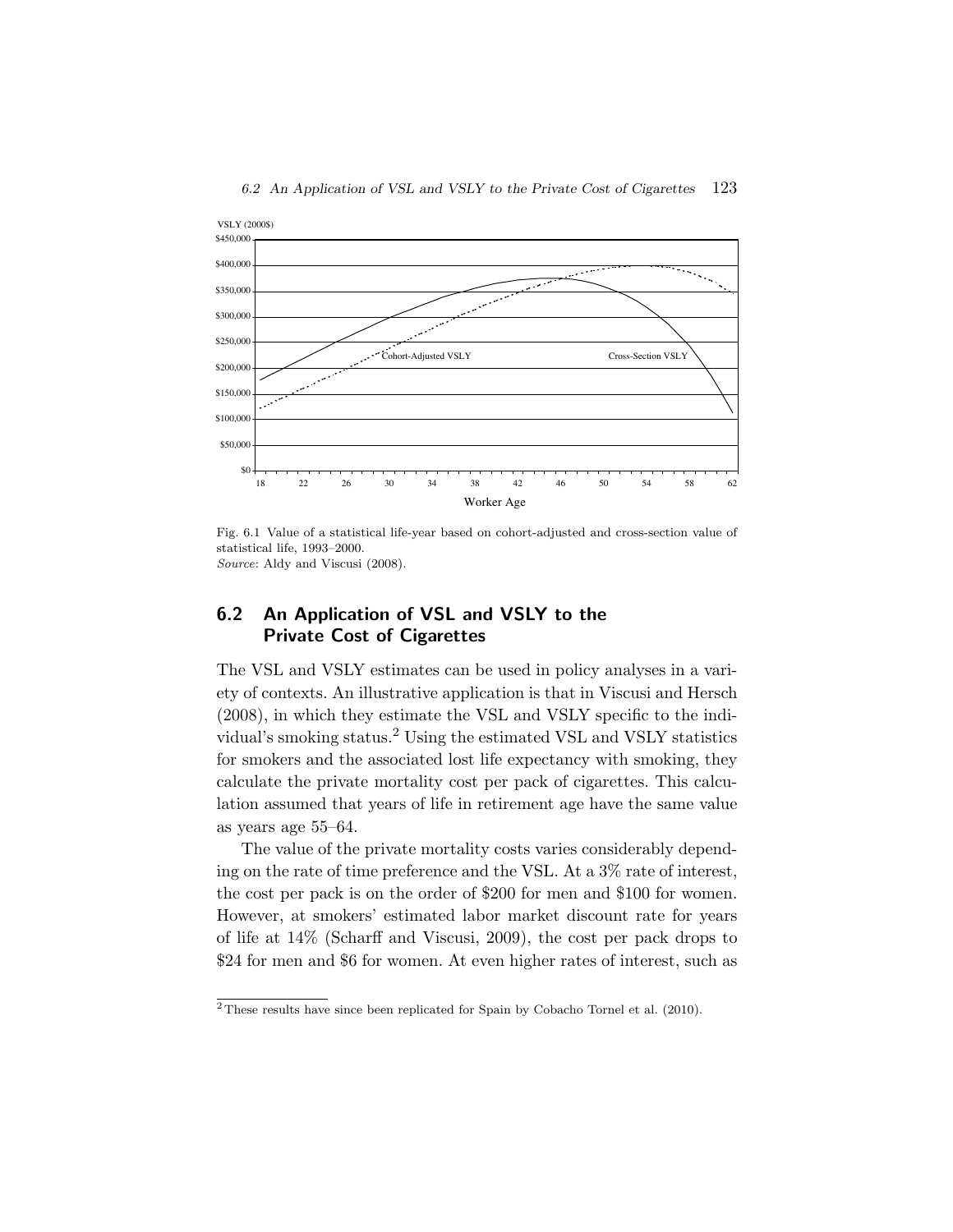#### 124 *Value of a Statistical Life Year (VSLY)*

those revealed in the labor market risk decisions by blue-collar workers, the cost per pack decreases even further.

There are two key components pertinent to whether and to what degree these mortality costs reflect private costs for the smoker. The first component of interest is whether smokers fully understand the length of life that will be lost due to smoking. Male smokers estimate the life expectancy loss due to smoking as 8.6 years, and female smokers estimate the loss at 13.2 years, each of which far exceeds the actual estimated life expectancy loss.<sup>3</sup> Thus, the perceived mortality effect is quite large. However, the second component of the smoker's calculation is the rate of time preference for years of life, which smokers have shown through their job choices to be far higher than  $3\%$ . The presence of a high rate of discount in conjunction with the high life expectancy loss figures account for why smoking is nevertheless attractive to smokers. What these calculations also demonstrate is that the main cost associated with cigarettes is the health loss to smokers, not the financial externalities associated with smoking, which on balance are negative. Even the positive financial externality components such as medical costs due to smoking are under \$1 per pack. Thus, these calculations of the costs per pack provide no new information for smokers, who already overestimate the mortality risk and life expectancy loss of smoking. Rather, they translate the estimated life expectancy loss into economic terms.<sup>4</sup>

<sup>3</sup> See Viscusi (2002), p. 148.

<sup>4</sup> See Viscusi (2002) for a review of the financial externalities of smoking as well as smokers' risk beliefs.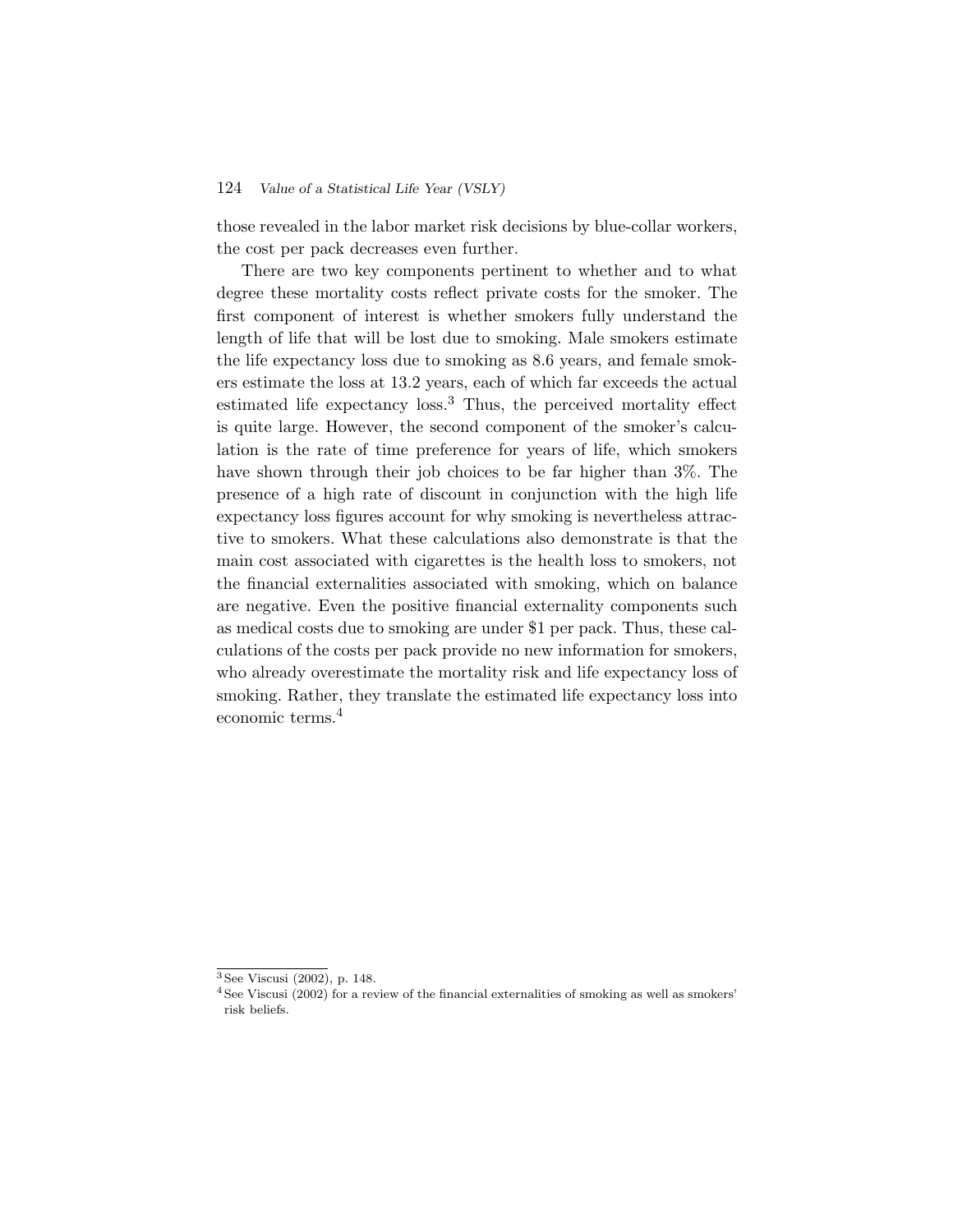### **Income Effects**

Compensatory damages for wrongful death include as a standard component compensation for the present value of the lost earnings that the family experiences because of the death. While there may be adjustments for taxes and consumption, depending on the particular state law, the net result is that this component of compensatory damages is proportional to the value of the income that is lost. In much the same way, the WTP to decrease fatality risks is also likely to increase with one's income given that one's health is a normal good. The main empirical issue is how great the responsiveness is to the level of income.

The positive relationship between income and VSL is well established both theoretically and empirically. The positive linkage was first analyzed and estimated in Viscusi (1978b), who found the predicted positive relationship. This relationship in turn spawned a series of studies of the effect of inordinately large regulatory expenditures on the lives lost through the opportunity costs of these expenditures.<sup>1</sup>

More recently, there have been attempts to link the income elasticity of VSL to measures of financial risk aversion in order to establish

 $\overline{1 \text{One such study}}$  is that of Lutter et al. (1999).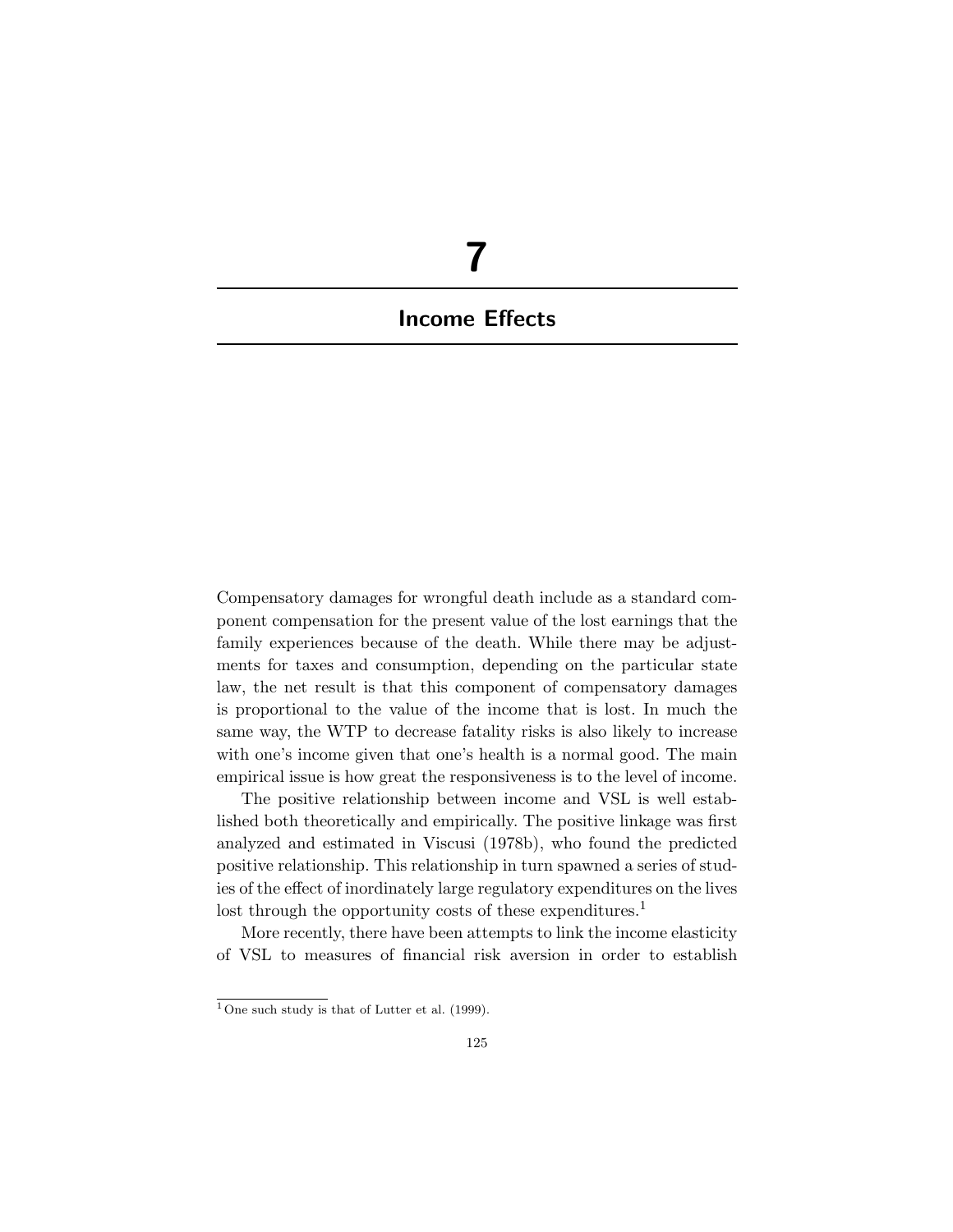#### 126 *Income Effects*

numerical estimates of the likely income elasticity range of VSL. Kaplow (2005) has developed a model whereby VSL must be income elastic for the VSL estimates to be consistent with existing estimates of the coefficient of relative risk aversion. However, it should be noted that the empirical evidence on risk aversion measures is quite sparse. Eeckhoudt and Hammitt (2001) and Evans and Smith (2010) develop similar models, but the relaxation of Kaplow's assumptions by Evans and Smith makes the theoretical relationships less clearcut. Resolving the magnitude of the income elasticity of VSL is an empirical question.

There have been two principal estimation strategies that have been used to assess the income elasticity of the VSL. The first consists of meta analyses across different VSL studies. The meta-analysis approach estimates the income elasticity based on how the VSL responds to differences in the wage level in the studies. The component VSL values are average estimates across each particular sample and consequently do not reflect the full range of heterogeneity within the sample.

The meta-analysis estimates by Viscusi and Aldy (2003) yield an elasticity estimate in the range of 0.51 to 0.61. Their study used a series of ten different specifications that spanned all the possibilities that have been considered in the previous VSL meta-analysis literature by Liu et al. (1997), Miller (2000), Mrozek and Taylor (2002), and Bowland and Beghin (2001). The estimates were not greatly sensitive to the specification used.

An alternative approach to estimating the income elasticity of VSL is to use quantile regression estimates within a single sample to analyze how the VSL for workers at different wage levels differs depending on the level of the fatality risk. A much more substantial estimate of the income elasticity is reported in Kniesner et al. (2010), who use quantile estimates using the PSID data on worker wages in conjunction with CFOI fatality risk data by industry and age. They estimate a mean income elasticity across the different quantiles of 1.44. As shown in Table 3.1, the income elasticity varies substantially across the working population and across the different wage and income levels in the population.

Although the equation specification used in this study parallels that of a standard hedonic wage analysis, the resulting estimate of the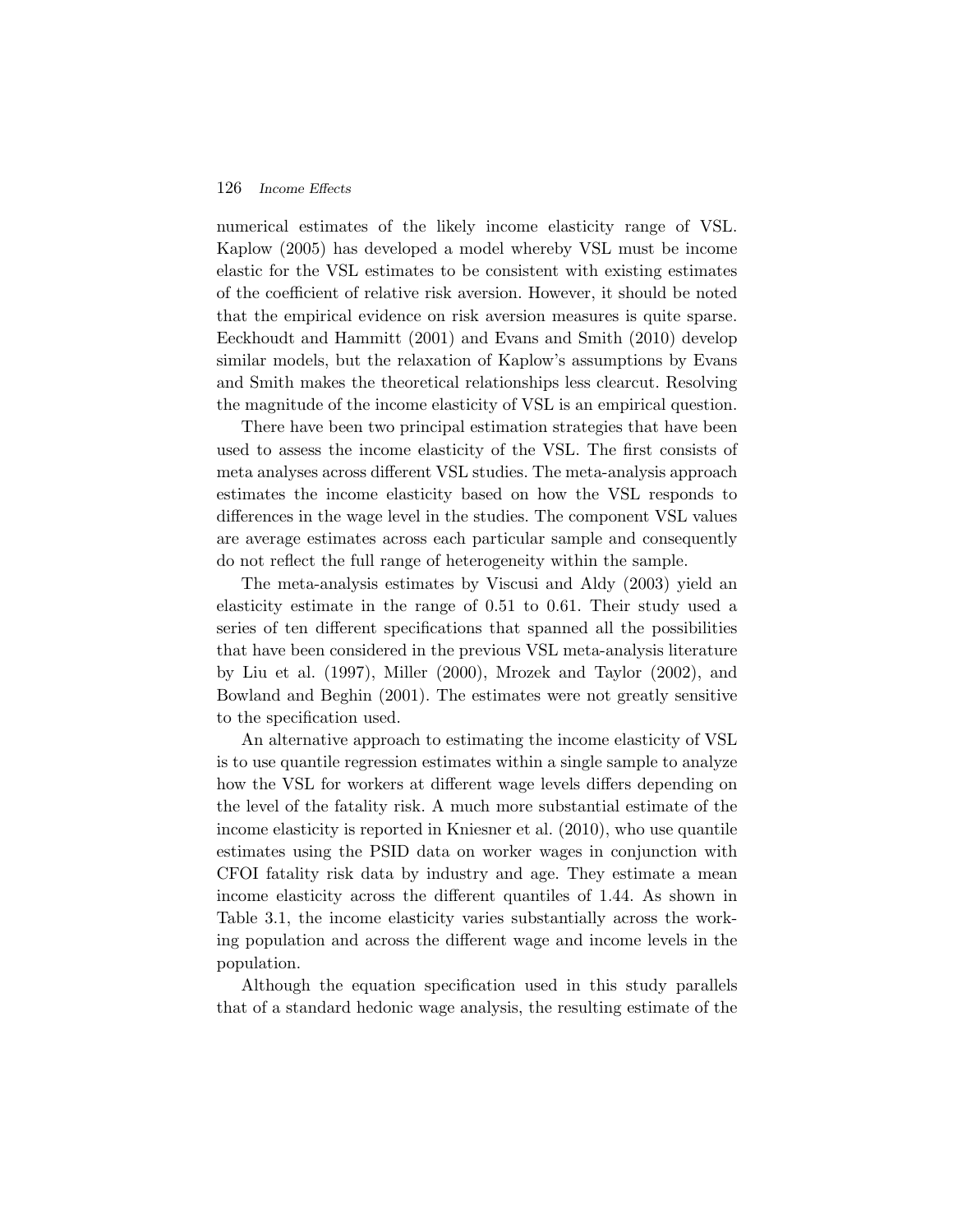income elasticity is quite different than that implied by meta analyses. One possible explanation is that meta analyses may suppress evidence of some income elasticity across the population because their focus is on differences in the average VSL across studies, which does not fully account for the within-study heterogeneity that is evident in the quantile analysis. Notwithstanding these differences in the magnitude of the income elasticity, it is clear that the value of the income elasticity of VSL is positive and substantial.

The influential role of the positive income elasticity of VSL also has ramifications for the age variations in VSL. Kniesner et al. (2006) find that life-cycle consumption patterns are strong predictors of the level of VSL. Indeed, the trajectory of VSL over the life cycle mirrors the trajectory of life-cycle consumption. The strong income elasticity of VSL at any point in time consequently has a powerful influence in contributing to the observed life-cycle pattern of VSL.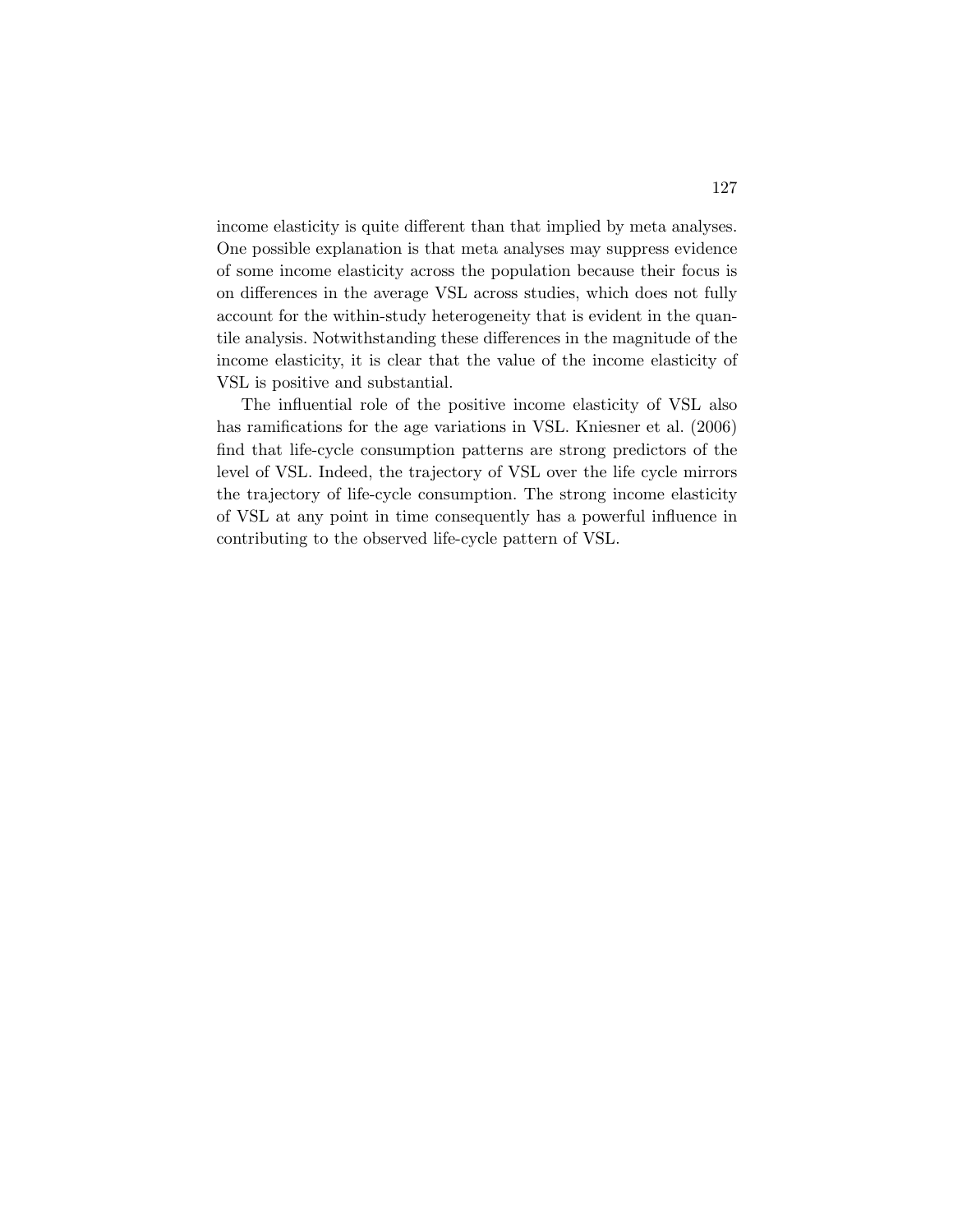### **The Advent of Using VSL in the Policy Arena**

Although policy makers were initially reluctant to adopt the VSL approach, this methodology has now become standard practice for agencies in performing their regulatory analyses of risk regulations. There have also been policy implications involving age adjustments and income adjustments to VSL, and it is useful to explore how these variations have been treated in policy assessments.

Before the advent of the use of the VSL methodology to value risks to life in regulatory impact analyses, the government nevertheless did attach a finite benefit value to these losses. Typically the approach parallels that used in personal injury cases based on the present value of lost earnings and medical costs. In its 1992 assessment of a proposed hazard communication regulation, the Occupational Safety and Health Administration (OSHA) suggested that this human capital benefit measure in fact calculated the "cost of death," which the agency regarded as less controversial than using the value of life methodology because in its view, life is too sacred to value. After reviewing OSHA's regulatory impact analysis of its proposed hazard communication regulation, the Office of Management and Budget (OMB) concluded that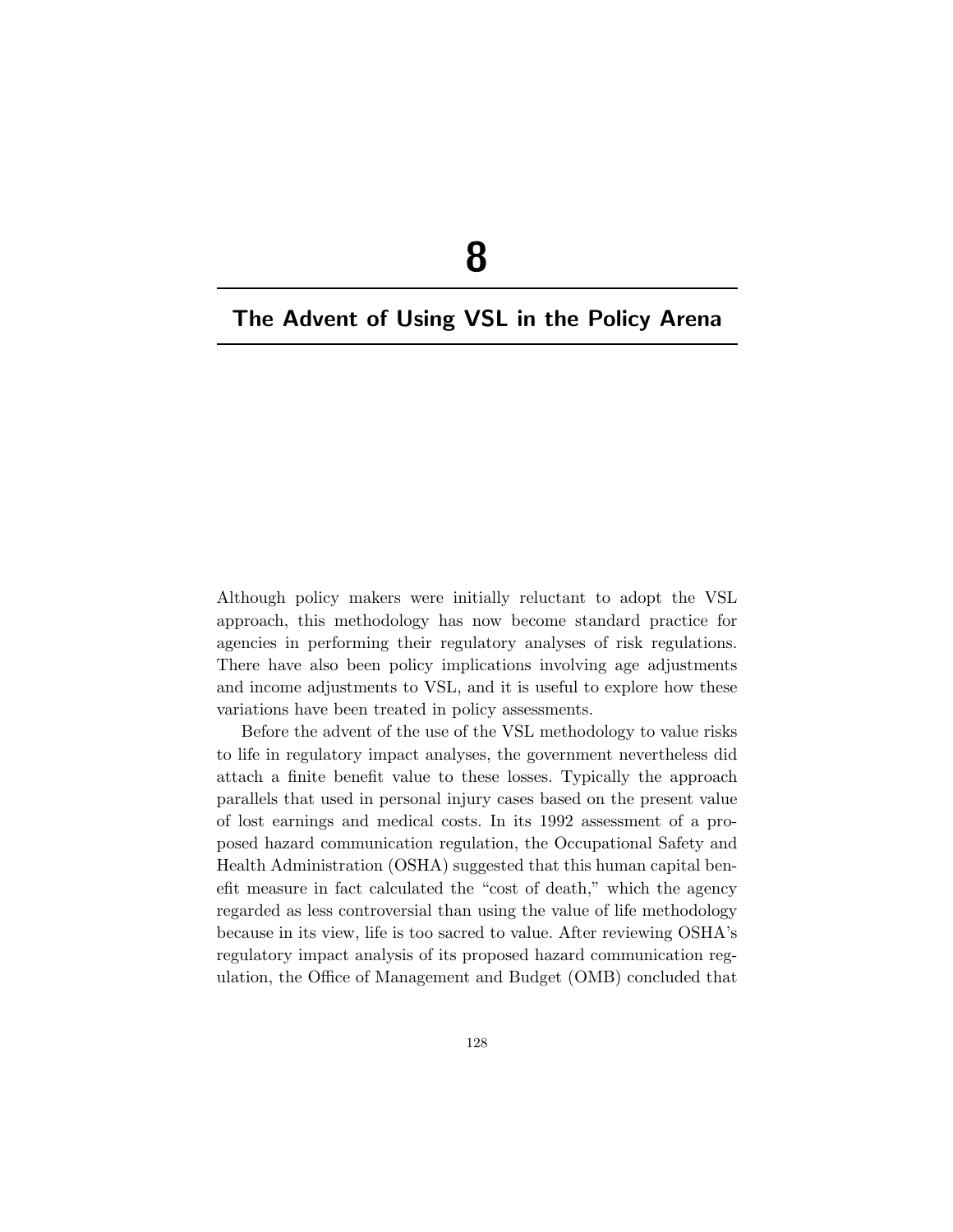the benefits did not exceed the costs. As a result, OMB rejected the regulatory proposal.

OSHA then appealed the OMB decision to then Vice-President Bush. I was asked to resolve the dispute between the two agencies by analyzing the merits of the proposal as well as the OMB critique of it. By using my estimates of the value of life, which has since been termed the VSL, I showed that the benefits exceeded the costs. In particular, use of my VSL estimates increase the value of the estimated benefits by a factor of ten.<sup>1</sup> As a result of this analysis, the regulation became attractive on benefit-cost grounds. Calculated benefits now exceeded the value of costs, and the day after the White House received my report in support of the regulation, the regulation was issued.

What is particularly noteworthy about this case study is that in this historical context, use of the VSL estimates approach was more supportive of risk regulation than making lives "priceless." Somewhat surprisingly, the VSL methodology is now under attack for pricing lives. However, at the time the VSL methodology was adopted the main critique was not that the lives were being priced at too low an amount but rather that the number was so large and so far in excess of the present value of lost earnings that many questioned whether it was a reasonable basis for benefit assessment.

<sup>&</sup>lt;sup>1</sup> My 1982 estimates used in this analysis were just over \$3 million per expected life saved. See Viscusi (1992) for further presentation of the analysis.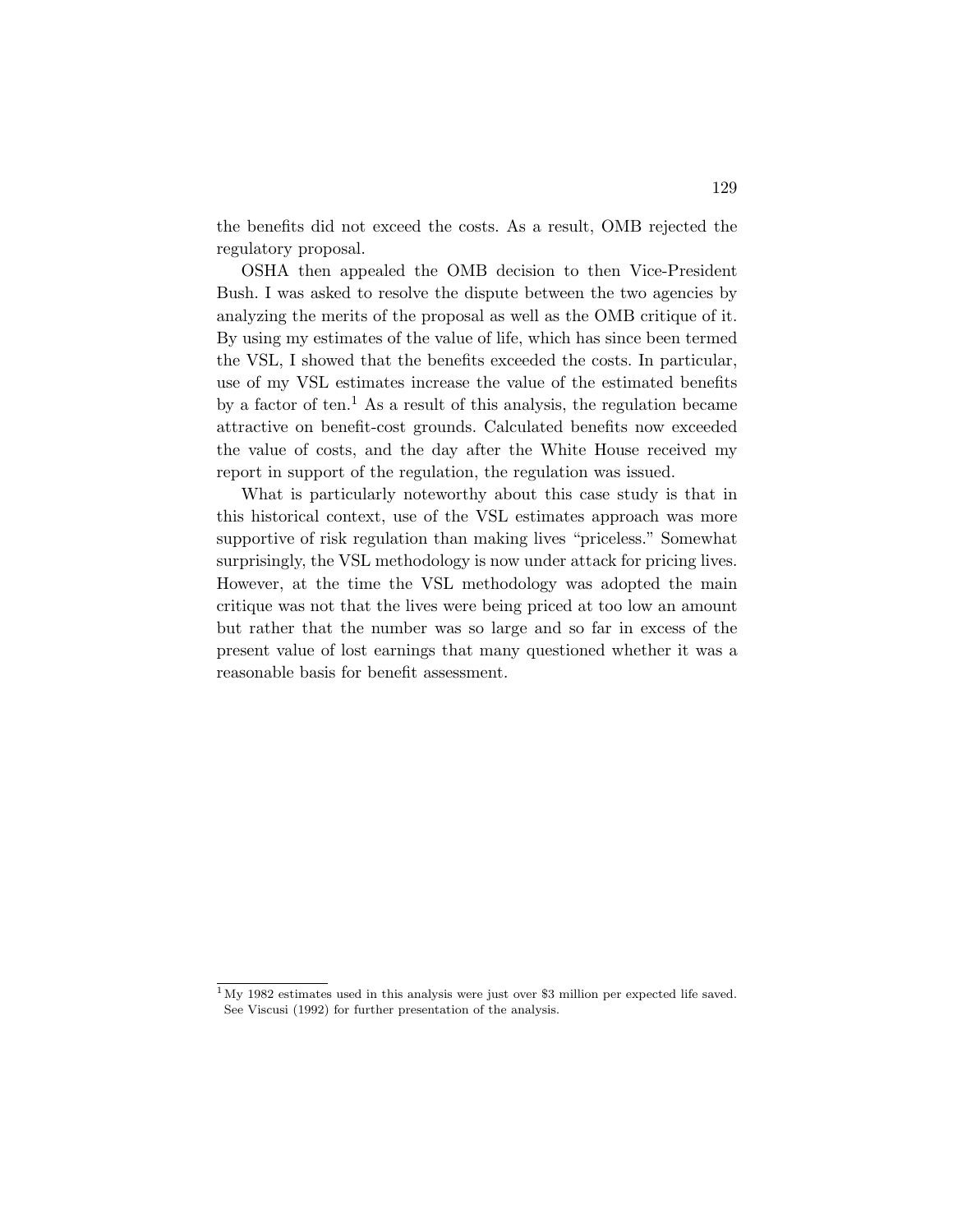### **The "Senior Discount" Controversy**

Although empirical evidence indicates that there are age variations in VSL, whether and how these age variations should be taken into account for purposes of benefit assessment are controversial. In its analysis of the Clear Skies Initiative in 2002, the U.S. EPA (2002) used a senior discount of 37% in a benefits analysis sensitivity test. This senior discount estimate was based on survey studies in the United Kingdom by Jones-Lee et al. (1985) with respect to the public's valuation of deaths from railroad accidents. EPA's use of a lower valuation figure for the lives saved for people over 65 led to a political firestorm. Protesters adopted slogans such as "seniors on sale  $-37\%$ off."<sup>1</sup> EPA subsequently backed off the approach. Although such demographic adjustments for age have evoked controversy with respect to regulatory analyses, such adjustments for age and a variety of other personal characteristics are the norm for calculating ex post compensation in personal injury and wrongful death cases.

<sup>&</sup>lt;sup>1</sup> Representative news accounts are "EPA Drops Age-Based Cost Studies," New York Times, May 8, 2003; "EPA to Stop 'Death Discount' to Value New Regulations," Wall Street Journal, May 9, 2003; and "Under Fire, EPA Drops the 'Senior Death Discount,'" Washington Post, May 13, 2003.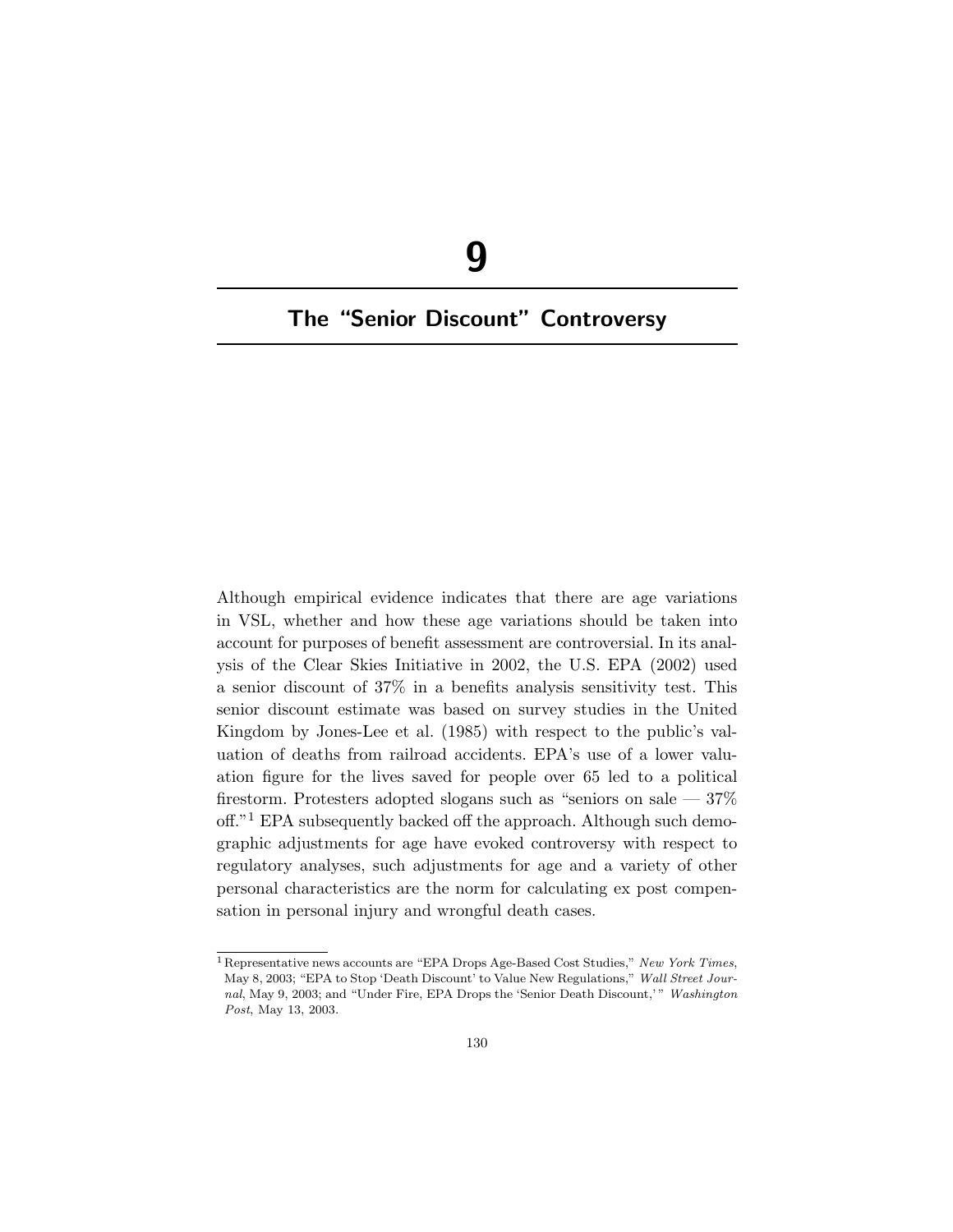The controversy over age adjustments did not abate even after EPA abandoned this approach. Subsequently, Senator Barbara Boxer proposed legislation banning all demographic adjustments to VSL. It is important to note that this proposed prohibition against demographic adjustments for differences in the VSL only pertained to differences at a point in time rather than adjustments over time. Notably, under this proposed legislation VSL would have been required to increase over time as income levels rose.

Although there appears to be considerable resistance in the United States for any downward adjustments to VSL based on age, is not the case in other countries. As indicated previously there are international precedents for such policies in both Canada and the European Union. Canada has used a VSL that is 25% lower for those over 65 compared to those under 65, and in 2001 the European Commission recommended that the VSL measure should have a declining value with individual age.

While VSL estimates do not plummet with age, there are clearly age-related variations in VSL. Moreover, use of age-specific VSL measures in some instances may boost the values placed on those who are older as they have higher VSL amounts than do workers at the other end of the age spectrum. Unfortunately, labor market evidence does not provide information on the VSL magnitudes for those outside of the labor market at both extremes of the age spectrum.

Suppose that to avoid controversy the objective is to value policies based on fairness instead of using the efficiency-based measure of the VSL-age relationship. Adopting a fairness approach may not provide definitive guidance as it is not clear whether appeals to fairness would resolve the controversy. One way of posing the fairness question would be to ask whether using the same value per statistical life for all age groups is equitable. That approach appears to have some symmetry across different age groups and is certainly the kind of fairness approach that the opponents of the senior discount incident would favor. However, this approach places the same value on lives that are very short as on lives that are very long. Consequently, each year of life for older people is given a greater value than each year for younger people. Alternatively, one might pose the fairness question in terms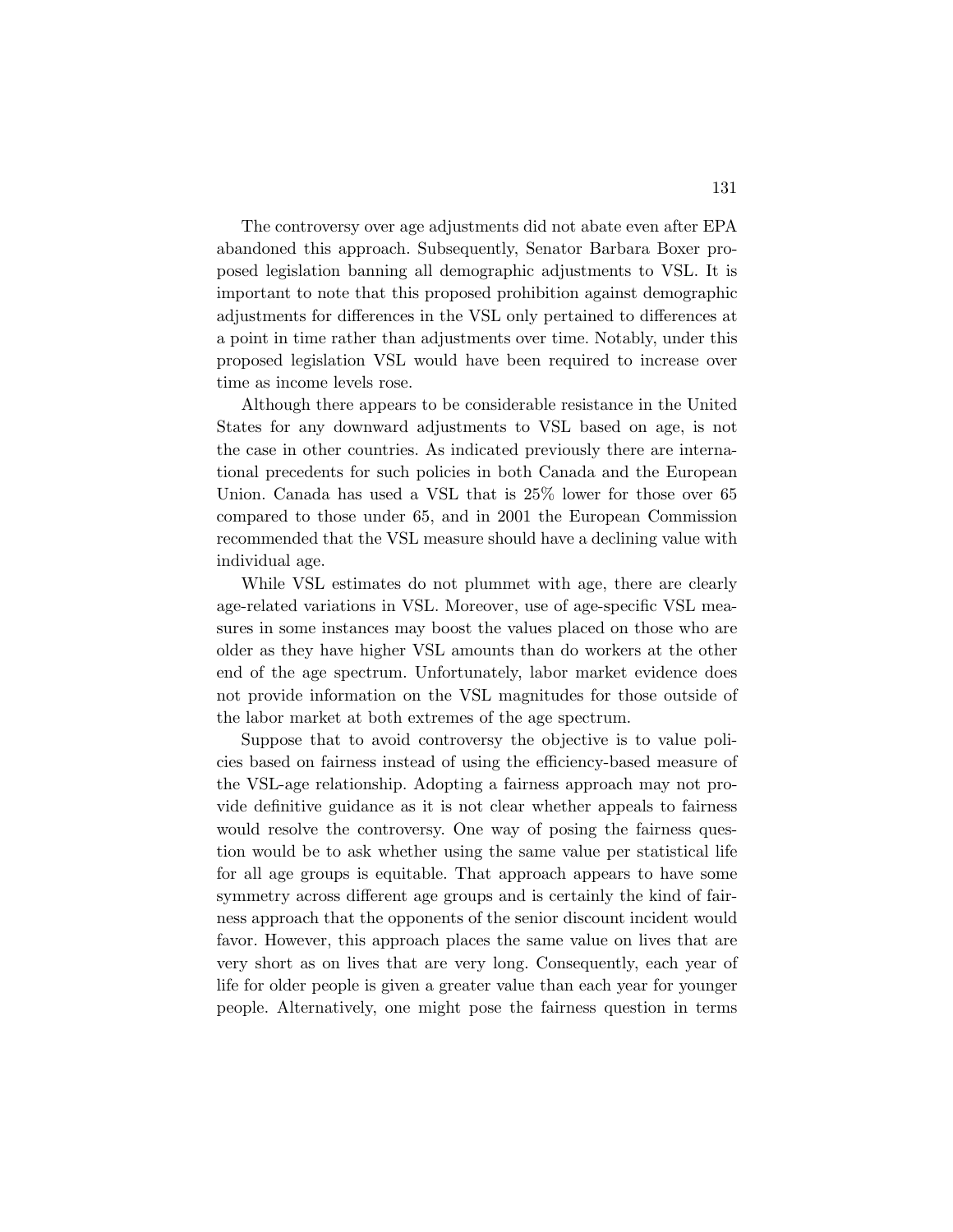#### 132 *The "Senior Discount" Controversy*

of whether having the same value per statistical life year is equitable. Equalizing the VSLY across people is incompatible with using a uniform VSL number irrespective of a person's life expectancy. A constant VSL will create inequities by overvaluing the life years of those with very short remaining life expectancy.

Such appeals to fairness consequently do not resolve the choice of the appropriate age adjustment to VSL, as there are differing and quite legitimate perspectives on what is fair. The main guidance should be derived by returning to basic economic principles. In particular, the guiding principle for any age adjustment should be to ascertain the individual's WTP for the risk reduction. This WTP value does in fact vary with age and eventually declines with age. But the VSL is not a steadily decreasing function of age and does not plummet with age.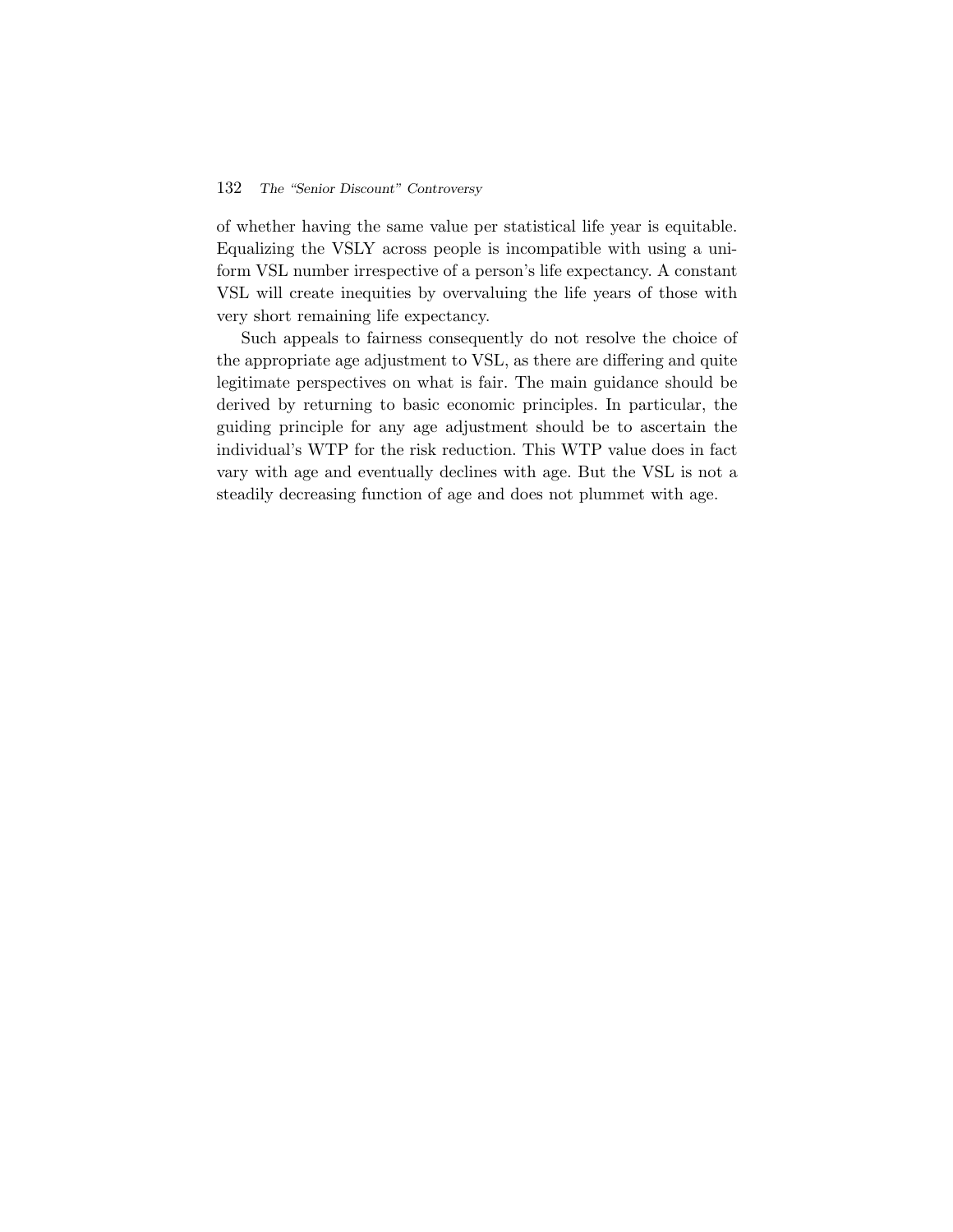### **Should Income Levels Matter?**

While empirically there is a positive income elasticity of VSL, whether income level differences should be taken into account for purposes of regulatory analyses is seldom confronted by regulatory agencies. Use of a uniform VSL irrespective of the income group targeted by the policy will result in regulatory policies that the poor do not value given their particular wage-risk tradeoff. If the cost of the policy will in fact be shifted to this beneficiary group in some way, then from their vantage point they will be made worse off by using a VSL that exceeds their personal value.

A prominent example where the VSL-income relationship comes into play is with respect to airline safety. In particular, should we regulate airline safety more stringently than highway safety given that the passengers on airlines have a much higher income level than the average person killed in an automobile accident? In a study prepared for the Federal Aviation Administration (FAA) that was subsequently published as Viscusi (1993), I showed that, based on the respective income levels of those being protected and available income elasticity at the time, a higher VSL amount was pertinent for airplane fatalities than for guardrails.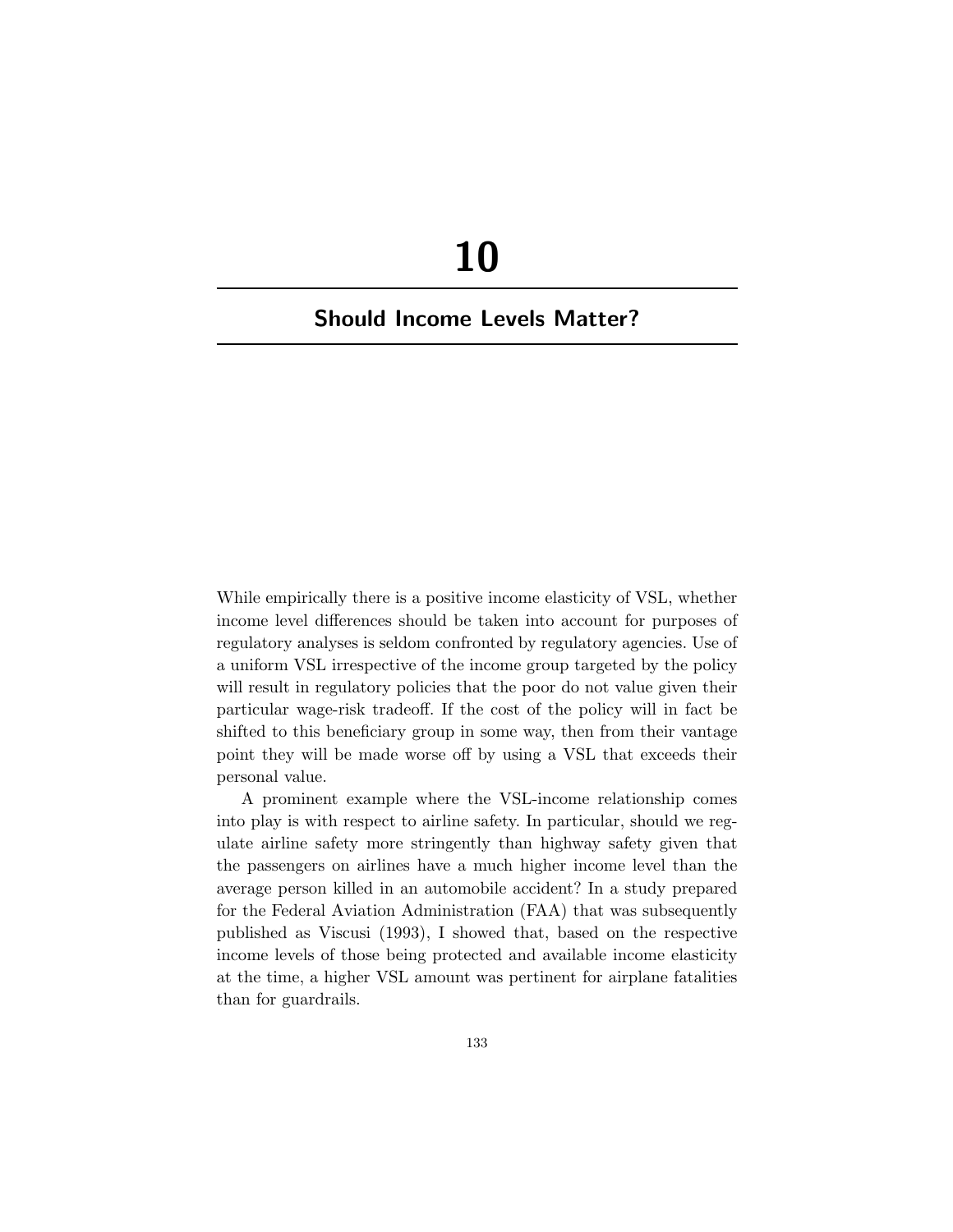#### 134 *Should Income Levels Matter?*

Although FAA did not adopt a positive income elasticity for VSL at that time due to opposition from other branches of the agency that regulated motor vehicles, matters changed in 2008. The U.S. Department of Transportation (2008) became the first government agency to formally adopt a positive income elasticity for VSL. Based on the Viscusi and Aldy (2003) income elasticity estimates, the agency selected an income elasticity value of 0.55, which was the midpoint of their estimated income elasticity range. The U.S. Department of Transportation's proposed adjustment of the VSL based on income levels is a very bold policy initiative to account for within-population differences. If the U.S. Department of Transportation subsequently uses these higher numbers for valuing airline safety, then the rationale for doing so is more compelling than in most policy contexts because the beneficiaries of the safety regulation will bear the cost of the higher levels of safety mandated by more stringent regulations.

In contrast, income changes over time have received much more widespread support among federal agencies. In the nearer term, there might be income adjustments to account for the fact that society is gradually becoming more affluent, and the VSL numbers should be updated to reflect changes in societal income levels. For analyses pertaining to the more distant future, such as analyses of climate change policies or similarly remote environmental problems, the income changes involve future generations rather than those who are currently alive. Making adjustments for differences in income is efficient. However, upward adjustments for future benefit valuations will redistribute income from the poorer current generation to a more affluent future generation, which some may view as inequitable. In response, climate change adherents assert that global warming will make future generations worse off.

In their conceptualization of the proper role of income adjustments, policy makers often fall prey to reference dependence effects. The current VSL level serves as the reference point, and upward adjustments are viewed much more favorably than are decreases. Proposed Senate legislation in 2008 required that there be annual income adjustments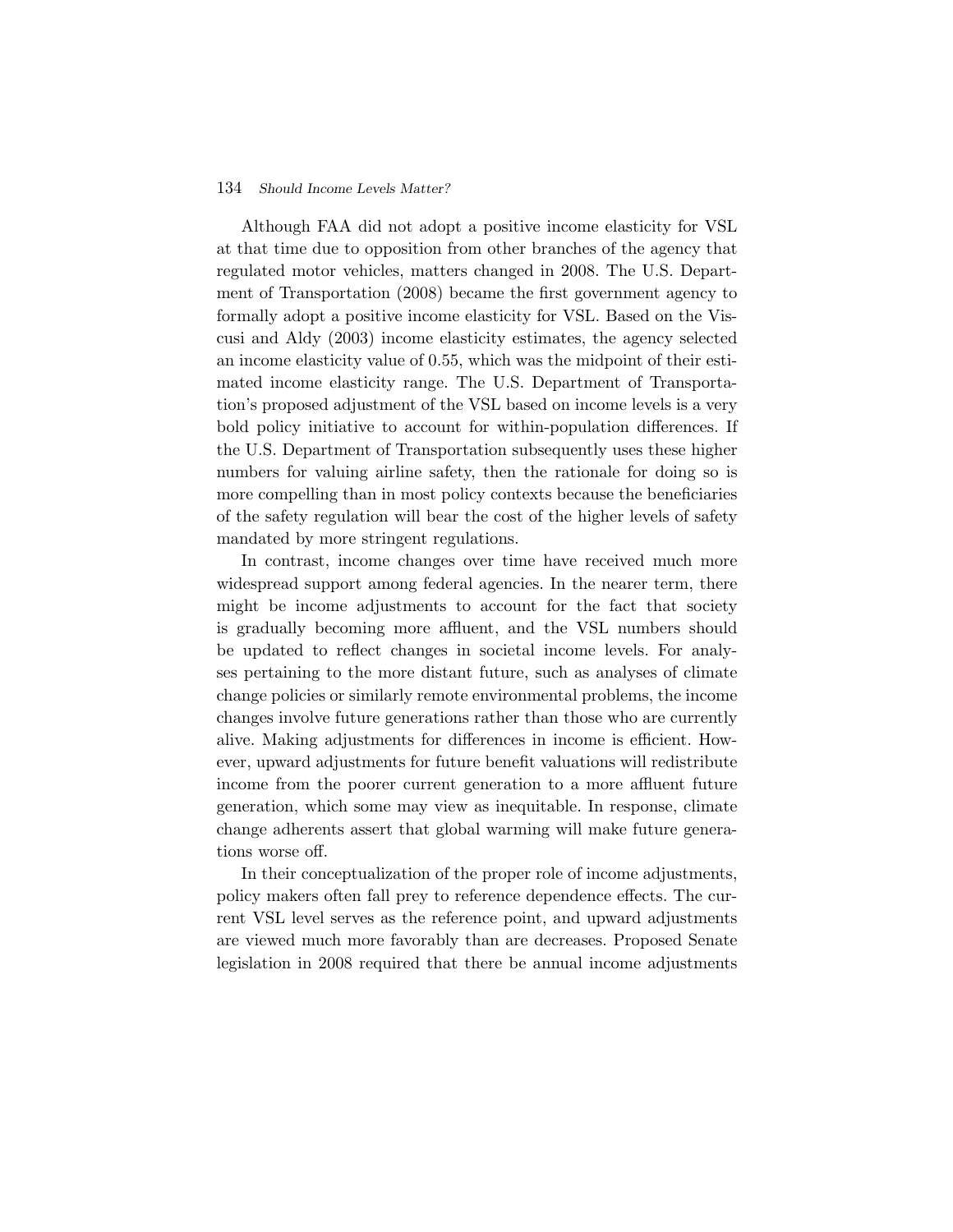for VSL based on changes in income.<sup>1</sup> In keeping with this reference dependence bias, the proposed legislation also stipulated that only increases in VSL due to rises in income are permitted, and agencies are required to make such adjustments. Decreases in VSL if income levels decline are prohibited. Thus, even if there is a pertinent positive income elasticity of VSL and if income levels decline, perhaps because of severe economic downturns, then the higher VSL value from the more affluent period would be maintained. Similarly, improved economic studies indicating that VSL had previously been overestimated cannot be taken into account. There is no economic efficiency rationale for such an asymmetry.

Such attempts to constrain the benefit values based on the political acceptability of different kinds of benefit adjustments are inconsistent with the fundamental principles underlying benefit-cost analysis. The proper benefits measure should be grounded in the WTP of the beneficiaries of the policy. Whether these individual preferences indicate a positive income elasticity or other types of heterogeneity in preferences does not invalidate the importance of adhering to reliance on individuals' WTP for guidance in setting benefit levels. To impose constraints on income adjustments or any other aspects of the benefit assessment process in effect overrides individual preferences and the pivotal economic role of consumer sovereignty.

<sup>&</sup>lt;sup>1</sup> "Restoring the Value of Every American in Environmental Decisions Act," (proposed 110th Congress, 2nd Session).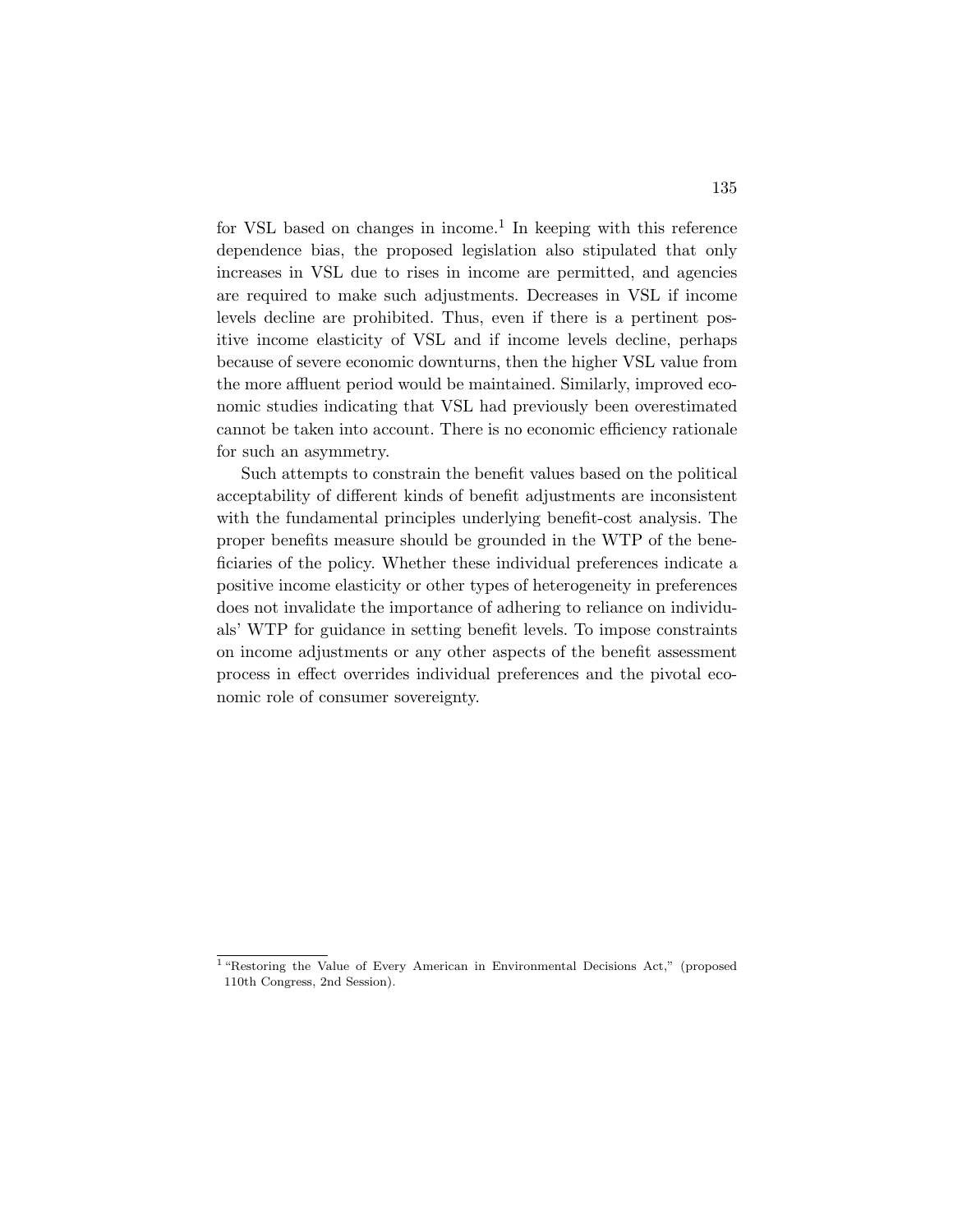### **The Devaluation of Life Controversy**

This kind of asymmetry in treating changes in the VSL amount is also manifested in the devaluation of life controversy that emerged in 2008 with respect to the EPA Office of Air Quality Planning and Standards' (OAQPS) change in the VSL figure used in its regulatory analyses.<sup>1</sup> This branch of the EPA based its update of the VSL amount on the results of two meta analyses — Mrozek and Taylor (2002) and Viscusi and Aldy (2003).<sup>2</sup> Based on its assessment of the implications of these analyses, the EPA Air Office lowered the VSL from \$8 million to \$7 million. From an external vantage point, this downward shift in the VSL presented an economic puzzle since income levels had risen since the time that OAQPS had selected its previous VSL level. Moreover, the agency did not articulate why the studies differed or whether the results of one of the studies were more credible and consequently should serve as the basis for selecting the VSL. The studies are not

 $1$  Viscusi (2009a) provides a comprehensive review of the controversy. The EPA SAB report just before 2008 by Cropper et al. (2007) deals with a variety of pertinent VSL issues.

 $2A$  subsequent meta analysis by Kochi et al. (2006) has also played a role in government agencies' deliberations.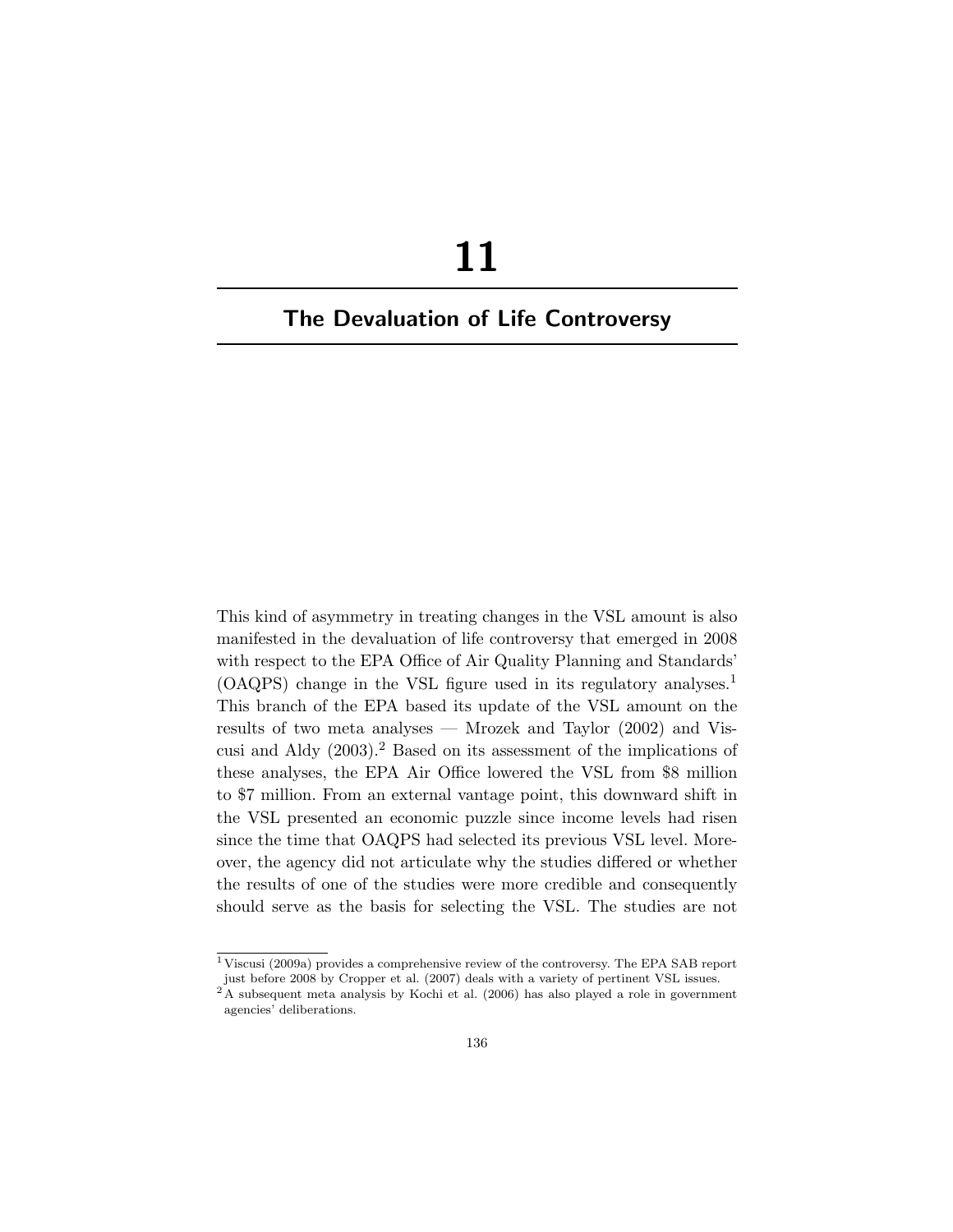substitutes and take different approaches to their meta analysis. One of the principal differences between the studies is that the Viscusi and Aldy study used only the single best estimate of the VSL from each study. In contrast, Mrozek and Taylor used all reported estimates, which in some cases involved a very large number of different alternative econometric specifications based on the same underlying data. However, by including multiple estimates from each study, the Mrozek and Taylor analysis included observations that were not independent of one another.<sup>3</sup> At the extreme, if one were to include the VSL estimates from all specifications reported in Viscusi (2004), then there would be 80 observations drawn from different specifications using a single data set.

Irrespective of the differences between the studies or whether the downward shift in the VSL is warranted, it is clear that in general agencies should have the freedom to reassess the scientific evidence pertaining to the VSL and make whatever adjustments they believe are appropriate even if doing so involves a decrease in the VSL. The public reaction to the decrease in the VSL was less sympathetic. Substantial political and public disapproval resulted as many suggested that this devaluation of life was a conspiracy on part of the Bush Administration to undermine regulatory policies. There is in fact no evidence that there was any broader policy intent as the decision to lower VSL was a decentralized decision within the EPA. Moreover, other branches of the EPA, such as the Office of Water, did not decrease the VSL that it used in its regulatory analyses. Ideally, if agencies have legitimate reasons to alter their VSL, they should be permitted to either raise or lower the value. The public furor that accompanied the devaluation controversy did not delve into the rationale for the change in the VSL figure, only with the direction of movement.

This devaluation of life controversy largely stimulated the draft Senate legislation in fall 2008 that proposed that agencies must only raise the VSL over time. What is particularly remarkable about this incident is that it is the change in the VSL that generated the controversy, not the level. Even with the downward adjustment to the VSL

 $\overline{3}$ Their econometric analysis did include a clustering adjustment for the standard errors.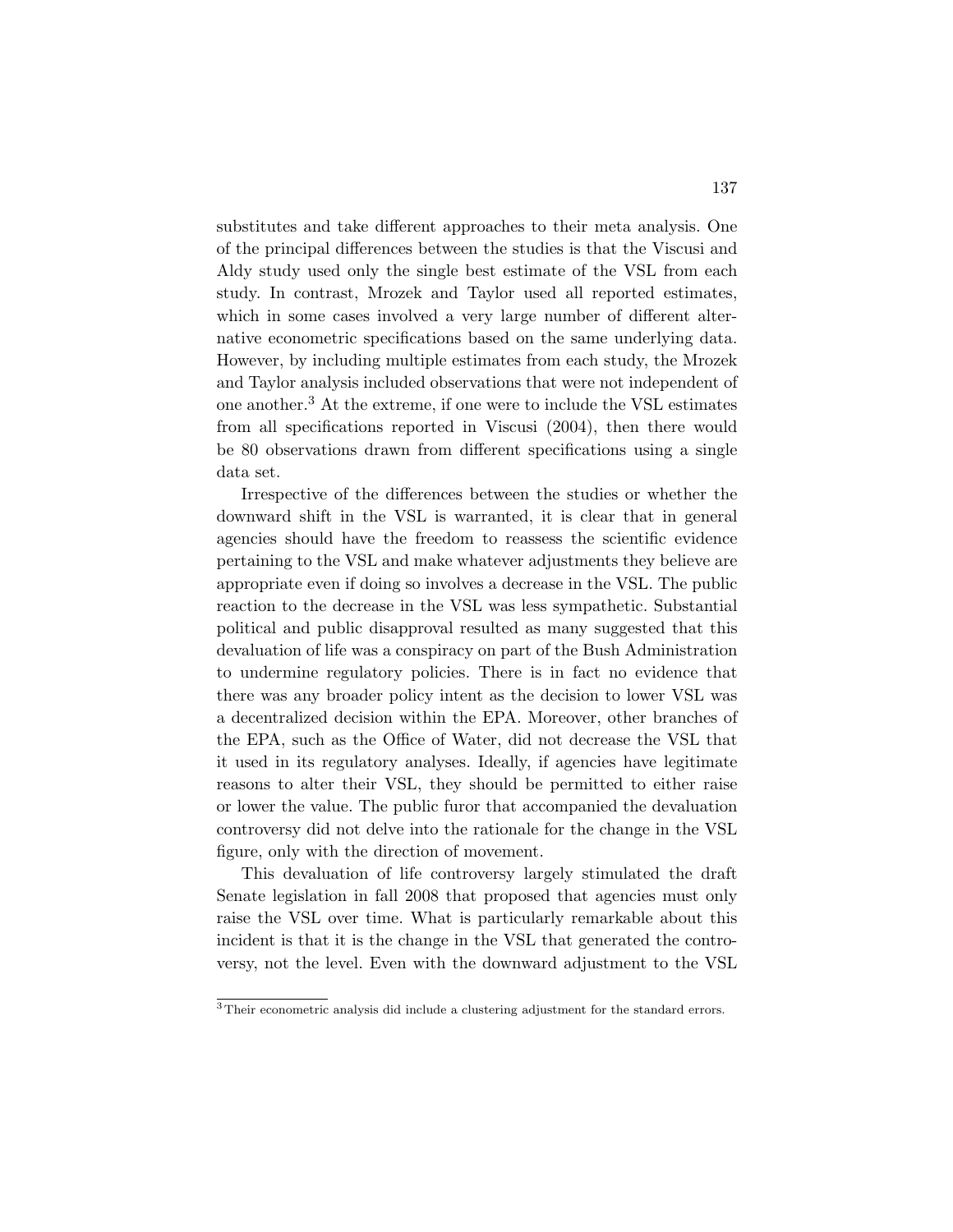#### 138 *The Devaluation of Life Controversy*

figure, the OAQPS number for valuing risk to life was still relatively high compared to the value used by other federal regulatory agencies. For example, OAQPS was taken to task for decreasing the VSL to \$7 million even though that figure exceeded the U.S. Department of Transportation's VSL estimate at that time by more than \$1 million.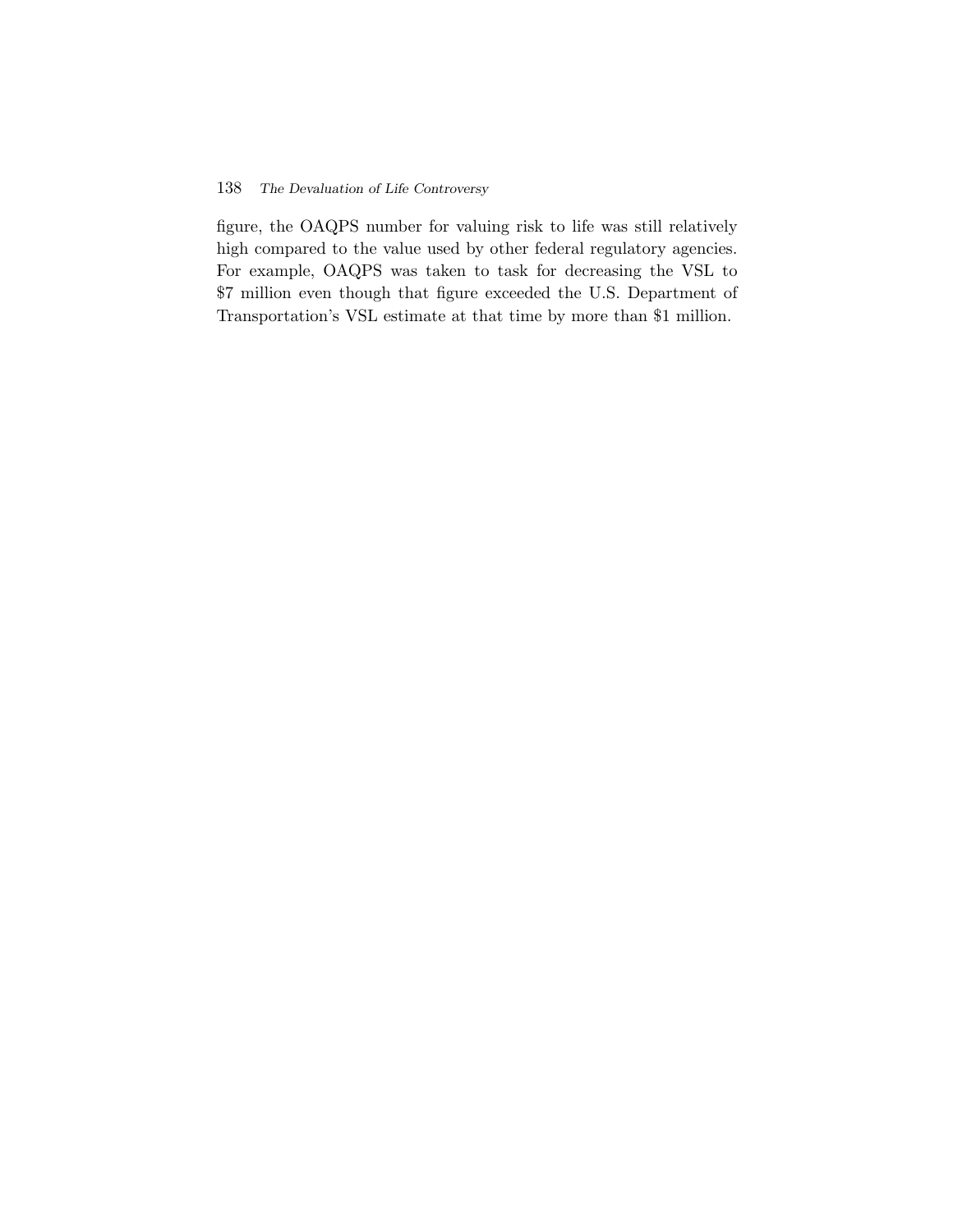## **Adjustments for the Size of Risk**

#### **12.1 Risk Levels in Hedonic Wage Studies**

Government estimates of VSL are based on analyses of tradeoffs involving very small risks. The chief source of evidence is labor market studies, and these analyses pertain to risks that workers actually face rather than very large hypothetical risks. Other hedonic studies, such as those of housing markets and product markets, likewise are restricted to risk levels that are observable. Stated preference studies have no such limitation, but these analyses have generally focused on small risks as well. A common policy question that has received attention from the EPA Science Advisory Board and other agency groups is how these results might be extrapolated to quite different risk levels.

Suppose that we know the shape of  $w(p)$  in Figure 12.1, or the locus of estimated, observed risk-wage combinations that workers find attractive. The market opportunities are generated by the offer curves of different firms, such as  $OC<sub>1</sub>$  and  $OC<sub>2</sub>$  in the diagram. Armed with the estimates of  $w(p)$ , what can we say about workers' willingness to accept jobs with much larger risks than the small risk levels considered in hedonic wage analyses? Consider Worker 1 who currently incurs a job risk  $p_1$  at firm 1. If that risk level were increased to  $p_2$ , then applying the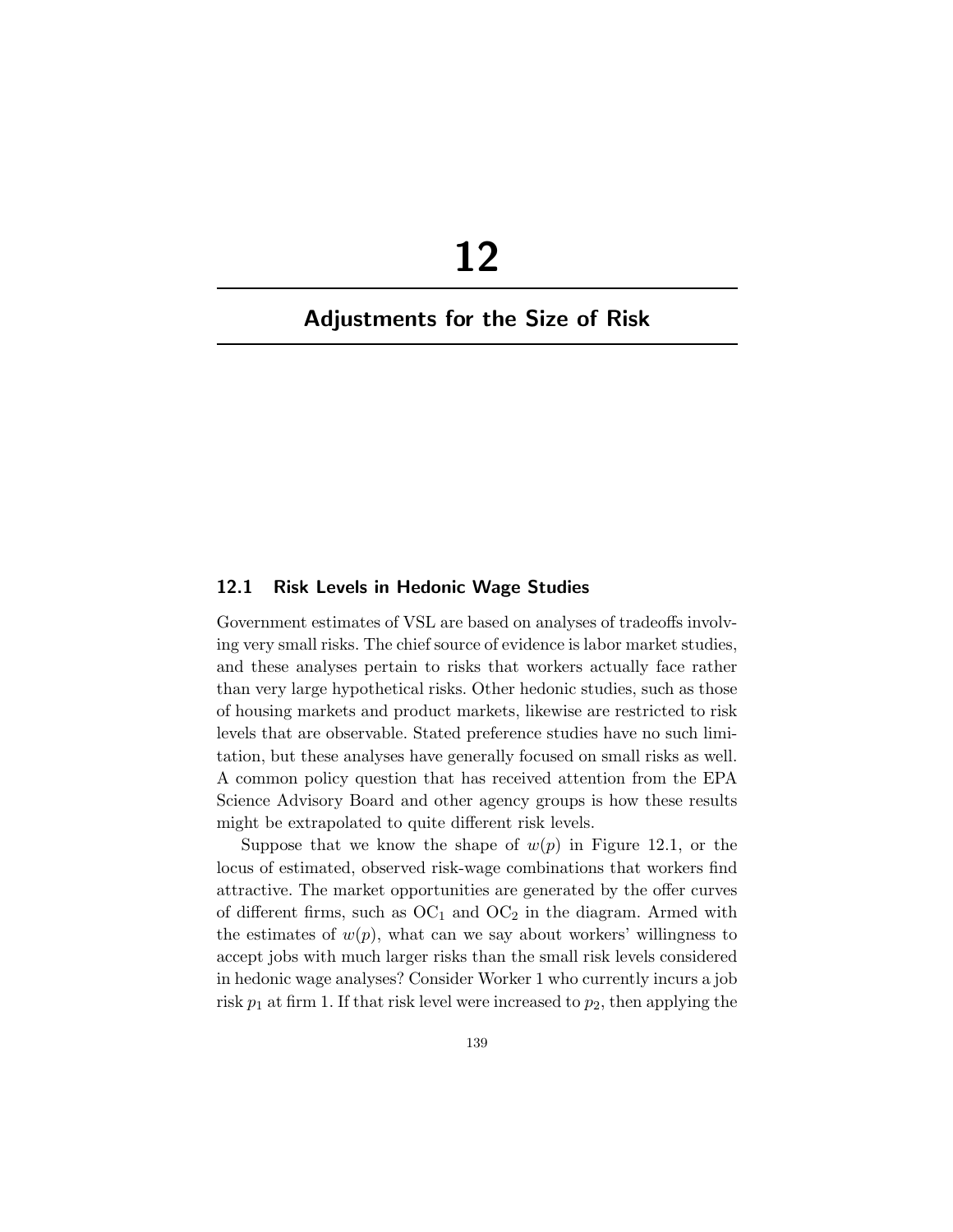

Fig. 12.1 Hedonic market equilibrium for fatality risks.

results from the hedonic wage function  $w(p)$  would imply that Worker 1 would be willing to accept risk  $p_2$  if the wage were increased to  $w_2(p_2)$ . However, that wage level will not keep Worker 1 on the same constant expected utility locus. A higher wage rate  $w_1(p_2)$  is required, where this wage is necessarily greater than that implied by the hedonic wage analysis due to the curvature of EU1.

By similar argument, one can analyze the worker's WTP for large risk reductions below  $p_1$ . As a first approximation, one might wish to assume that the curve  $w(p)$  approximates that value. However, as is shown in Figure 12.1,  $EU_1$  lies above  $w(p)$  for risk levels smaller than  $p_1$  so that the WTP values (or the drop in wages that workers are willing to accept) for substantial decreases in fatality risk will be less than those implied by the hedonic wage function.

Hedonic labor market studies of fatality risks of different magnitudes will capture two sets of influences. First, because such wage studies focus on willingness-to-accept (WTA) values for risk, as the risk levels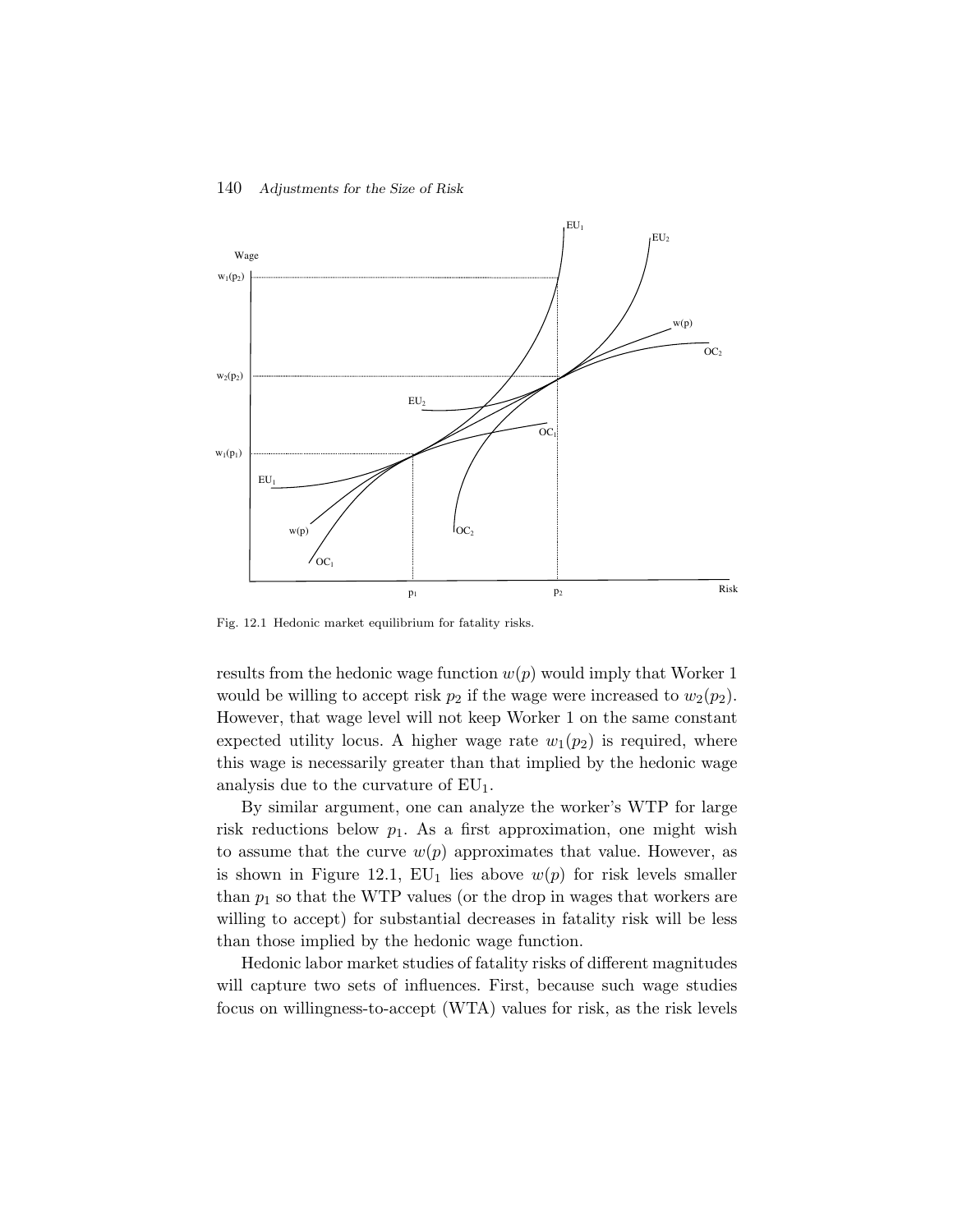

Fig. 12.2 Relationship of value of statistical life to risk level in hedonic wage studies. Source: Viscusi and Aldy (2003) based on six different studies of the relation of VSL to the level of the risk.

become very large the wage-risk tradeoffs should increase as well for any given worker. Second, people will sort in the labor market based on their risk preferences, and the workers who are in very high risk jobs have different preferences than those in more modest risk jobs. Workers who self-select into high risk positions will tend to have lower VSL values for any given risk level.

Figure 12.2 presents the Viscusi and Aldy (2003) results for the VSL-risk relationship from six different hedonic wage studies that included a quadratic risk term to capture the curvature of the  $w(p)$ locus. Although the steepness of the decline in VSL with risk levels varies with the particular study, in every instance there is a downward sloping relationship. The dominant empirical influence is the sorting of people with lower VSLs into high risk jobs. These  $w(p)$  curvature results consequently provide little insight into any particular individual's willingness to accept large risk increases or their willingness to pay for large risk decreases because the main factor driving market evidence on the variation of VSL with risk levels is the influence of individual sorting based on risk preferences, not changes in any particular individual's VSL tradeoff along a constant expected utility locus. Put somewhat differently, these estimates capture the shape of the market offer curve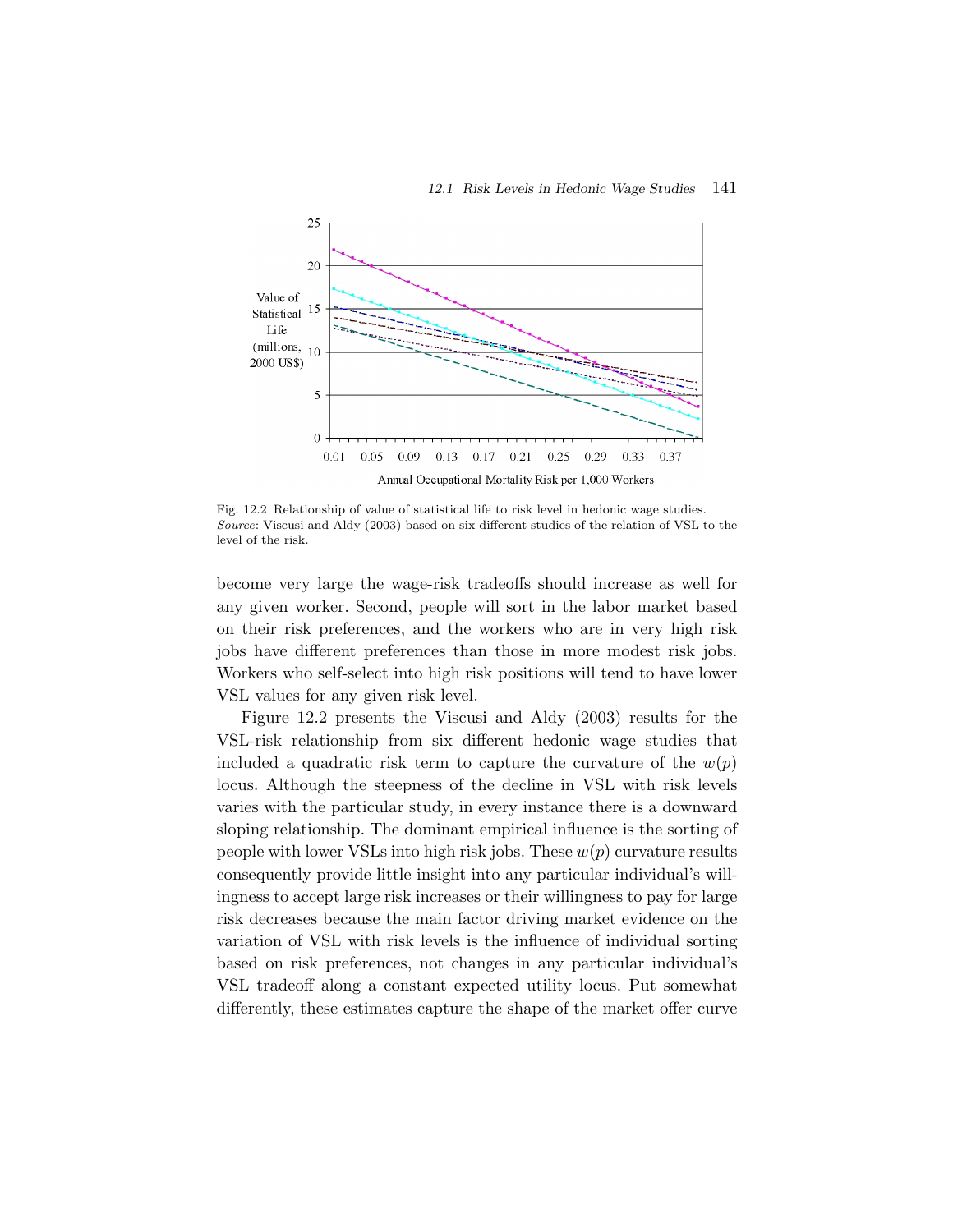#### 142 *Adjustments for the Size of Risk*

rather than the shape of an individual's constant expected utility locus. Government agencies looking for guidance in valuing major shifts in risk levels will have to rely on information beyond that conveyed by the hedonic wage estimates.

The risk levels analyzed in the hedonic wage studies have varied over time, in part because the workplace has become safer.<sup>1</sup> The meaningful risk measures are those that attempt to isolate the risk associated with the worker's particular job.<sup>2</sup> The first such measures were those based on the early U.S. Bureau of Labor Statistics (BLS) fatality risk data by industry. The early BLS data are based on a sample of firms that reported fatality statistics voluntarily. These risk data imply an average risk level on the order of 1/10,000 for the time period beginning in the 1970s. The next wave of studies used data that were believed to be a more comprehensive tally of workplace fatalities. The National Institute of Occupational Safety and Health developed the National Traumatic Occupational Fatality (NTOF) data, which reduced the amount of measurement error in the fatality variable. Notwithstanding the name of the data set, the information is available by industry and by state, but not by occupation. The average risk levels in studies using these data are from 1/10,000 to 4/10,000. Estimates using these data roughly doubled the labor market estimates of VSL (Moore and Viscusi, 1988a).

The current gold standard for fatality risk data is the U.S. BLS CFOI. This data base consists of a complete census of all occupational fatalities rather than a sample. Each fatality is verified with multiple source documents, with four being the average number of sources used. The confidential micro data files can be used to construct risk measures by industry, occupation, industry-occupation, age, gender,

<sup>&</sup>lt;sup>1</sup> Risk levels have also changed due to changes in job fatality data. The accuracy of these data affect the influence of measurement error, which is explored in Moore and Viscusi (1988a) and Black and Kniesner (2003).

<sup>&</sup>lt;sup>2</sup>The highest risk levels analyzed in the literature were in early studies that used the risk information from the Society of Actuaries, for which the average annual risk of fatality is 1/1,000. These risk values are available by broad occupational group, but not by industry. The large risk value is misleading, however, as the data do not distinguish the occupationspecific risk but rather reflect the overall mortality risk from all causes associated with people in particular occupations. For example, in these data, actors have a particularly high risk, which is a reflection of their low income levels rather than any high job-related risk.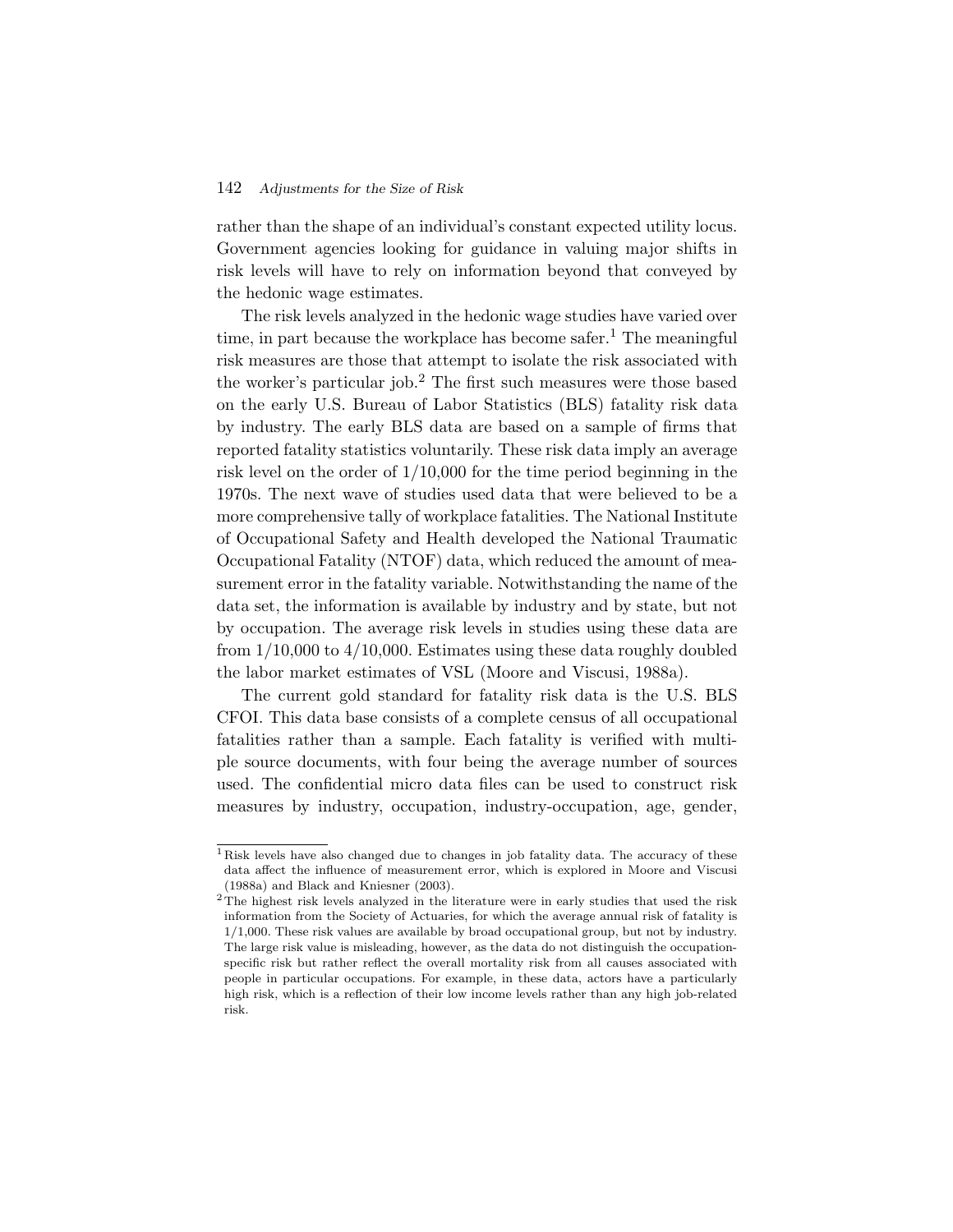race, immigrant status, or other matters of interest. The average annual fatality risk level in the studies using these data is about 1/25,000.

While there are exceptions, for the most part the hedonic wage literature has focused on WTA amounts for job risk levels averaging from  $1/25,000$  to  $4/10,000$ . By most standards, these are comparatively small risks. For such small risk changes, the WTP amounts for EPA benefit assessment should be fairly similar to the WTA amounts. As indicated with respect to Figure 12.1, for larger nonincremental risk changes, the estimated VSL from labor market studies will overstate the implied VSL based on WTP amounts and understate the implied VSL based on WTA amounts for large risk changes.

#### **12.2 A Calibration Example for Non-Incremental Risk Changes**

If we have information on the shape of individual utility functions, it is possible to analyze how the WTP amounts and WTA amounts vary depending on the magnitude of the risk change. We begin with the general formulation for VSL and then consider specific functional forms. Let  $u(y)$  be the utility function of income y when healthy, and let  $p$  be the probability of death. For simplicity, suppose that bequests have a value of zero. Then VSL is given by

$$
VSL = u(y) / [(1 - p)u'(y)].
$$
\n(12.1)

Suppose that the utility function takes a logarithmic form  $u(y) =$  $a + \ln(y)$ . Such utility functions are specified up to a positive linear transformation, but the parameters must be set to be consistent with the estimated VSL. Assume that  $VSL = $7$  million and that the worker faces an annual fatality risk of 1/10,000. Also let the value of  $y = $27,200$ , which is roughly the current average annual wage income of blue-collar workers in the CPS. This information is sufficient to pin down the shape of the utility function.

Consider an order of magnitude increase in the size of the risk from  $1/10,000$  to  $1/1,000$ . The associated risk change is  $9/10,000$ . Based on a VSL of \$7 million, the estimated WTA amount would be \$6,300. But to keep the worker on the same constant expected utility locus, the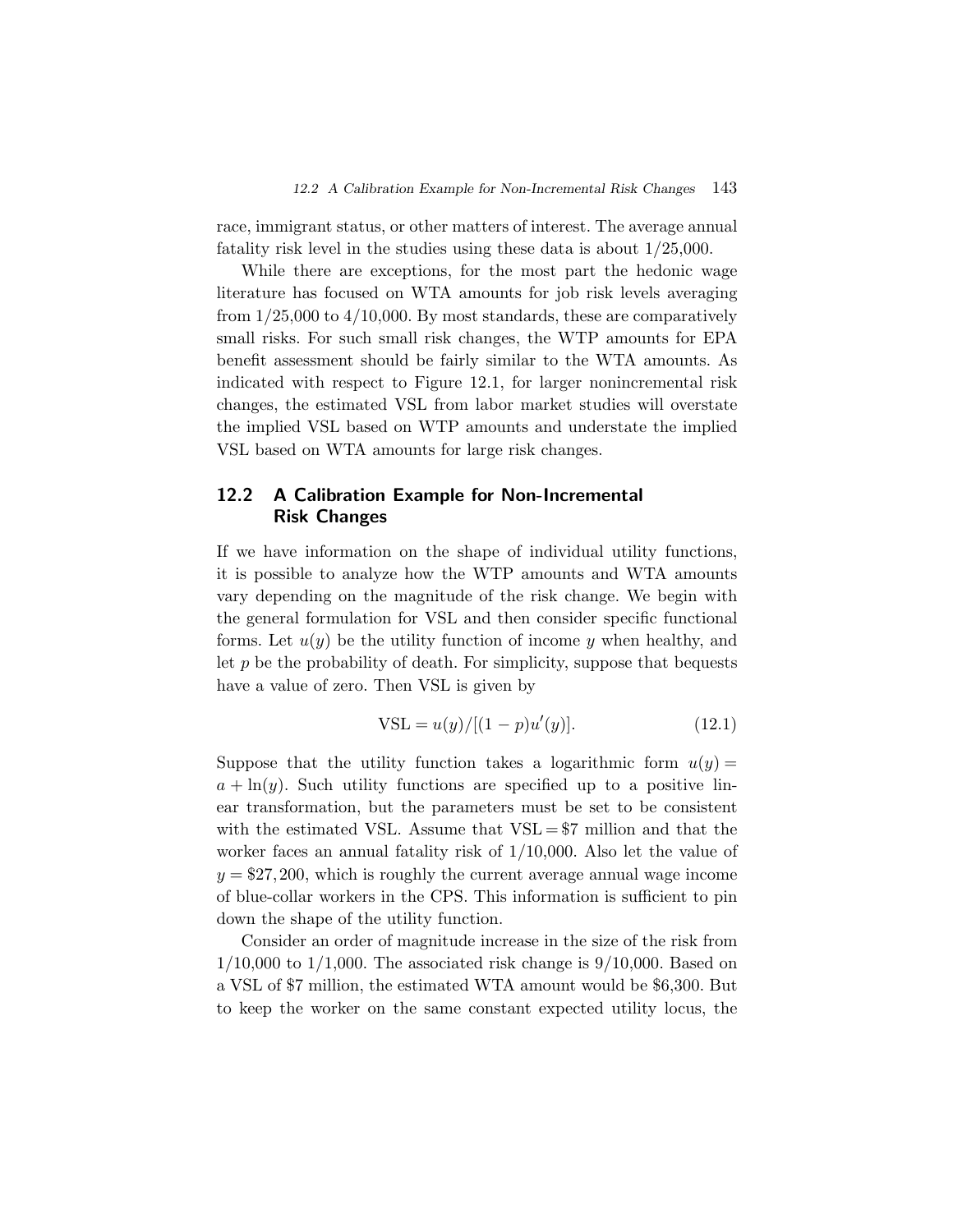#### 144 *Adjustments for the Size of Risk*

required WTA is \$6,966. Thus, the WTA is about 10 percent greater than would be predicted based on the local rate of tradeoff implied by the VSL. Similarly, the implied VSL for the discontinuous change in the risk level by 9/10,000 is greater as well. The additional required wage compensation implies a VSL of \$7.7 million based on the WTA amount. Large risk increases consequently generate a WTA value greater than that implied by the estimated VSL from local tradeoffs, but the changes in the valuations are not stark within this particular range.

Government policies generally involve WTP amounts for decreases in risk rather than WTA values for risk increases. Suppose the starting annual fatality risk is  $1/1,000$ , the starting income is \$27,200, and the VSL based on local wage-risk tradeoffs is \$7 million. Suppose the risk is reduced to  $1/10,000$  so that there is a risk decrease of  $9/10,000$ . Based on an extrapolation from the estimated VSL, such a change would have an associated WTP amount of \$6,300. However, based on the WTP amount that will put the worker on the same constant expected utility locus, the WTP value is \$5,825, which is 8 percent less than would be predicted by the local tradeoff rate derived from the hedonic wage relationship. The estimated VSL associated with this nonincremental risk change is \$6.5 million.

Large risk changes consequently have a different associated VSL than implied by local rates of tradeoff, but the differences do not appear to be stark. The implied VSL amounts for these shifts are greater than the locally estimated VSLs from a WTA perspective and less than locally estimated VSLs from a WTP perspective. For the risk change amounts of 9/10,000 considered here, the WTA values were 10% greater than predicted, and the WTP amounts were 8% lower than predicted. That the discrepancy should be greater for the WTA amounts is expected given the curvature of the constant expected utility locus. As can be seen from Figure 12.1, the curvature of  $EU_1$  ensures that the WTP-magnitude of risk change relationship will be on a flatter portion of the  $EU_1$  than the WTA-magnitude of risk change relationship. Thus, to the extent that agencies are largely concerned with WTP estimates more than WTA values, the change in the rate of money-risk tradeoffs with large changes in risk is less than would be the case for WTA values.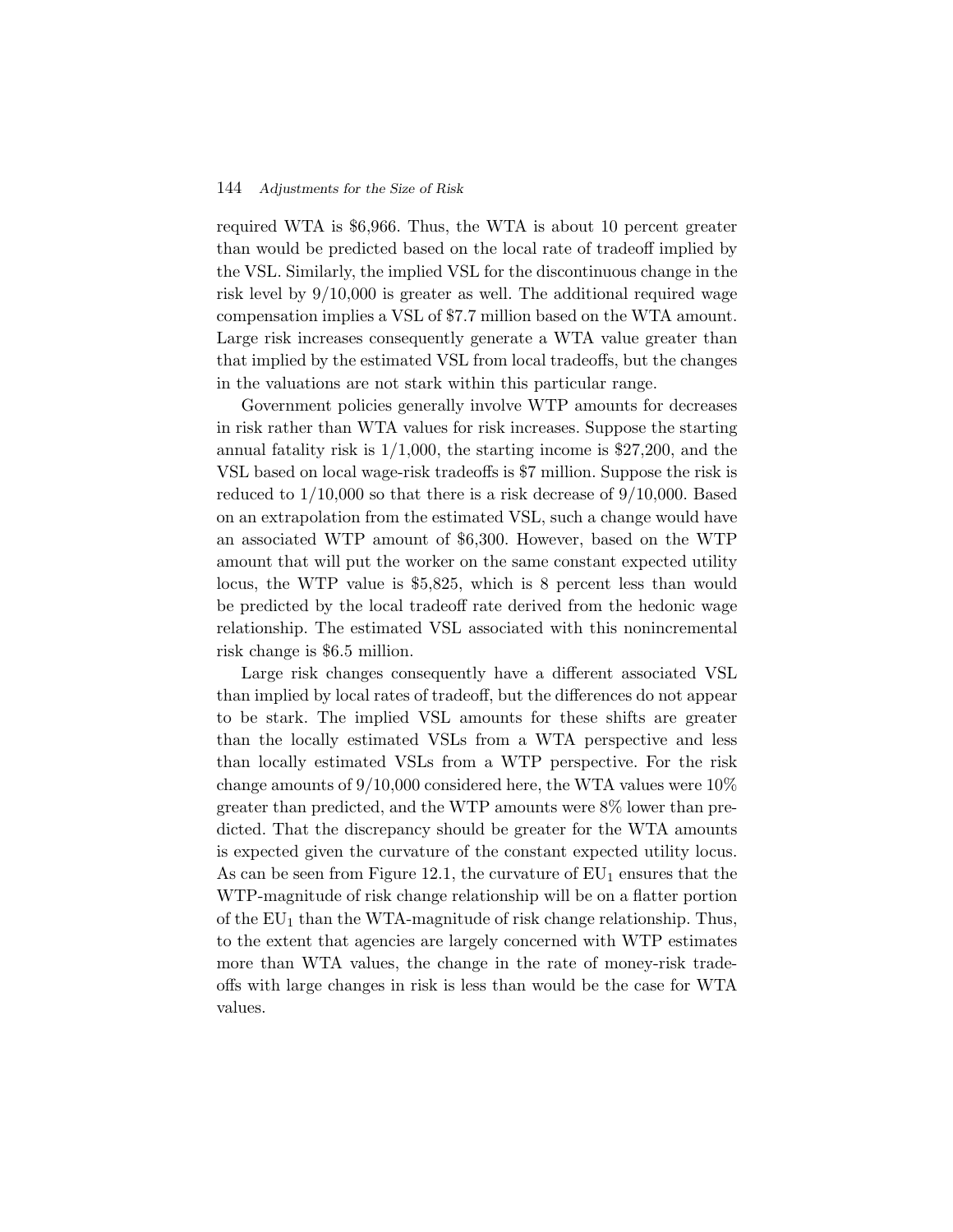

Fig. 12.3 Illustrative analysis of meta analyses.

An interesting application of the concern with the size of the risk change is with respect to a VSL diagram that appeared in Appendix D of the Review of the Revised Analytical Plan for EPA's Second Prospective Analysis — Benefits and Costs of the Clean Air Act 1990–2020, Draft report, No. EPA-SABCOUNCIL-ACV-XXX-XX, March 5, 2004. Figure 12.3 is drawn from that report. The risk-WTP combinations  $r_1$ through  $r<sub>5</sub>$  indicate the observed results of hedonic wage studies being pooled in a meta analysis. The counterpart VSL amounts for each of these studies assuming a constant linear rate of tradeoff is indicated by VSL-1 through VSL-5. The indicated WTP function in the diagram indicates the estimated WTP function based on a meta analysis of the five studies. Thus, the WTP value rises with the risk change based on the pooling of results across studies and leads to a flatter WTP function than that implied by linear extrapolation of any particular estimate.

What is potentially confusing about such discussions, which often refer to labor market estimates as "empirical measures of WTP for risk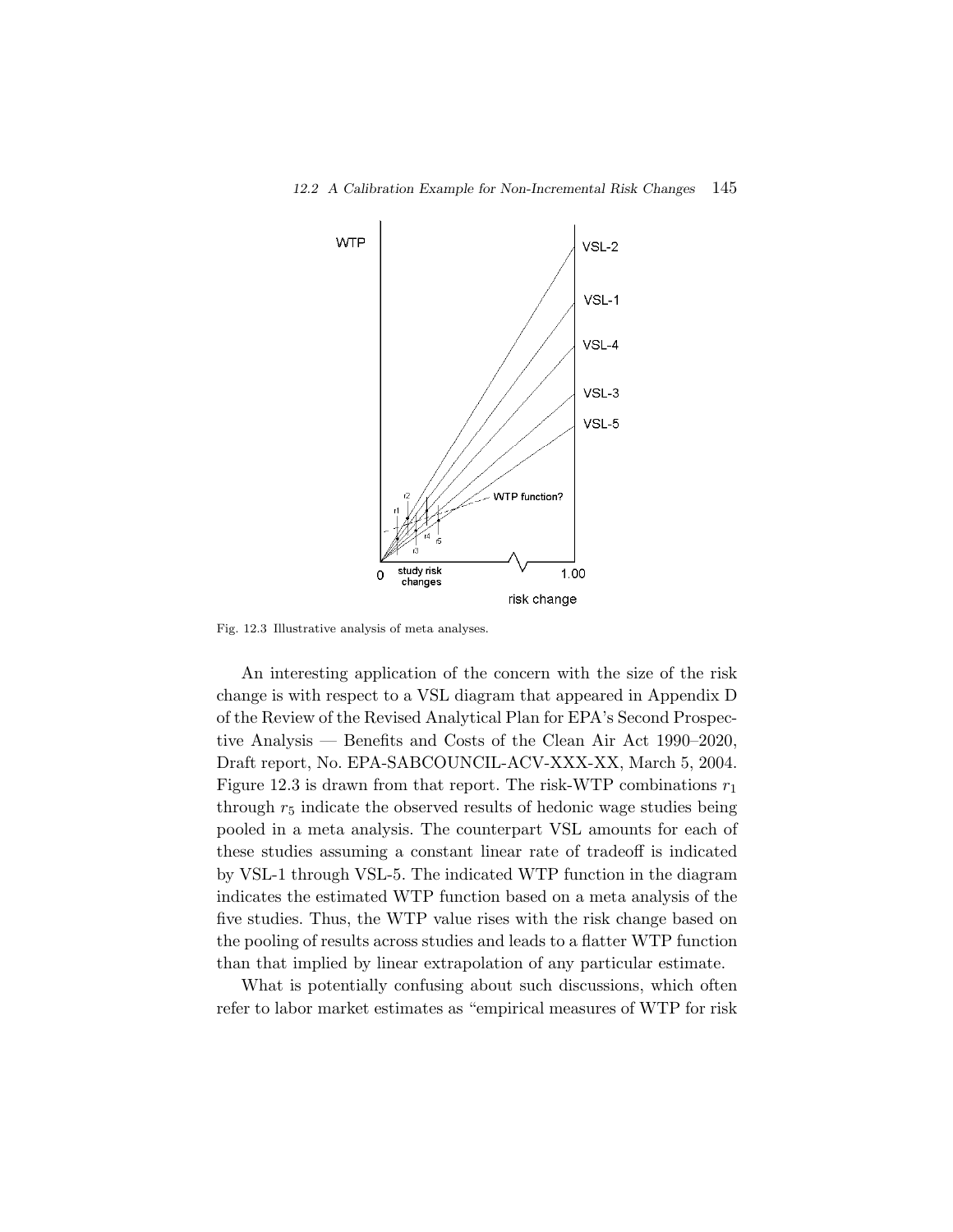#### 146 *Adjustments for the Size of Risk*

reductions," is that for hedonic labor market studies, the estimates are not WTP measures but are WTA measures. In the case of stated preference studies, WTP values are usually the reference point. From a theoretical standpoint, for large risk increases the WTA should be greater than the estimated value based on a linear extrapolation of VSL levels. To the extent that labor market meta analyses are fitting curves such as that in Figure 12.3, the implied VSL should be steadily rising as the risk change increases. That the empirical estimates of VSL do not increase with the level of the fatality risk is a consequence of the self selection of different workers into high risk jobs, as shown in Figure 12.2.

To avoid the complicating considerations of multiple studies across different groups, Figure 12.4 from the EPA SAB report presents the results based on a single study. Once again, WTP should be relabeled WTA since WTA rises with larger positive changes in the risk as indicated, but WTP declines. Interestingly, some EPA officials had suggested that the VSL applied to benefit assessments for a large risk decrease should be greater than for small risk changes. In effect, they



Fig. 12.4 Individual willingness to pay as function of risk level.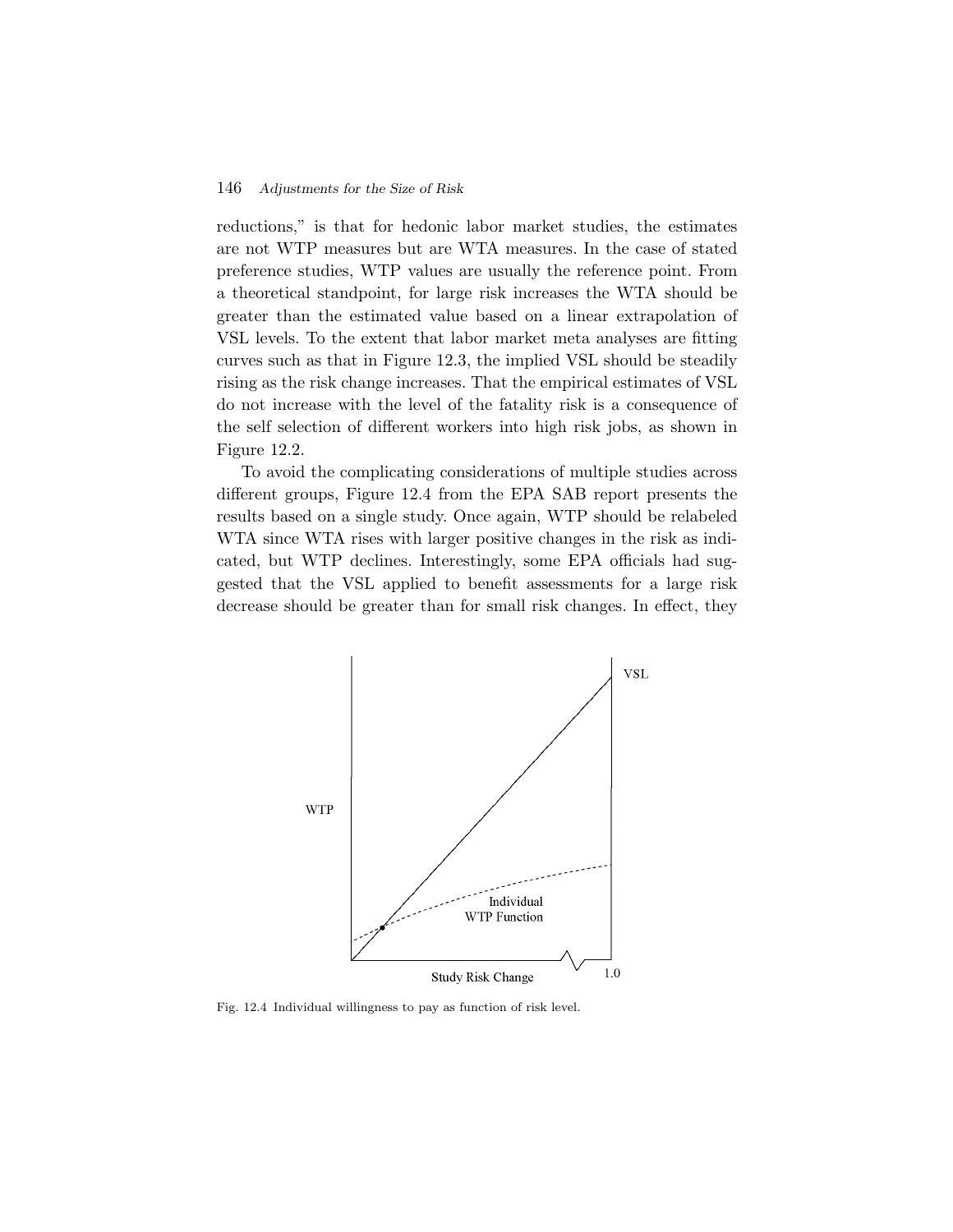got the relationship backwards, as does Figure 12.4. For large risk decreases the WTP amount is less than the local VSL, and for large risk increases the WTA amount is greater than the local VSL. In terms of the policy application for regulations with large risk effects, it is the WTP amount that is pertinent. Linear extrapolation of the estimated VSL for large risk changes will overstate the WTP amounts for very large changes in risk as people have a positive but diminishing WTP for risk reductions. Whether these effects of major shifts in the risk level are of practical consequence to EPA or other agencies depends on the magnitude of the risks being considered.

Although some environmental risks are relatively large, with the magnitude issue being of concern to the agency, whether they are particularly large compared to the labor market risks that form the basis of most VSL studies is less obvious. For the labor market reference point, consider the risk levels in the recent BLS CFOI data. These annual fatality risks average 1/25,000, which is smaller than the risk levels in other hedonic wage studies. As a result, focusing on these data will provide an upper bound on the extent to which one should view environmental risks as comparatively large.

EPA benefits assessments typically focus on lifetime risks rather than annual risks. Assuming a 40 year work life, an annual occupational fatality risk of 1/25,000 corresponds to a lifetime job-related mortality risk of 1.6/1,000. For a VSL of \$7 million, the annual required wage compensation is \$280. The undiscounted lifetime wage premium is \$11,200. For benefit assessment purposes, such values should be discounted using a reasonable discount rate such as 3%.

To apply my approach to an example of a large environmental risk subject to EPA regulation, I used the Draft Benzene Case Study (EPA, March 2008).<sup>3</sup> This draft Clean Air Act regulation would reduce the lifetime risks of leukemia to the exposed population. The high risk county affected by the regulation is Brazoria County, for which EPA estimates that the lifetime leukemia risk would decrease from 2/10,000 to  $3 \times 10^{-6}$ . This risk change is two orders of magnitude, which is a

 $\sqrt[3]{3}$  Data from the draft study are from the Memorandum from Daniel Axelrod to Alan Carlin, National Center for Environmental Economics, U.S. EPA, Nov. 17, 2008.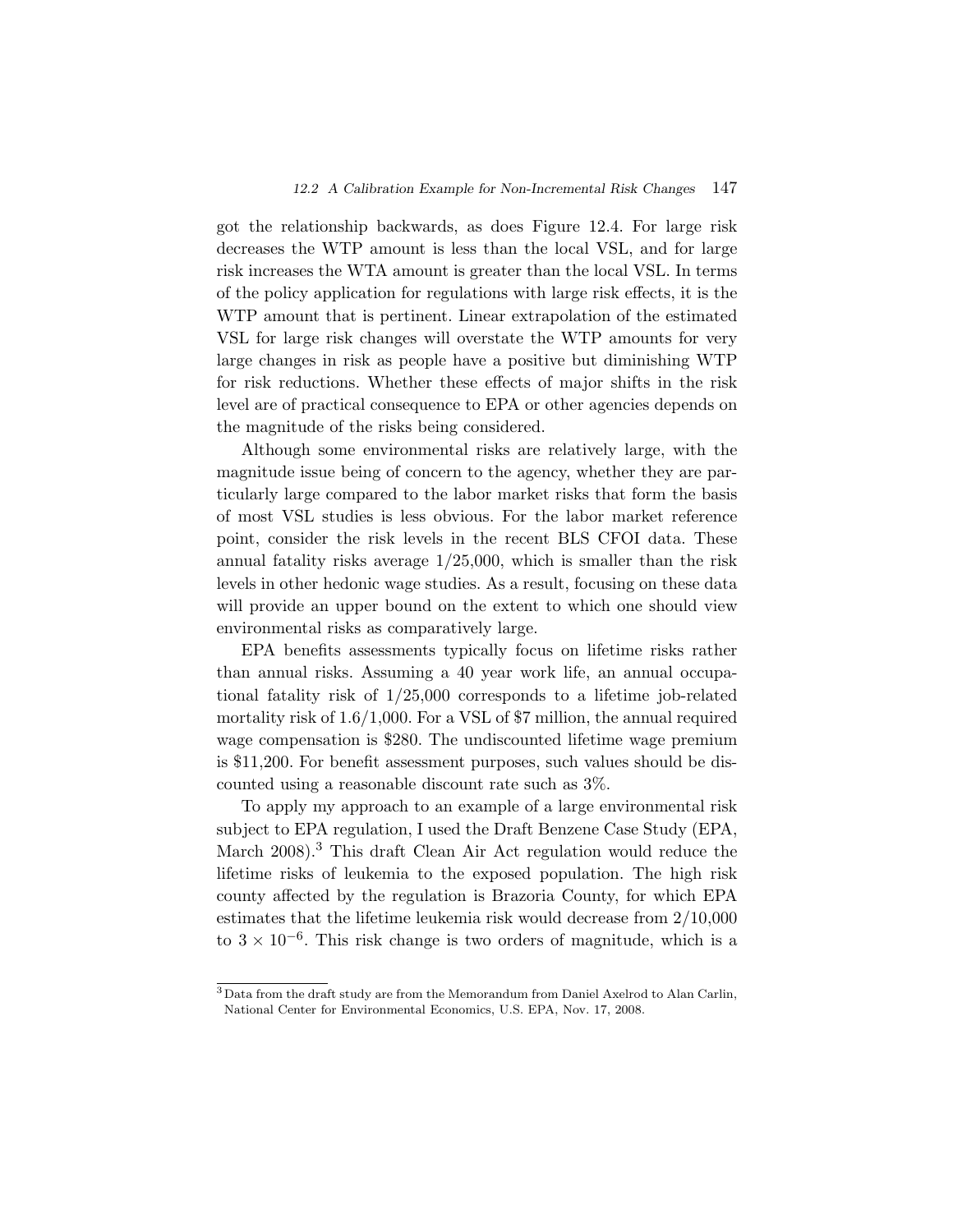#### 148 *Adjustments for the Size of Risk*

large percentage risk change. But whether the decrease is two orders of magnitude or even more is not the key issue for determining how much one should modify the local estimate of VSL. The post-regulation leukemia risk is about zero, but what matters is how much the absolute level of the risk has changed.

The absolute magnitude of the lifetime risk reduction of approximately 2/10,000 is not completely outside the range of the annual risk levels that have been considered in hedonic wage studies. How great the risk probability reduction is depends on the nature of the risk exposure. Suppose that the lifetime leukemia risk of  $2/10,000$  is based on a series of exposures over a ten year period. Then the annual leukemia risk is about  $2/100,000$ . The CFOI annual risk of  $1/25,000$  is  $4/100,000$ , which is twice as great as this amount. Thus, even using the fatality risk data series posing the smallest risk level, the leukemia risk reduction is of fairly similar magnitude. If the lifetime risk exposure is the result of exposures of even more than ten years, then the annual risk is even smaller.

Whether the environmental risk reduction is large or small depends on how the benefits question is framed. Knowing that there is a lifetime risk reduction of a particular magnitude is not sufficient. Does the risk arise from a one-time exposure that results in leukemia at a particular future date? Or, more reasonably, does the risk arise from a series of exposures over time that produces a future distribution of risk across many future time periods? In all likelihood, focusing on the lifetime risk overstates the risk reduction achieved by the policy in any given year in much the same way as focusing on workers' lifetime risks would overstate their annual fatality risk level.

In the case of labor market risks, the wage compensation for risks occurs in small annual amounts. Policies often do not involve annual payments but instead may involve substantial fixed costs leading to more costs being incurred up front. How the payment mechanism is structured will matter for survey valuations. Most policies are not in fact funded through actual payments of this type, so it is usually the publicly financed benefit valuation thought experiment that is pertinent.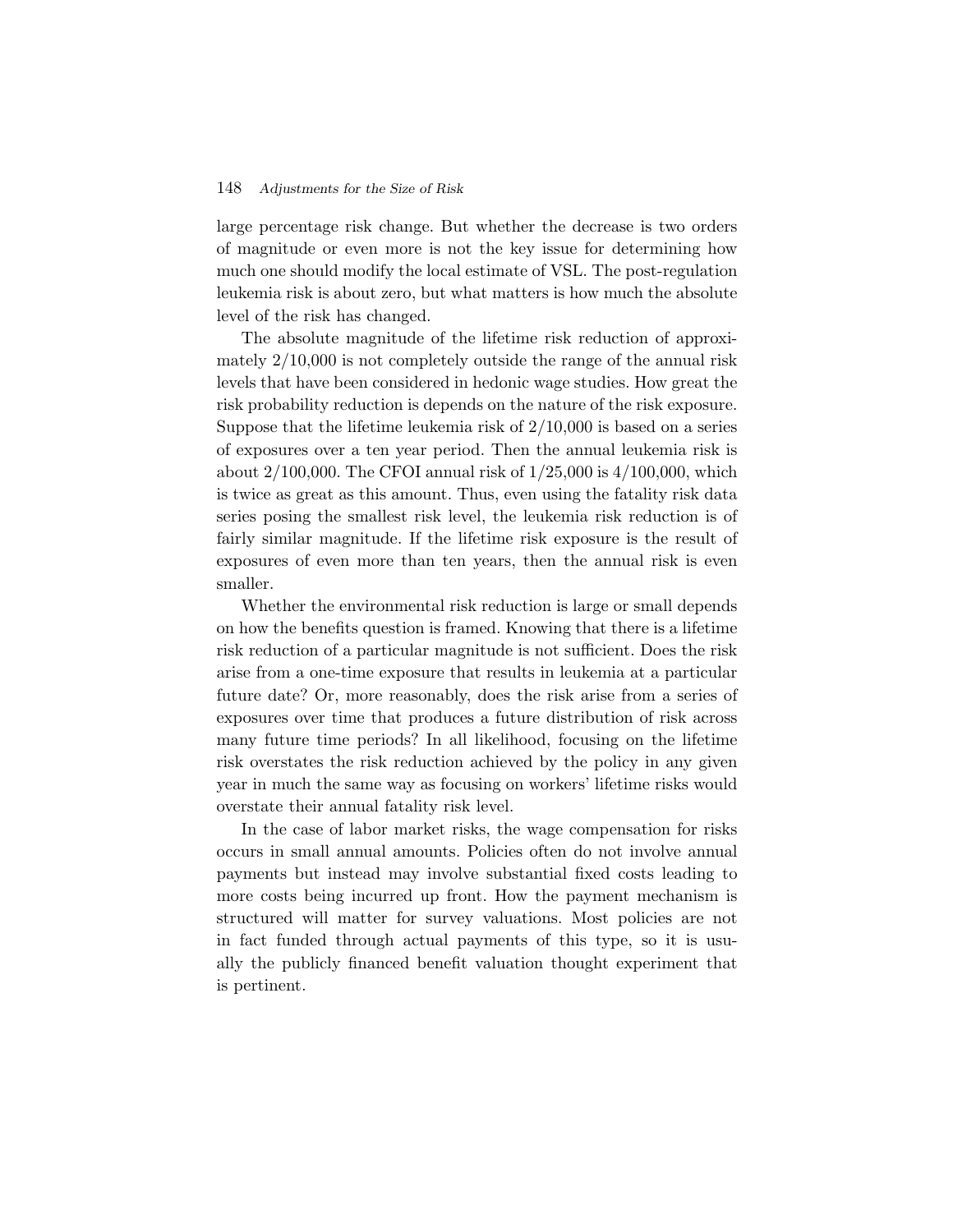### **Latency and Cancer Benefit Issues**

Leukemia and other cancer risks involve a substantial latency period. From the standpoint of benefit assessment, the WTP for reducing these risks at some future date should be discounted by a usual government rate such as 3%. An alternative is to incorporate the latency period aspect into a stated preference survey and ascertain individuals' own rates of time preference with respect to cancer. As fascinating as this might be as an academic exercise, it is unlikely to provide meaningful guidance for policy. Decisions involving an intertemporal component are fraught with error. Among the problems identified in past studies is that of hyperbolic discounting whereby individuals display inordinately high rates of discount for the initial period, as shown in Viscusi et al. (2008). Thus, estimated implicit rates of time preference may largely reflect a form of individual irrationality. Decisions involving risk and uncertainty are also potentially fraught with error so that combining a latency period element with a risk valuation task may lead to an overly complex stated preference task.

Even putting aside both the issues of latency and the magnitude of the risk, more refinement of the benefit estimates for cancer risk reduction is needed. The valuations of cancer risk reduction will differ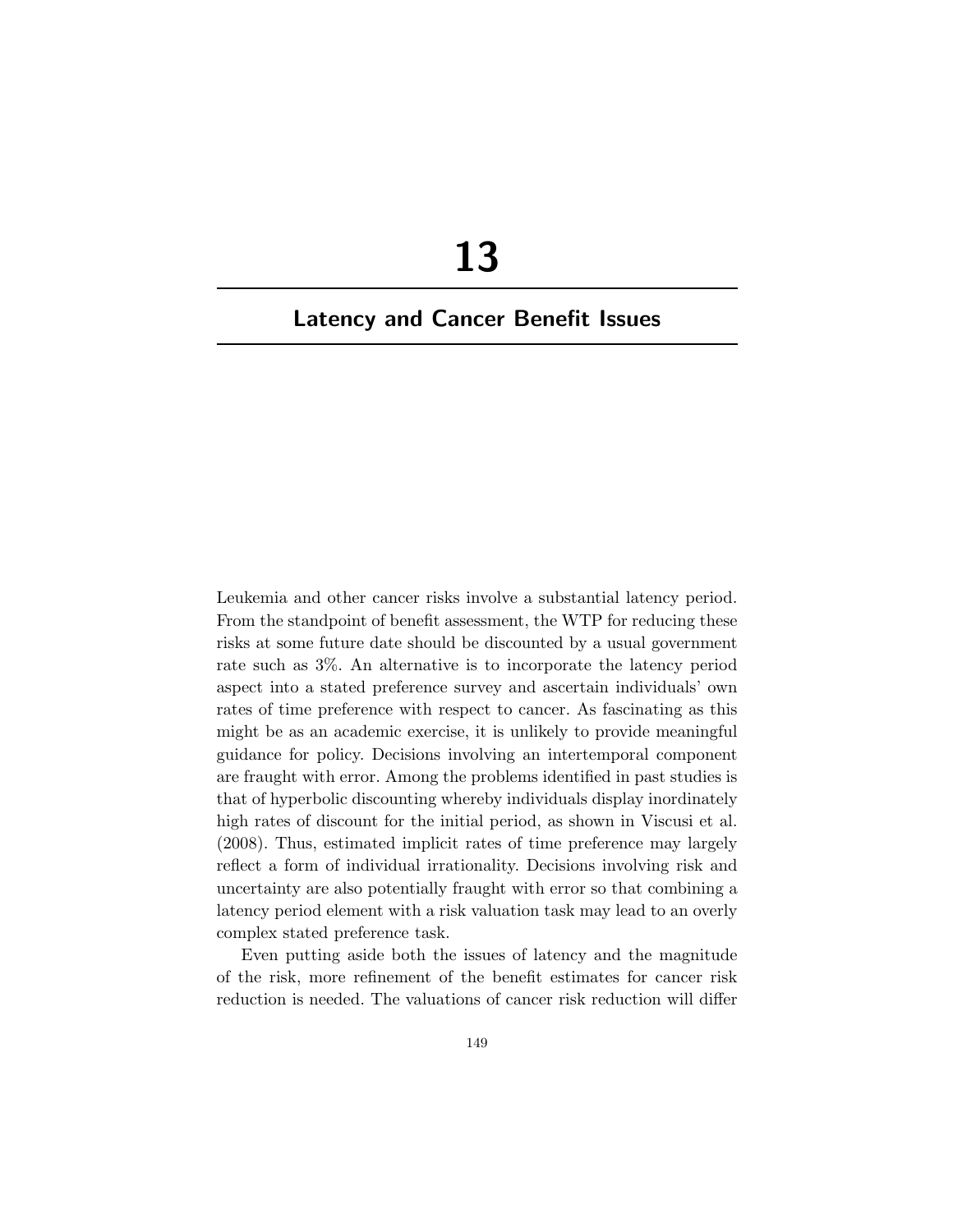#### 150 *Latency and Cancer Benefit Issues*

depending on the type of cancer, the associated morbidity effects, and the effect on premature mortality. Some stated preference studies of cancer simply denote the disease as "cancer" with little description of the health consequences. Such studies will not yield meaningful valuations. Unless the respondent knows the characteristics of the health risk being valued and the consequences for personal welfare, the commodity being valued may bear little relationship to what is needed for benefit assessment.

The U.S. EPA (2010) provides a detailed review of the now substantial literature on cancer valuation. The U.S. EPA recommends a 50% cancer premium, as a "placeholder value," which is in line with the guidance of the Directorate — General Environment of the European Commission.<sup>1</sup> The U.K. Health and Safety Executive (2001) recommends a value for cancer that is twice as great as the VSL for other causes of death such as road fatalities.

The current U.K. guidance hypothesizes that there is potential heterogeneity in the valuation of a prevented fatality (VPF): "There is evidence that individuals are not indifferent to the cause and circumstances of injury or fatality. For example, in their estimate of benefits from asbestos proposals, HSE currently doubles the VPF figure to allow for individual aversion to dying from cancer, and the additional personal and medical costs."<sup>2</sup> What is frequently ignored in reference to the U.K. guidelines is the following footnote to this guidance: "There is currently no evidence to support this adjustment. HSE has commissioned a study to investigate public preferences for preventing fatalities due to 'dreaded' risks to inform this issue."<sup>3</sup> Thus, the U.K. cancer premium currently lacks an empirical foundation.

Two studies that have obtained cancer risk valuations after providing a detailed description of the health consequences are Magat et al. (1996) and Van Houtven et al. (2008). Each of these studies used a risk-risk methodology whereby respondents determined the personal auto accident risk that would be equivalent to a given risk of cancer.

 $^1$  See http://ec.europa.eu/environment/enveco/others/pdf/recommended\_interim\_values.pdf.  $^2$  U.K. HM Treasury (2011), p. 62.

<sup>3</sup>For example, the U.K. cancer premium is cited by the U.S. EPA (2010), p. 21, but with no caveat regarding the absence of any empirical evidence for this premium.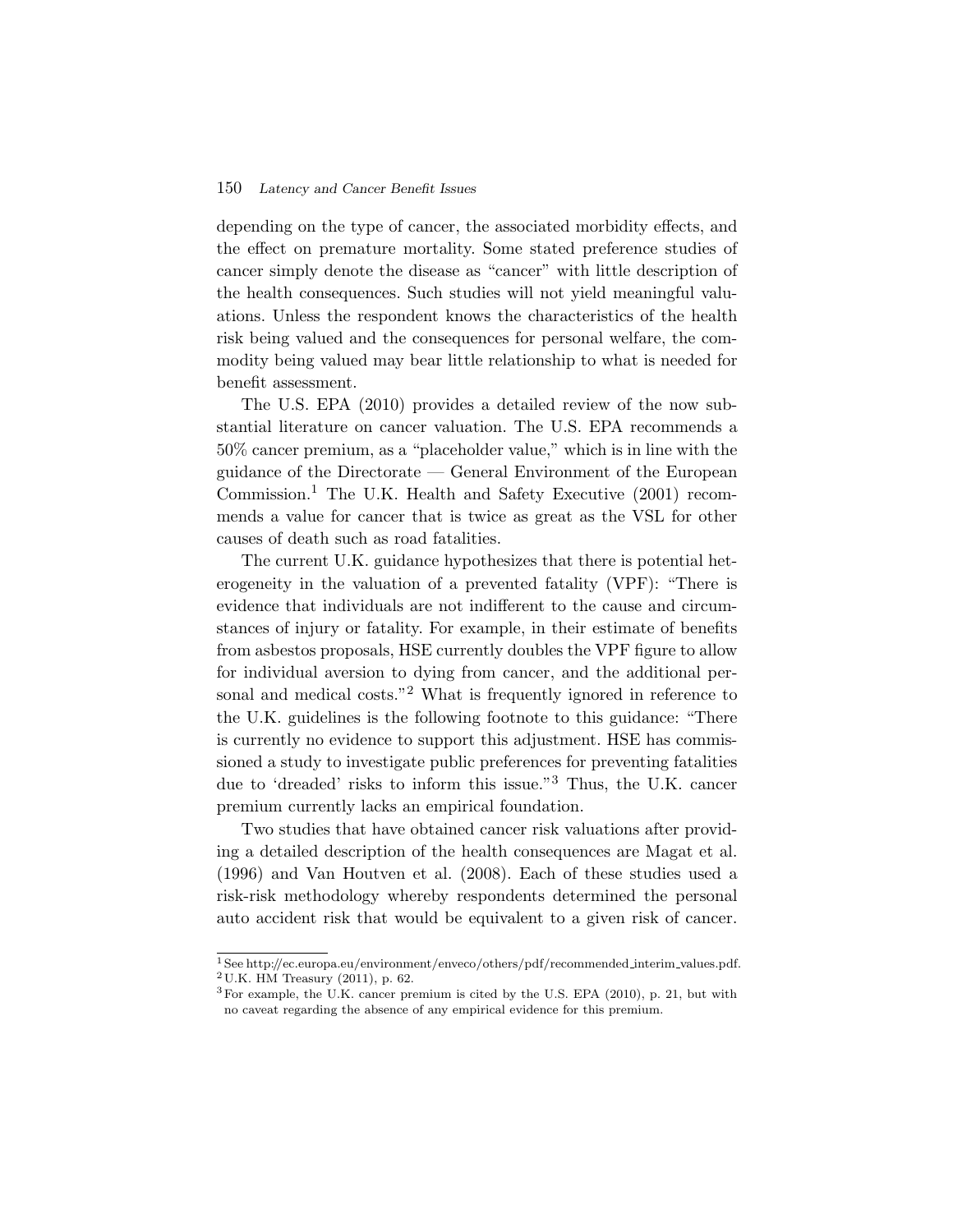The Magat et al. (1996) study presented respondents with detailed descriptions of the health effects of leukemia, where this health effects profile was developed in conjunction with cancer specialists at the Duke Medical Center. One would expect the studies to generate different values because of the different descriptions of the health consequences. However, the extent of the differences between the cancer studies is quite large. Magat et al. (1996) found cancer risks occurring without any latency period as having a value equal to auto accident risks, whereas Van Houtven et al. (2008) found that even with a 5 year latency period, cancer risks were valued three times as highly as auto accident risks. Other studies have yielded different results. Clearly, there is a major research need to refine the estimates of cancer valuations.

The U.S. EPA (2010) has recently proposed attaching a substantial premium to valuation of cancer deaths. Such a premium could be warranted if the morbidity effects of cancer greatly outweigh the morbidity effects of other causes of death, such as the acute risks captured in the CFOI data. Because the mortality benefits from EPA regulations almost invariably focus on cancer prevention, such a premium will enhance the overall economic attractiveness of EPA regulations.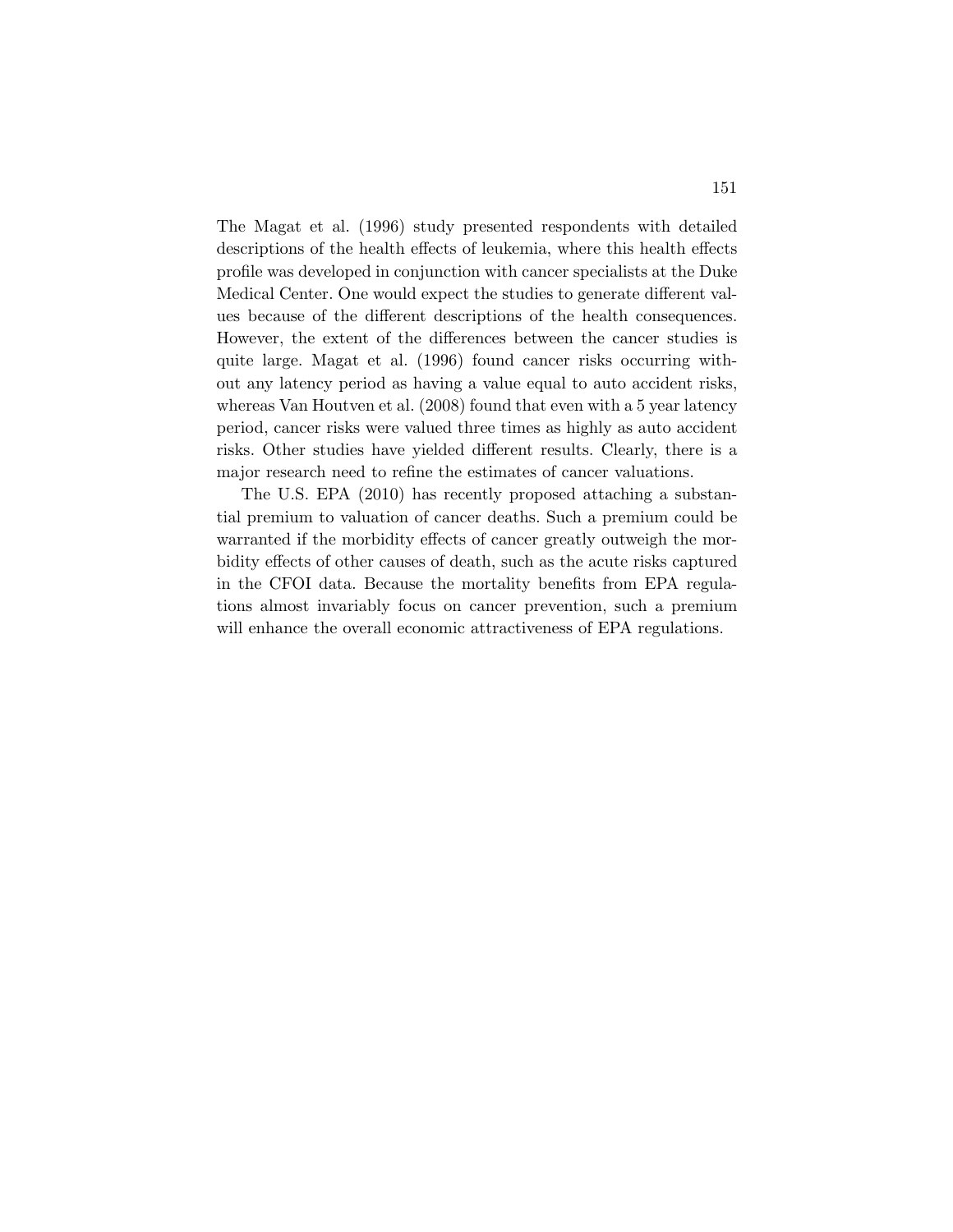## **Dread and Contextual Sources of Variation in Valuing Life: Deaths from Attacks by Terrorists**

How people die matters. Cancer is not the only potential health outcome for which there may be a basis for adopting a different VSL. There may be morbidity effects associated with different kinds of death that will affect the valuation. In addition, the fatalities may be bundled with other types of consequences so that what is valued is not the mortality risk alone but also the risk in the particular context and the attendant losses associated with it. These differences have led to valuations of risks associated with dread, as in Chilton et al. (2006).

A prominent example of distinctive risks of death pertains to victims of terrorism. What is at stake with respect to terrorism risks are not only the lives of the individuals affected but also the general idea that the United States is under foreign attack. Such deaths evoke more general concerns to pertaining to national defense, security, and our overall vulnerability.

Risks of death consequently constitute an economic commodity with a variety of bundled attributes. The nature of the morbidity effects may be consequential, as with cancer, but there are also concerns with respect to how the death occurs (e.g., a missile attack) and the terrorism context in which the death occurs as well. Particularly when questions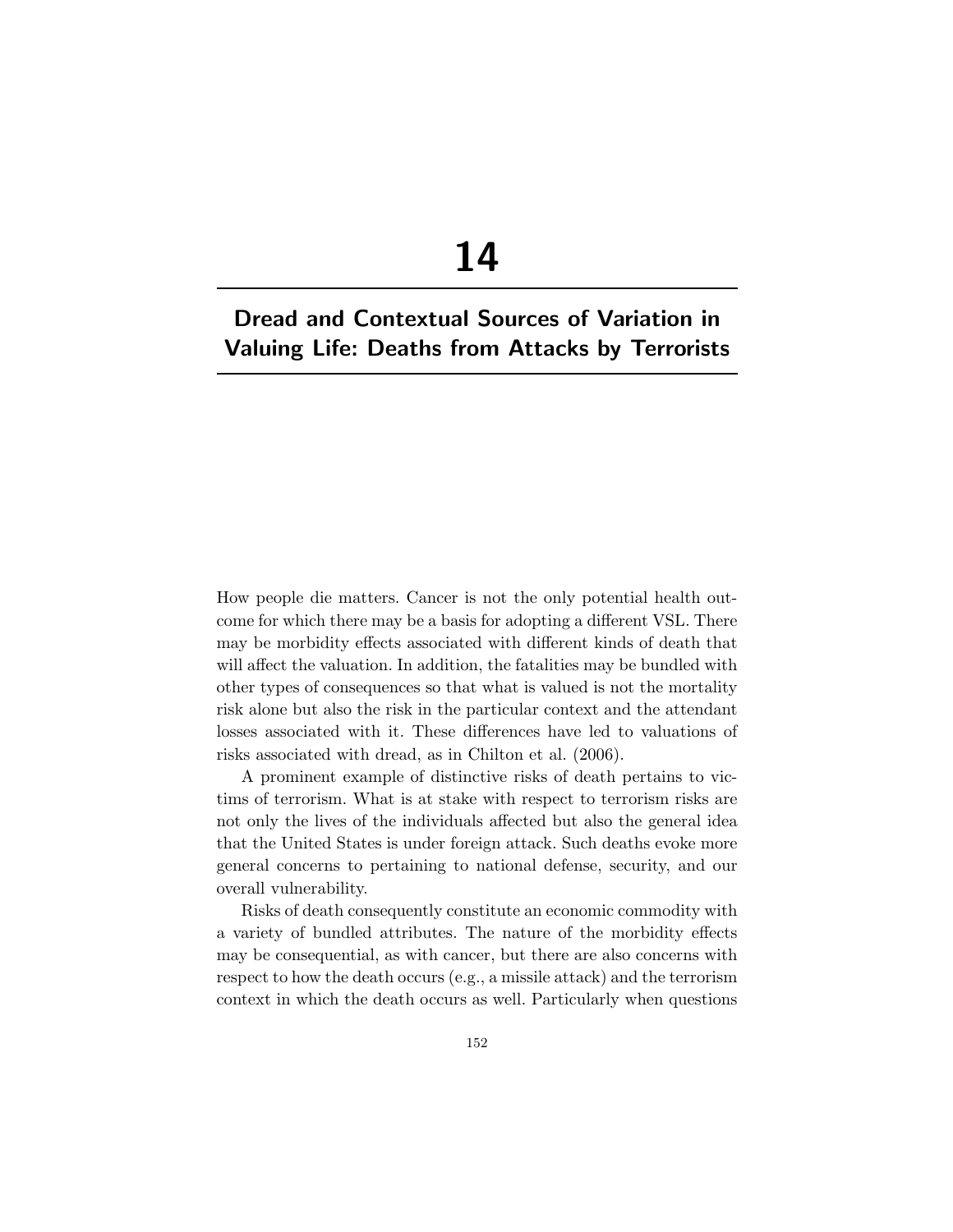|                             | Auto fatality<br>risk | Natural disaster<br>fatality risk | Terrorism<br>fatality risk |
|-----------------------------|-----------------------|-----------------------------------|----------------------------|
| Subjective level of risk    | Percent               | Percent                           | Percent                    |
| Below-average fatality risk | 43.9                  | 58.6                              | 50.6                       |
| Average fatality risk       | 47.6                  | 34.9                              | 41.4                       |
| Above-average fatality risk | 8.5                   | 6.5                               | 8.0                        |

Table 14.1. Subjective level of risk by type of fatality.

Source: Viscusi and Zeckhauser (2006).

are posed with respect to the public's valuation of risk, issues such as national defense, national pride, and altruism with respect to the prospective victims also come into play.

Because the valuations of reducing terrorism risks may be affected by one's perception of the risk, a useful starting point is to examine risk beliefs regarding deaths from attacks by terrorists.<sup>1</sup> Table 14.1 provided the results from a national survey administered by Knowledge Networks and analyzed in Viscusi and Zeckhauser (2006). Respondents were given background information on the number of U.S. deaths from auto fatalities, natural disasters, and terrorist attacks. They were then asked to rate their relative risk compared to the average American's. Most people tend to rate their risk levels as being average or below average when compared to the general population. Doing so, in effect, enables them to not find fault with themselves, particularly when elements of personal choice are involved. Consistent with the framing effect of a question format that generates an optimism bias response, few people rate their risk exposure as being above average. Terrorism fatality risk beliefs have a pattern not unlike other causes of death, as a large percentage of the population has below-average risk beliefs. The percentage of respondents in the below-average category is between that for auto fatalities and natural disasters. Interestingly, auto fatality risks have the lowest percentage with below-average risk beliefs, which is inconsistent with the usual claim that people underestimate those risks because of their apparent belief in their control over the risk.

The variables that influence these risk beliefs are examined in Table 14.2, which presents the ordered probit regressions for the terrorism

<sup>1</sup> Robinson (2008) provides a review and recommendations for terrorism risk valuation.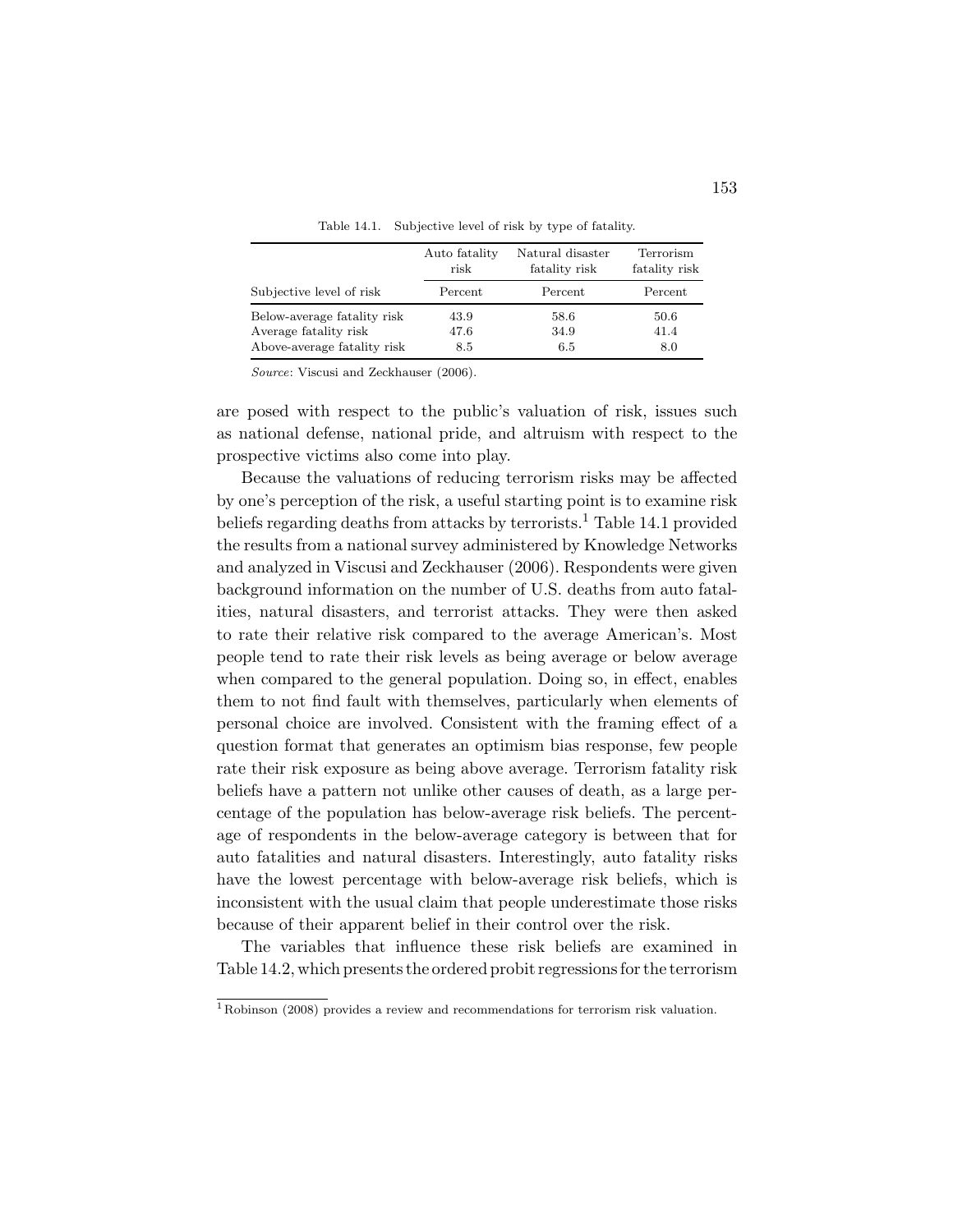#### 154 *Dread and Contextual Sources of Variation in Valuing Life*

Table 14.2. Ordered probit regressions of the respondents' subjective terrorism fatality risk perception.

| Independent Variables            | Coefficient<br>(asymptotic std. error) |
|----------------------------------|----------------------------------------|
| Age                              | $-0.005*$                              |
|                                  | (0.003)                                |
| Black, non-Hispanic              | $0.389**$                              |
|                                  | (0.139)                                |
| Metropolitan residence           | $0.508**$                              |
|                                  | (0.118)                                |
| More than 6 plane trips per year | $0.545^{\dagger}$                      |
|                                  | (0.296)                                |

Source: Viscusi and Zeckhauser (2006).

†Significant at 10% level, two-tailed test.

∗Significant at 5% level, two-tailed test.

∗∗Significant at 1% level, two-tailed test.

risk response. Variables that are not statistically significant, including a comprehensive set of locational and demographic variables, are not reported. The specter of the 9/11 attack apparently influences expectations as people who live in metropolitan areas or who fly more than six plane trips per year have higher risk beliefs. Older respondents have lower risk beliefs, while blacks have higher risk beliefs.

Should there be another terrorist attack, how willing are people to support government relief of the victims and their families? For the different terrorism risk belief categories shown in Table 14.1, support for such aid ranges from 72% to 85% of the population. As indicated in Table 14.3, among the more interesting factors linked to support of assistance to terrorism attack victims are that current smokers, women, blacks, and those with average terrorism risk beliefs are supportive of such aid, while older respondents and Republicans are less supportive.

Although the 9/11 attack was a surprise to most Americans, a substantial share of the population claims that they knew about the risk all along. This perceptional bias is a close relative of a form of hindsight bias that Viscusi and Zeckhauser (2005) term recollection bias. Three samples of respondents in 2002, 2003, and 2004 were asked the following question: "Take yourself back to the World Trade Center disaster. Do you believe that the risk of a terrorist attack over the next year on an airplane is higher or lower than you thought it was before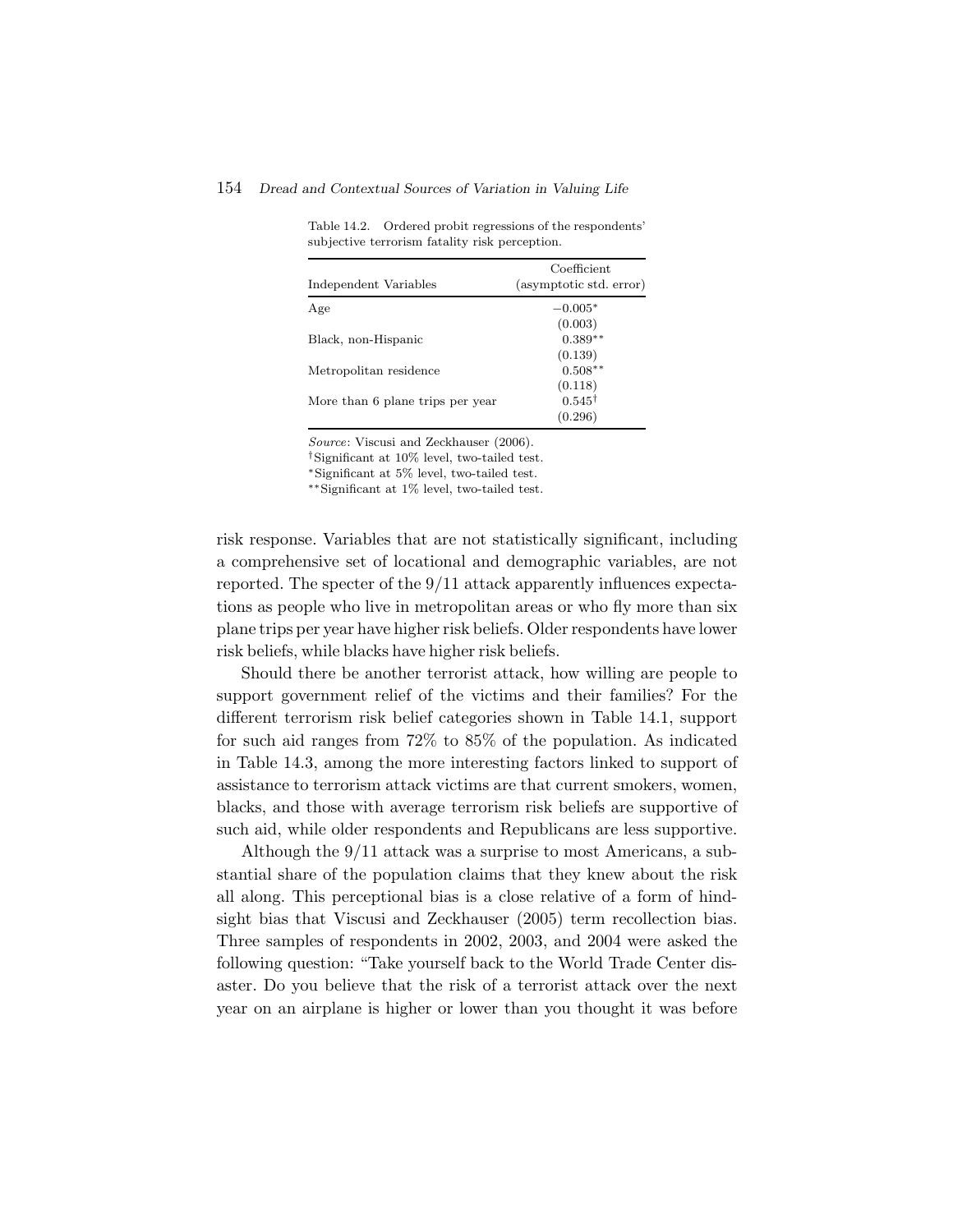| Independent variables                 | Relief for<br>terrorism victims |
|---------------------------------------|---------------------------------|
| Age                                   | $-0.011**$                      |
|                                       | (0.003)                         |
| Female                                | $0.198^{\dagger}$               |
|                                       | (0.106)                         |
| Black, non-Hispanic                   | $0.570*$                        |
|                                       | (0.229)                         |
| Years of education                    | $-0.041^{\dagger}$              |
|                                       | (0.025)                         |
| Republican                            | $-0.298**$                      |
|                                       | (0.110)                         |
| Current smoker                        | $0.326*$                        |
|                                       | (0.136)                         |
| More than 6 plane trips per year      | 0.356                           |
|                                       | (0.327)                         |
| Above-average terrorism fatality risk | $-0.643**$                      |
|                                       | (0.211)                         |
| Below-average terrorism fatality risk | $-0.408**$                      |
|                                       | (0.115)                         |

Table 14.3. Ordered probit regressions for government relief for terrorism victims.

Source: Viscusi and Zeckhauser (2006).

†Significant at 10% level, two-tailed test.

∗Significant at 5% level, two-tailed test.

∗∗Significant at 1% level, two-tailed test.

Table 14.4. Percentage change in terrorist risk estimates after September 11.

|                                     | 2002 Sample<br>$(N = 94)$ | 2003 Sample<br>$(N = 117)$ | 2004 Sample<br>$(N = 122)$ |
|-------------------------------------|---------------------------|----------------------------|----------------------------|
| Risk is now higher                  | 43                        | 54                         | 33                         |
| Risk is same as before September 11 | 17                        | 24                         | 34                         |
| Risk is now lower                   | 40                        | 22                         | 33                         |

Source: Viscusi and Zeckhauser (2005).

the September 11th disaster?" Table 14.4 presents a summary of the responses to this question. A surprisingly low percentage views the risk as being higher than they thought it was before the attack despite the likelihood that expectation of a terrorist attack was probably not perceived as a significant risk before the 9/11 attack. This apparent bias in risk perceptions has ramifications for the public's support of anti-terrorism measures as shown by results in a survey for tradeoffs involving potential compromise of civil liberties. Respondents subject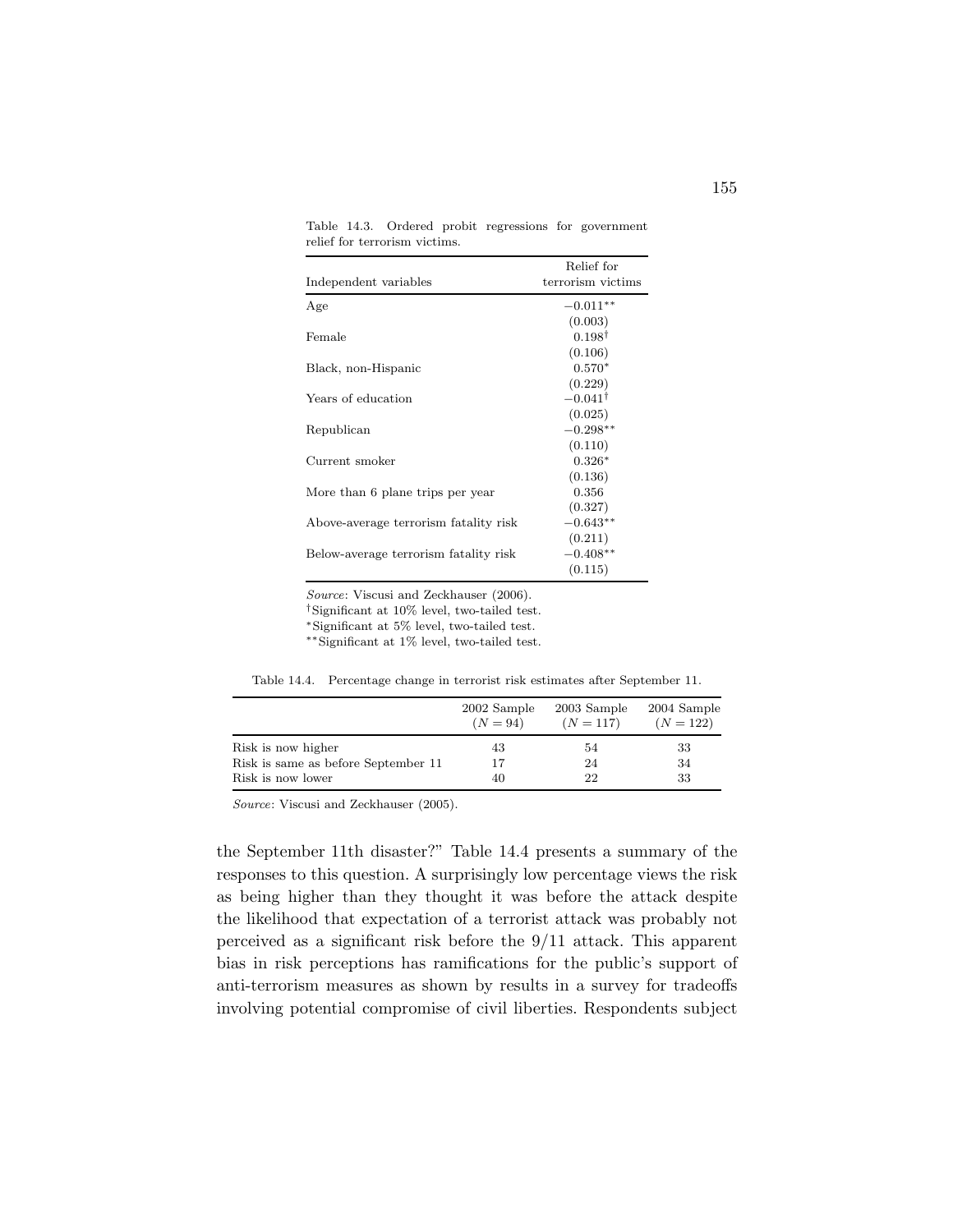#### 156 *Dread and Contextual Sources of Variation in Valuing Life*

to September 11 recollection bias are less likely to favor targeting passengers for screening, presumably because they do not believe that there is an enhanced threat that must be addressed.

Anti-terrorism policies also may entail tradeoffs borne by the individual. Instead of targeting people for screening, there may be a choice of waiting longer in line for screening. In this instance the tradeoff is between civil liberties and waiting time. For scenarios in which the screening was designed to only affect others, not the respondent, the willingness to favor risk profiling based on personal characteristics ("the person's age, race, gender, national origin, appearance, and baggage") increased from 45% to 74% as the waiting time increased from 10 minutes to 60 minutes. As the regression results in Table 14.5 indicate, each 10 minute period of waiting time increases the overall percentage supporting targeting by 4%. Nonwhites, who may have been previous victims of discrimination and who may believe that they will be targeted, are 27% less likely to support a targeting policy.

To analyze different societal preferences toward reducing risks, Viscusi (2009b) analyzed results of a stated preference experiment using a nationally representative sample. The survey focused on two sets of risk-risk tradeoffs. How much would one value the risks of death from terrorism as compared to comparable risks from natural disasters? How are terrorism risks valued compared to traffic-related deaths? And

| Independent variable                                    | Coefficient (std. error) |                                    |  |
|---------------------------------------------------------|--------------------------|------------------------------------|--|
| Waiting time (in min.)                                  | $0.0038**$<br>(0.0015)   | $0.0065***$<br>(0.0022)            |  |
| Respondents targeted for screening                      | 0.0190                   | 0.1870                             |  |
| Non-white                                               | (0.0627)<br>$-0.2653***$ | (0.1140)<br>$-0.2655***$           |  |
| Waiting time $\times$ Respondent targeted for screening | (0.0696)                 | (0.0697)<br>$-0.0052*$<br>(0.0030) |  |

Table 14.5. Determinants of the probability of favoring targeting of passengers for airport screening.

Source: Viscusi and Zeckhauser (2003).

∗Indicates coefficient is significantly different from zero at 10% level, two-sided test.

<sup>∗∗</sup>Indicates coefficient is significantly different from zero at 5% level, two-sided test. ∗∗∗Indicates coefficient is significantly different from zero at 1% level, two-sided test.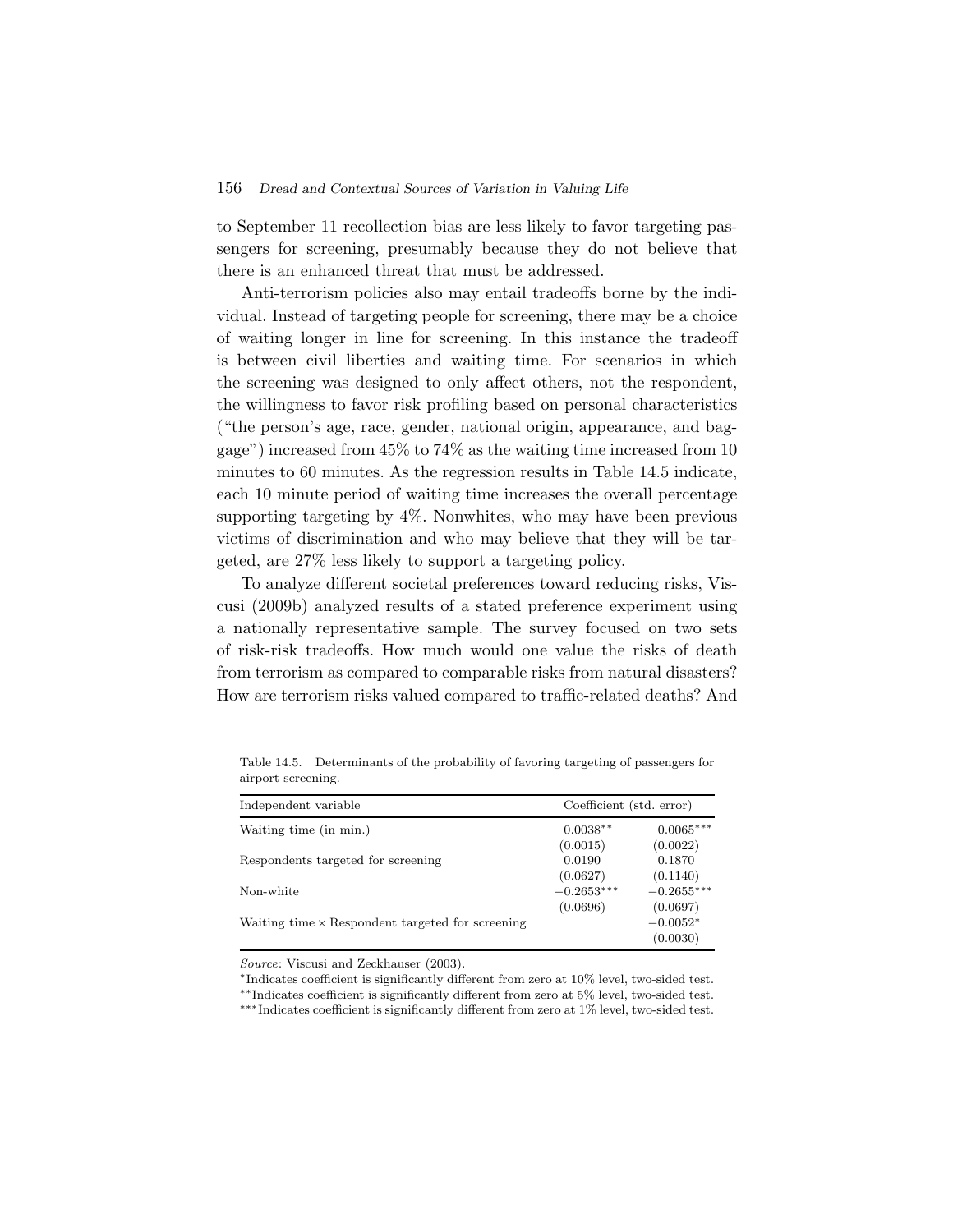#### Sample Terrorism Question:

Suppose you can vote for one of two different policies that cost the same amount but reduce different kinds of risks. Traffic safety policies reduce isolated deaths. The terrorism policy prevents deaths from a single major attack. Which of the two policies would you prefer?

| Traffic Safety                     |                    | Terrorism Policy       |  |  |
|------------------------------------|--------------------|------------------------|--|--|
| Type of Deaths Prevented           | Isolated Accidents | Major Terrorism Attack |  |  |
| Average Number of Deaths Prevented | 150                | 50                     |  |  |
| Which Policy would you prefer?     | Policy 1           | Policy 2               |  |  |

Fig. 14.1 Example of risk tradeoff question.

| Table 14.6. Relative risk valuations after accounting for risk beliefs. |  |  |  |
|-------------------------------------------------------------------------|--|--|--|
|                                                                         |  |  |  |

| Fatality risk tradeoff categories   | Implied relative valuations |
|-------------------------------------|-----------------------------|
| Average disaster death risk/        | 1.7888                      |
| average traffic death risk          |                             |
| Above-average terrorism death risk/ | 0.6794                      |
| average traffic death risk          |                             |
| Average terrorism death risk/       | 0.9940                      |
| average traffic death risk          |                             |
| Below-average terrorism death risk/ | 1.3642                      |
| average traffic death risk          |                             |
| Above-average terrorism death risk/ | 0.3798                      |
| average disaster death risk         |                             |
| Average terrorism death risk/       | 0.5557                      |
| average disaster death risk         |                             |
| Below-average terrorism death risk/ | 0.7626                      |
| average disaster death risk         |                             |

Source: Viscusi (2009b).

how are traffic-related deaths valued compared to natural disasters? Figure 14.1 presents an example of such a survey question in which terrorism deaths are compared to traffic-related risks.

The results of the series of paired comparisons based on questions such as that in Figure 14.1 are reported in Table 14.6. A principal result of the study is that although the number of deaths is the same in each case, preventing 0.56 terrorism deaths is equivalent to preventing a death from natural disasters for those with average risk beliefs. Thus, respondents value terrorism risks by a factor that is more than double the value attached to victims of natural disasters. Terrorism deaths are valued almost the same as traffic-related deaths for those with average risk beliefs. The different valuation amounts in Table 14.6 are quite responsive to individuals' risk beliefs, as the relative valuations are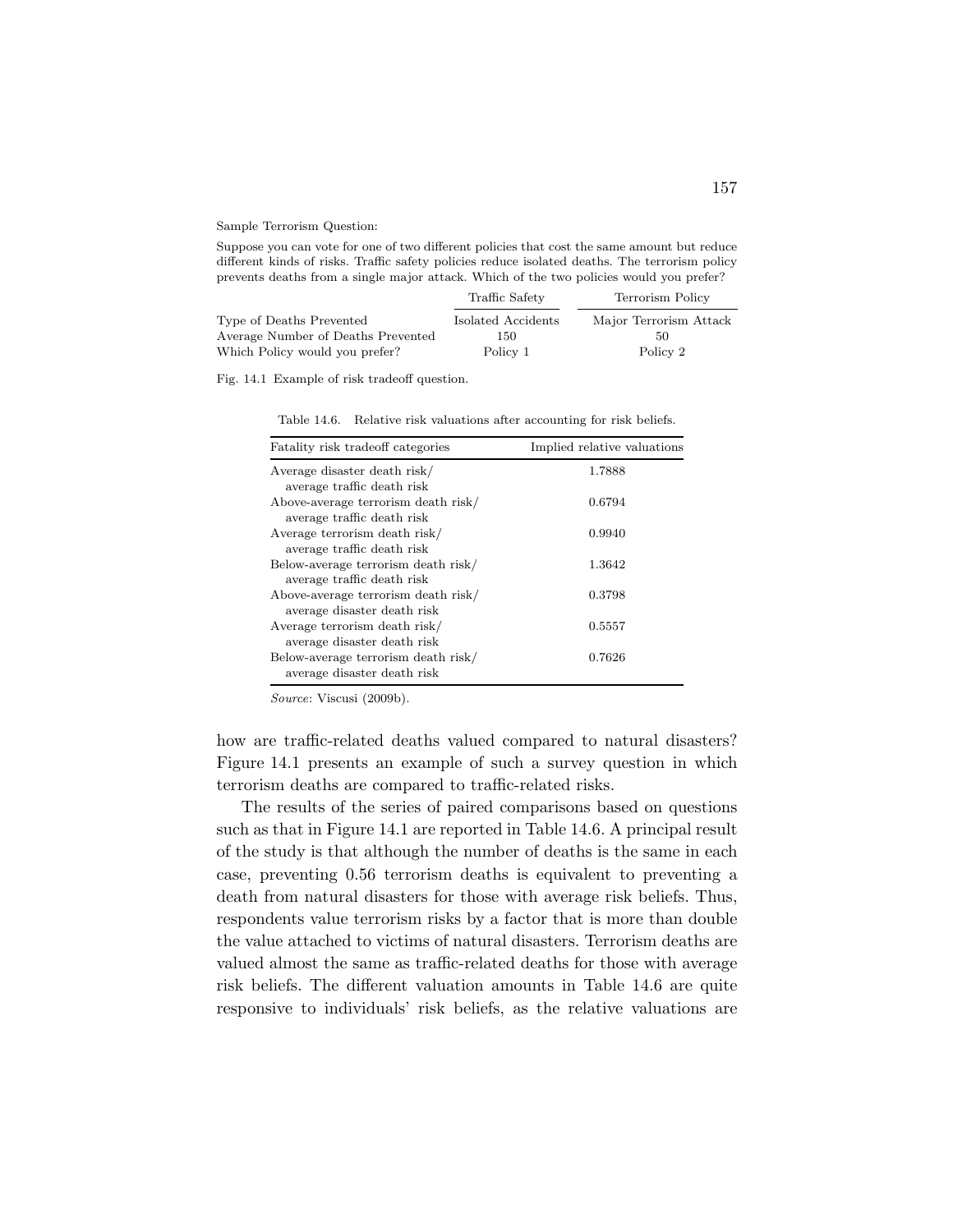#### 158 *Dread and Contextual Sources of Variation in Valuing Life*

boosted by believing that one faces above average risks and reduced if the risks are believed to be below average.

The high valuations of terrorism deaths compared to natural disasters do not stem from a difference in risk perceptions whereby people thought they might be victims of a terrorist attack but not a natural disaster. The analysis controlled for differences in risk beliefs, personal characteristics, and other factors likely to influence valuations. Political factors also came into play, as those who are registered Republicans placed a higher valuation on the terrorism risks even accounting for differences in income levels and other likely determinants of the valuation amounts.

While studies such as this provide evidence on a risk-money tradeoff, their perspective is different than a traditional VSL study. A hedonic labor market analysis of job market safety only captures the individual's valuation of personal risks. In contrast, these stated preference valuations yield society's general valuation of the hazard, where this value will include the personal risk but also may include a potentially substantial altruistic component irrespective of whether one is at risk personally.

The high valuation of terrorism risks as compared to traffic-related risks is striking in that people are much more likely to view themselves at a higher risk of personal death from motor-vehicle accidents, thus leading to a strong personal risk valuation component as part of their valuation response. The low valuation of natural disaster risks also may stem from a belief that those exposed to the risk exhibit a form of moral hazard. The analysis of attitudes towards victims of natural disasters in Viscusi and Zeckhauser (2003) found that individuals who continued to expose themselves to natural disasters after previously experiencing catastrophic losses were not regarded as being highly deserving of continued public assistance. However, the high valuation of preventing terrorist attacks from hand held missiles, as found by Smith et al. (2009) suggests that there is a premium for terrorism deaths.

This kind of result pertaining to personal responsibility for risk exposures very much parallels a finding in the United Kingdom by Covey et al. (2010). Their U.K. study focused on the public's valuation of reducing risks of people who exhibit irresponsible behavior. The risk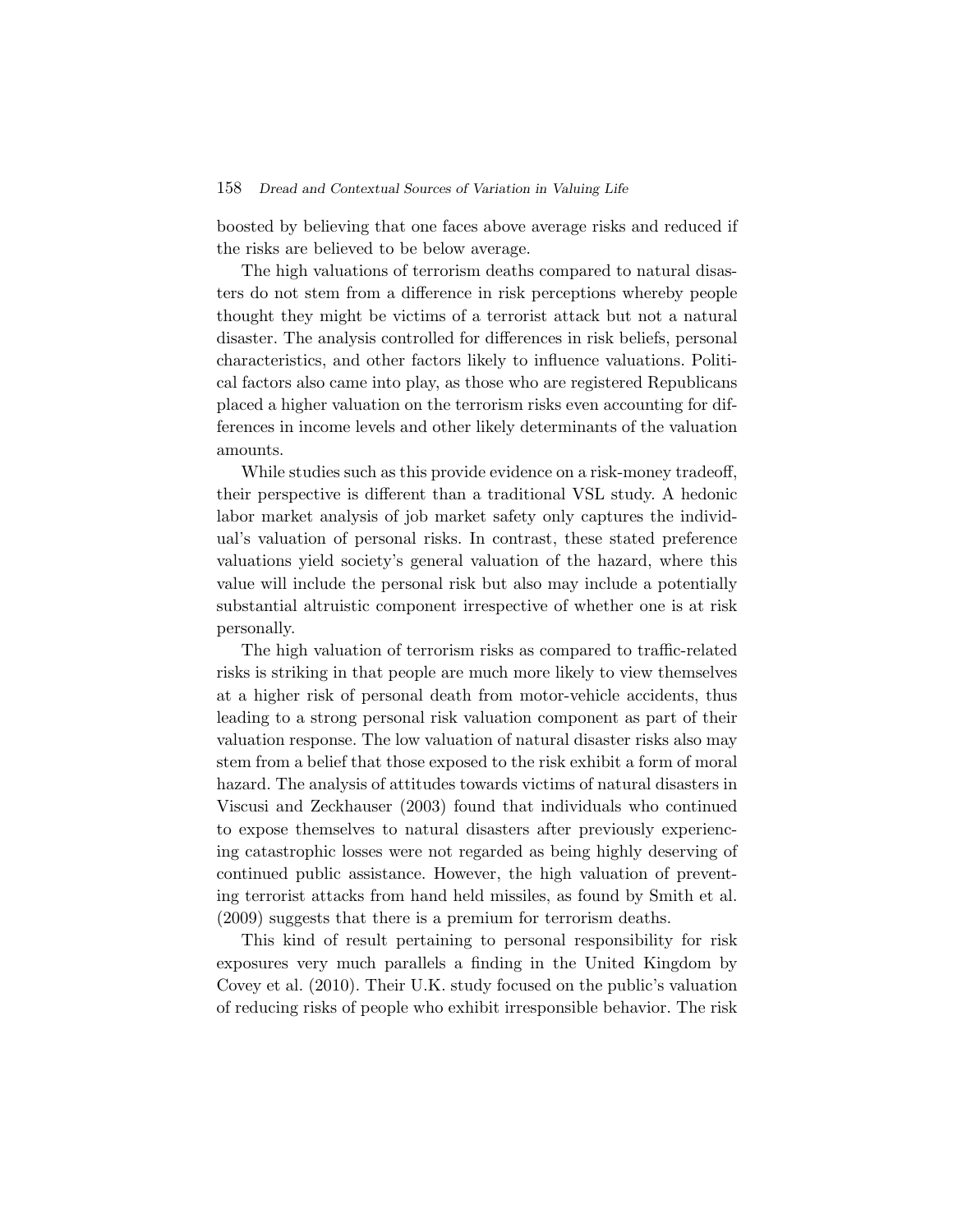context they considered was that of railway trespassers and suicides involving railroads. Their finding was that the public placed a lower value on reducing the risks of life to those who were willing to expose themselves to risk by, for example, intentionally being killed by an oncoming train.

Both the U.S. natural disasters results and the U.K. railroad results could reflect two sets of influences. First, people who have self-selected into choosing risky pursuits by either continuing to expose themselves to risks of natural disasters or taking high risk actions with respect to railroad hazards have revealed through their actions that they place a lower value on risks to their life. As a consequence, a lower societal value for reducing their risks is simply a valuation that is consistent with the person's own revealed preferences and evidence of moral hazard. Second, it is also possible that respondents view such risks as hazards that will affect others and not necessarily themselves to the extent that people believe that they are responsible risk takers even if others are not. However, even accounting for differences in individual experiences of natural disasters in Viscusi (2009b), there remains a substantial gap in valuations of the risks of terrorism versus natural disasters.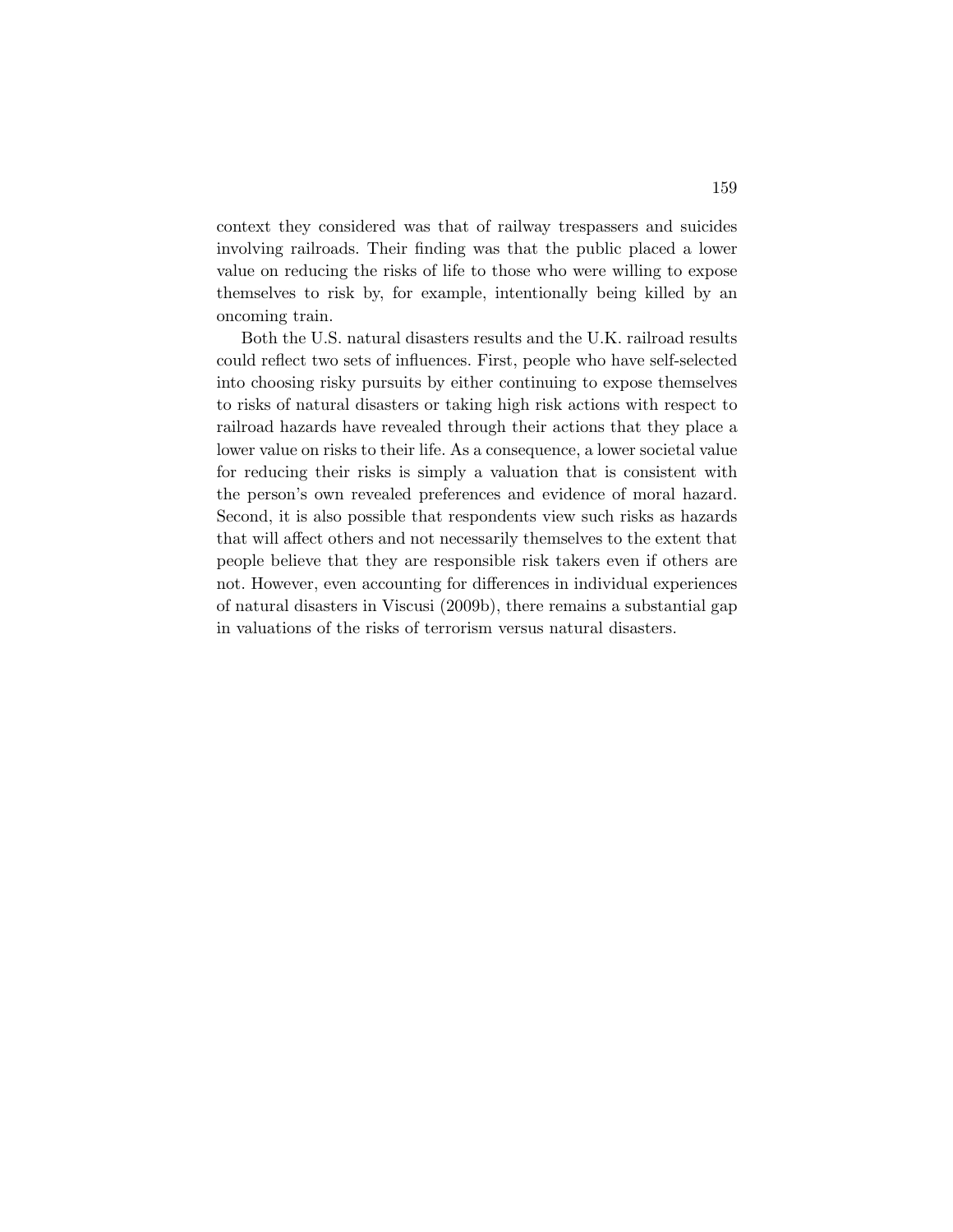## **Should the VSL Be Added to the Present Value of Economic Damages?**

There have been efforts in legal contexts to use the VSL measure to determine levels of compensation for wrongful death cases. This approach, known as hedonic damages, has been rejected by most courts but has been admitted in some state jurisdictions. To the extent that compensatory damages serve an insurance function, setting compensation amounts at the level of VSL provides excessive insurance. In situations in which the injury arises in a market context, such as product-related injuries addressed by product liability, compensation based on the VSL levels will force people to buy excessive amounts of insurance since the liability costs will be incorporated in the product price. Use of VSL amounts in legal contexts is, however, appropriate for determining the cost-risk tradeoff under a negligence standard or for setting the level of punitive damages when deterrence is a matter of concern, as shown in Hersch and Viscusi (2010b).

Notwithstanding economists' reservations about using VSL as the standard approach for setting compensatory damages amounts, Posner and Sunstein (2005) advocate an even more generous compensatory damages formulation than using VSL for wrongful death cases. Here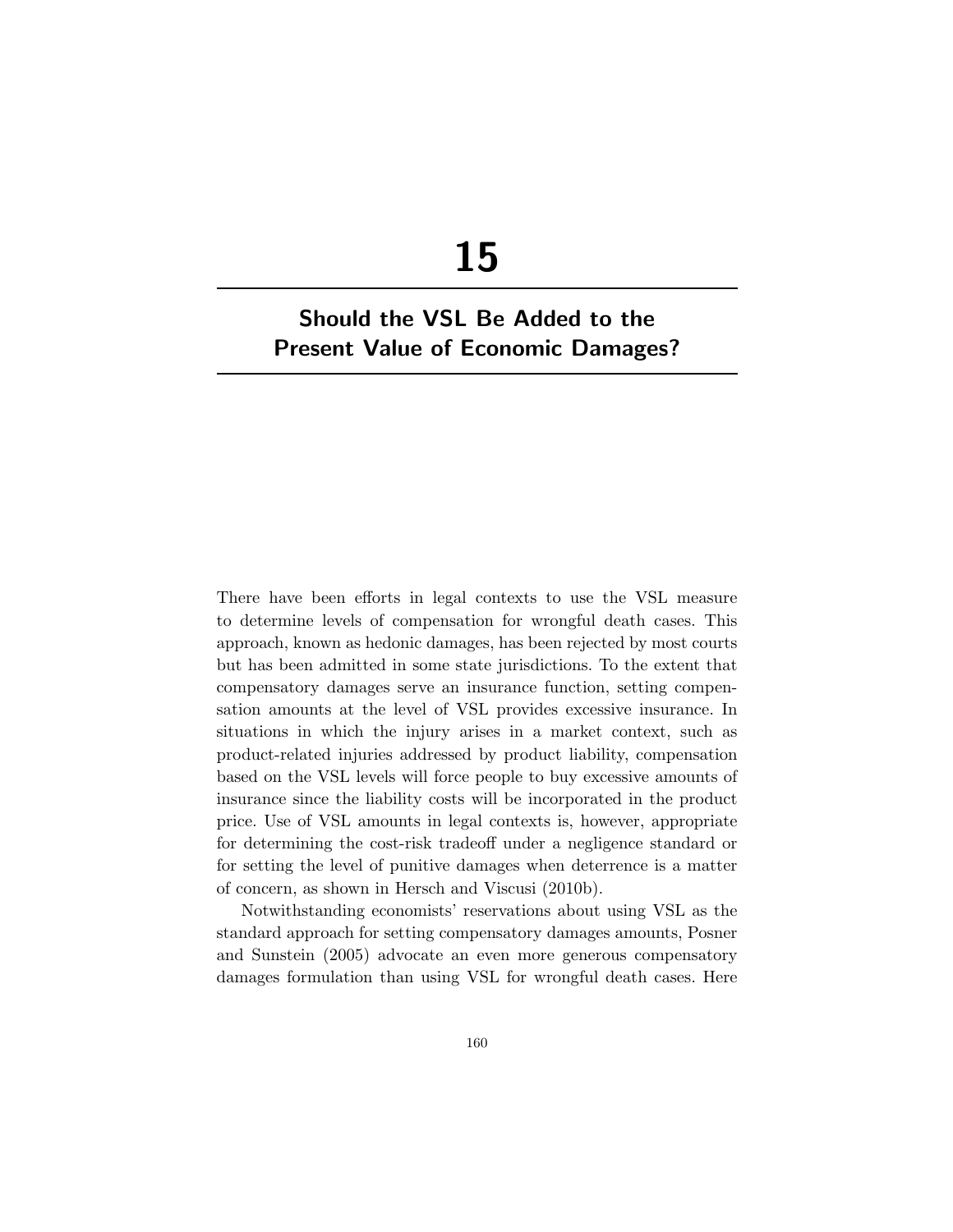I will briefly review their proposal and its limitations.<sup>1</sup> Although the focus of their discussion is the use of VSL in the courtroom, since the optimal deterrence amount is never less than the optimal insurance amount for wrongful death, their proposal has potential implications for valuing government regulations as well.

The Posner–Sunstein proposal is to provide two different components of compensatory damages. The first component is the standard compensation for economic loss consisting of the present value of lost earnings and medical costs. They propose as the second component augmenting this compensation with the VSL amount. They describe four different methods for calculating the VSL value. The four different ways that they suggest for calculating the VSL are of potential interest from the standpoint of analyzing the heterogeneity of VSL for government policy. Irrespective of the method used to calculate the VSL, their procedure ensures that the payment amount will provide both excessive deterrence and excessive insurance. There is no sound economic rationale for damages at the levels they propose, and they do not offer such a rationale. In what appears to be enormous understatement, they observe that their proposal would "have a significant impact on tort awards, especially for the elderly in non-hedonic loss states."

The first approach that the courts might use is to use to calculate the government number for VSL. This is ultimately the approach that they suggest that judges should adopt. Unlike the present value of lost earnings and medical cost number, this VSL will not be specific to the individual and that person's age, income, gender, health status, and other factors. It is a one size fits all approach not unlike what government agencies generally do when valuing regulatory policies. However, government policies are generally protective of broad population groups, not single individuals. As a result, adopting a uniform VSL for compensatory damages for all wrongful death cases is inconsistent with common law practices for setting compensation for personal injury cases in which the compensation is linked to what the particular injured party has lost. At a more fundamental level, there is

<sup>&</sup>lt;sup>1</sup> For a more extensive critique, see Viscusi (2007).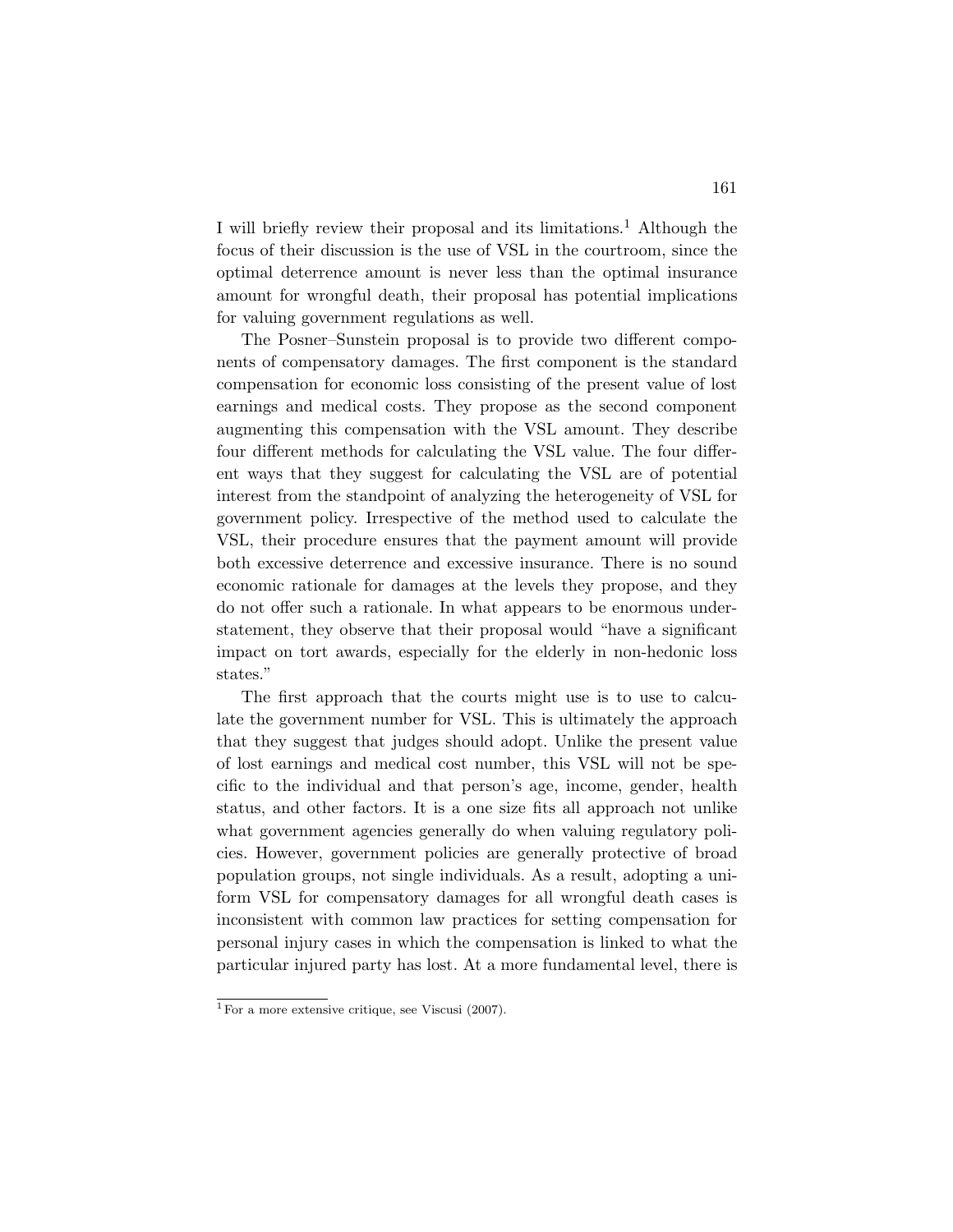#### 162 *Should the VSL Be Added to the Present Value of Economic Damages?*

also the question of what is the "government number" in that the VSL number differs not only across agencies but also within agencies. For example, air pollution and water pollution regulations by EPA are valued at different VSL amounts. Note too that the government has never adopted the VSL for purposes of compensation but only for benefit assessment.

The second approach Posner and Sunstein suggest for ascertaining the VSL is to determine the victim's VSL. Thus if  $R$  is the compensation the person received for risk  $q$ , the VSL amount that would be used is  $R/q$ . Because the victim is deceased, a stated preference survey asking the person the value of R for risk  $q$  is not feasible. The difficulty with the person-specific attempt to ascertain the risk compensation  $R$ is that rarely do we have individual-specific information on the level of R or the value of q. Using the CFOI data it is often possible to estimate the value of  $q$  for the worker's industry-occupation cell or some other basis, but not at the refined level of the individual's job. Wage equation estimates could also be used at an aggregative level so as to determine the wage-risk tradeoff associated with the person's job, assuming of course that the individual who died was employed.

Their third approach to assessing the VSL for the deceased is to ask how much the victim would have paid to avoid the risk and then infer a VSL from that calculation. This procedure is a hypothetical calculation undertaken in hindsight on behalf of the person who is deceased. One could use evidence from the person's other risk-taking activities, whether risks on the job or risky personal consumption activities such as smoking, to make some inferences about the individual's personal VSL. However, from the standpoint of ascertaining VSL estimates that reflect refined degrees of heterogeneity, this procedure appears to be much less reliable than obtaining ex ante valuations using stated preference surveys. The temporal reference point for government policies is also ex ante, which makes such an analysis feasible. However, the court system compensates people after injuries and deaths so it does not have leeway in this regard.

The fourth approach suggested by Posner and Sunstein for evaluating the VSL is to ask the jury to set a "value of life's pleasures lost by the victim." This concept is entirely different from the VSL approach,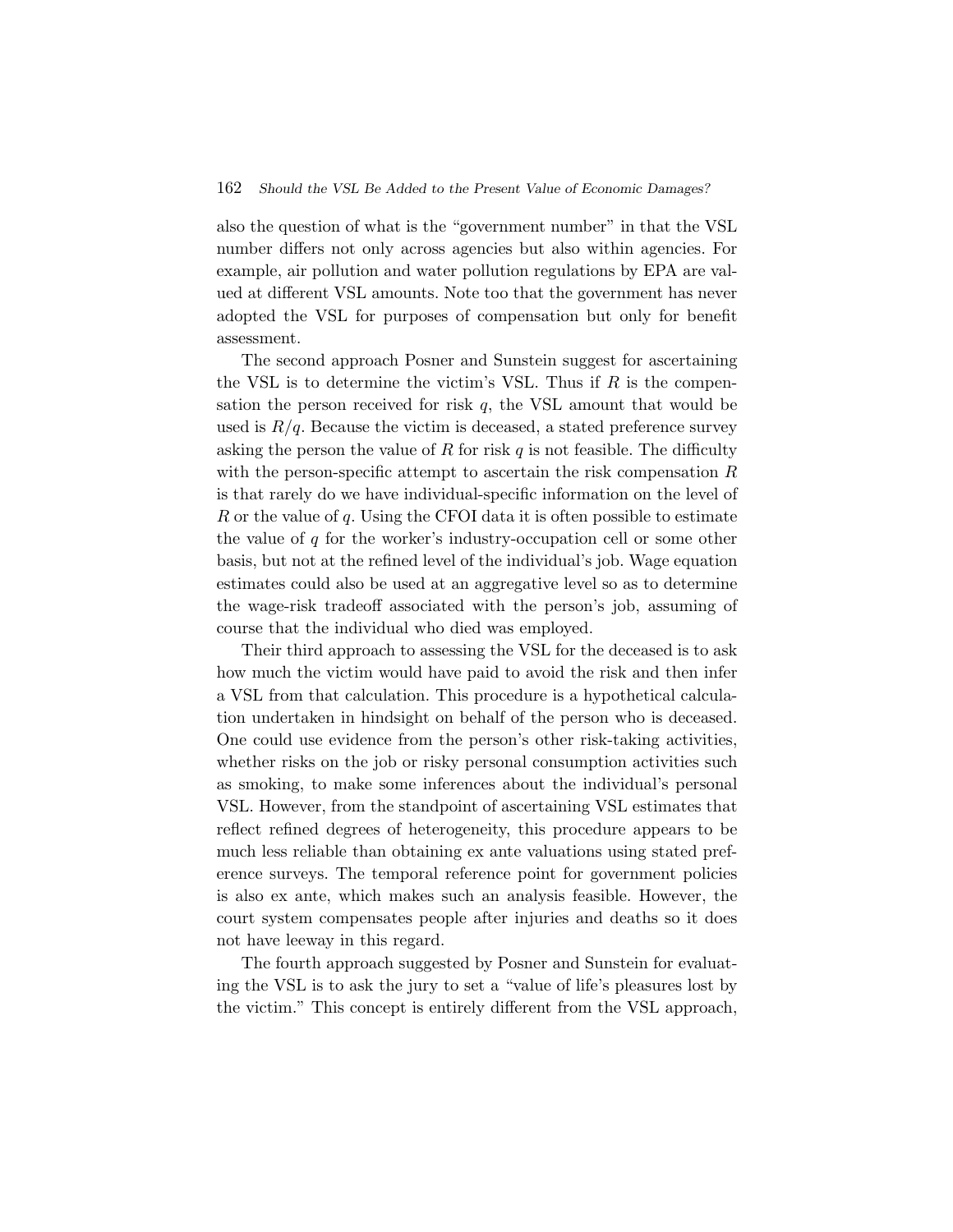although they suggest that it is simply an alternative procedure for calculating VSL. The VSL reflects attitudes toward lotteries involving small probabilities of death. The value of life's pleasures is a quite different concept than that embodied in the VSL. The economic content of the value of life's pleasures concept is also not clear. Is this damages amount the amount of money that the person must be paid after death to be indifferent to life or death? Since the person does not have a utility function after death, there is no operational significance to this approach. Perhaps the task could be framed as the bequest amount that would have restored the deceased's welfare using the bequest function of the deceased. Or perhaps another conceptualization for the value of life's pleasures is the WTP amount to avoid certain death. In either case, the amount that is being calculated is quite different conceptually from the VSL, and it is also unclear whether any of these formulations is consistent with standard jury instructions.

Although the Posner–Sunstein proposal is not a workable approach to setting damages for tort cases or for determining benefit values for regulatory analyses, their discussion highlights the importance of recognizing the role of heterogeneity. Damages in wrongful death and personal injury cases generally are linked to the amounts that are lost by the specific victims. Their approach abandons the traditional focus of court awards on the losses in the particular case. The heterogeneity of these losses across victims is a central component of damages calculations but is ignored by their proposal. In much the same way, government regulations should be assessed using the specific benefit values of those who are being protected by the regulation. Fortunately, those protected often include a broad cross section of society not unlike the U.S. working population so that applying labor market estimates of VSL is often a reasonable form of benefits transfer.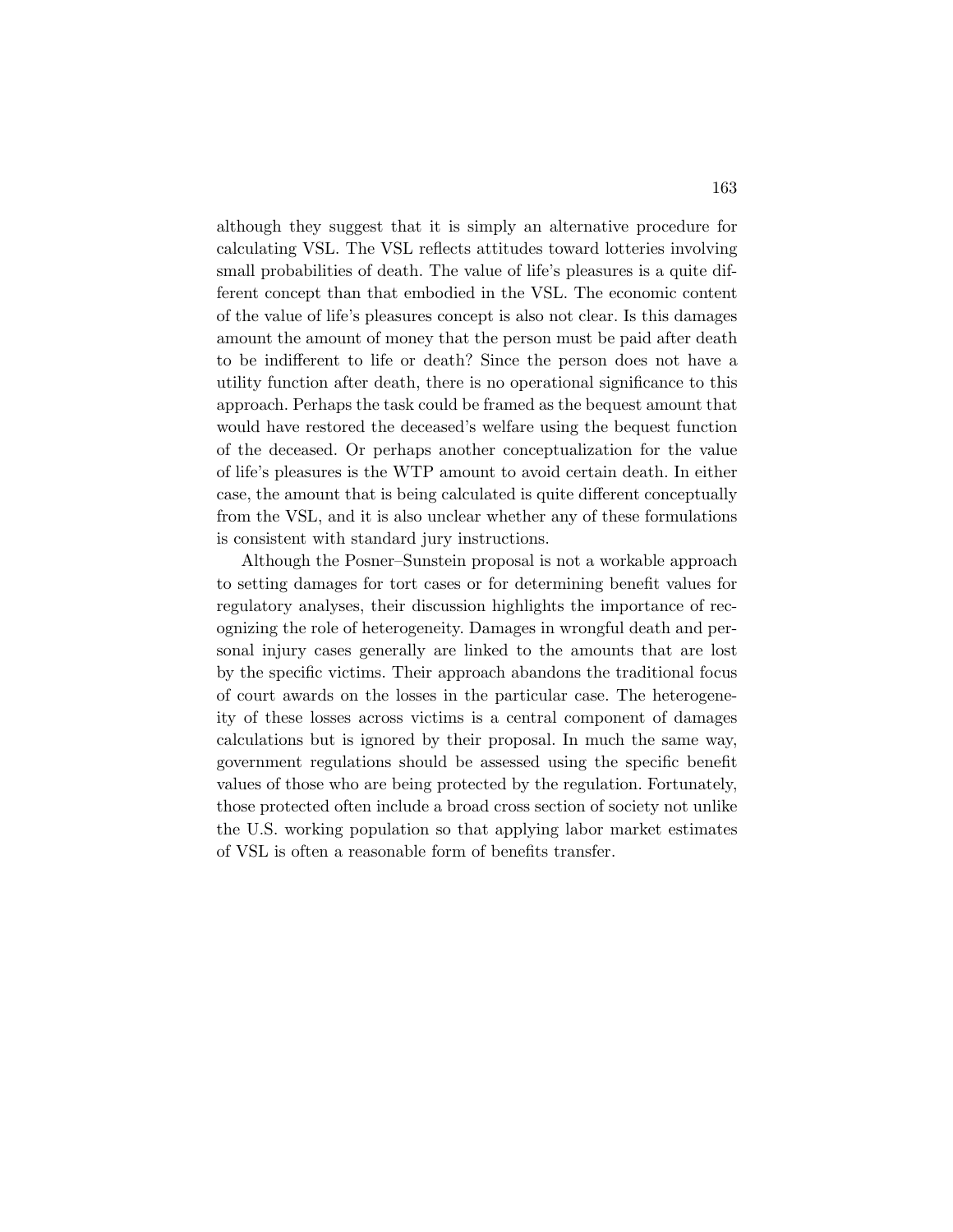## **Conclusion**

The VSL has been an integral part of the government's benefits assessment for almost 30 years. Much of the continued controversy created by noneconomists over the approach has been based on the misunderstanding of the "economic" value of life. There is often a tendency to equate this measure with accounting value such as the value of a person's taxes or income. The controversy and confusion has been so great that Cameron (2008) has suggested abandoning the VSL terminology. Because of this confusion, the opposition to the VSL approach is often misguided. Fortunately, the VSL is likely to remain a standard component of government analysts' toolkit.

Throughout its history the use of the VSL approach has been quite supportive of meaningful risk regulation policies. Thus, not only is it the correct economic approach, but it also places a much more substantial value on the lives that will be saved than did previous measures such as the present value of lost earnings. Although some critics have proposed that no dollar values be used at all, given the emphasis on showing that the benefits of regulation exceed the value of the costs, the practical consequence of this approach will not be to elevate their value but to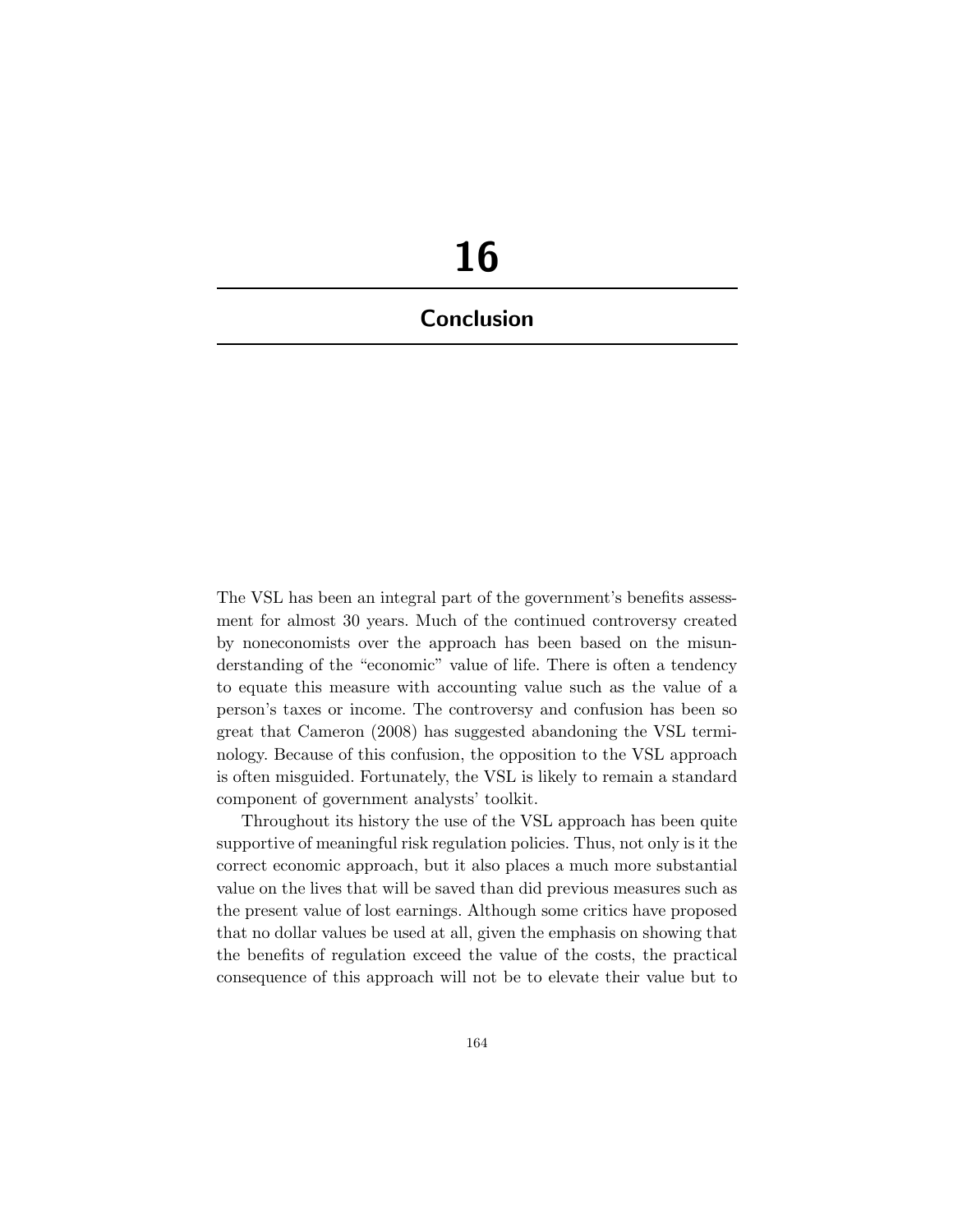diminish their importance in regulatory policymaking. Rather, treating some risk reductions as "priceless" may make them "worthless."

With improved fatality rate data and survey data, researchers have greatly expanded the questions that can be addressed. No longer is research limited to estimating an average VSL for the sample. The estimates of heterogeneity of VSL and analyses of the sources of heterogeneity are becoming more refined both for the labor market and for survey populations. A challenge raised by this increased refinement in estimates of VSL heterogeneity is that there are new policy challenges that are being presented. Should the policy effects be valued based on the willingness to pay of those affected, as is the basic economic norm? If that approach is to be followed, will it recognize the legitimate heterogeneity in these valuations? The task for policymakers is to decide which estimates of VSL heterogeneity are meaningful reflections of differences in individual preferences and which are not. Even if the VSL estimates for different groups are valid, there is the subsequent issue of whether they should be incorporated in the benefit assessment process. For many broadly based government programs, average valuations will suffice. But for policies affecting specific sub-populations, such as airline passengers, recognition of the heterogeneity of VSL is essential to developing efficient risk policies.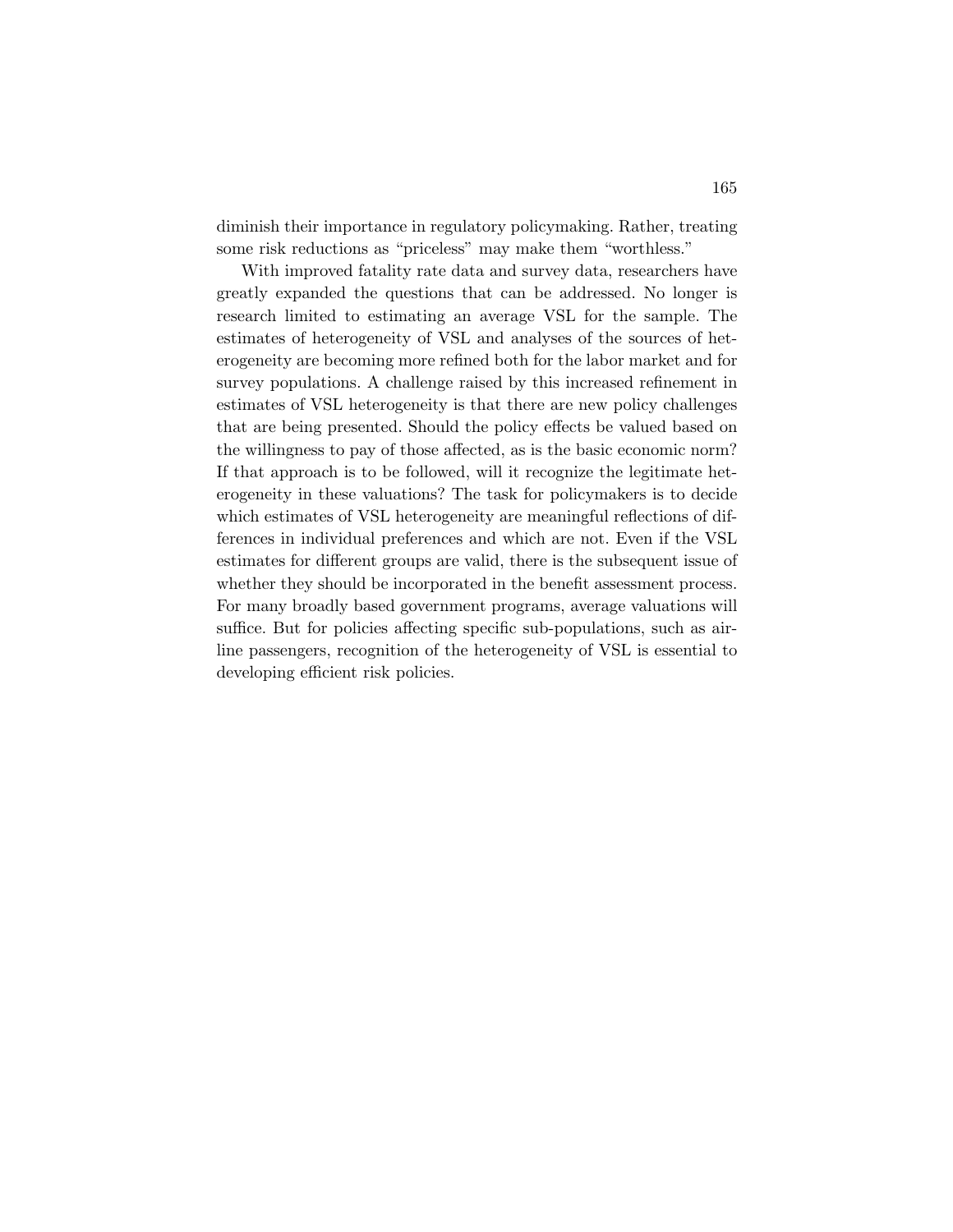### **References**

- Ackerman, F. and L. Heinzerling (2004), *Priceless: On Knowing the Price of Everything and the Value of Nothing*. New York: The New Press.
- Aldy, J. E. and W. K. Viscusi (2007), 'Age differences in the value of statistical life: Revealed preference evidence'. *Review of Environmental Economics and Policy* **1**(2), 241–260.
- Aldy, J. E. and W. K. Viscusi (2008), 'Adjusting the value of a statistical life for age and cohort effects'. *Review of Economics and Statistics* **90**(3), 573–581.
- Black, D. A. and T. J. Kniesner (2003), 'On the measurement of job risk in hedonic wage models'. *Journal of Risk and Uncertainty* **27**(3), 205–220.
- Blomquist, G. C., M. Dickie, and R. M. O'Conor (2011), 'Willingness to pay for improving fatality risks and asthma symptoms'. *Resource and Energy Economics* **33**(2), 410–425.
- Bowland, B. J. and J. C. Beghin (2001), 'Robust estimates of value of a statistical life for developing economies'. *Journal of Policy Modeling* **23**(4), 385–396.
- Cameron, T. (2008), 'The value of a statistical life: [They] do not think it means what [we] think it means'. *AERE Newsletter* **28**.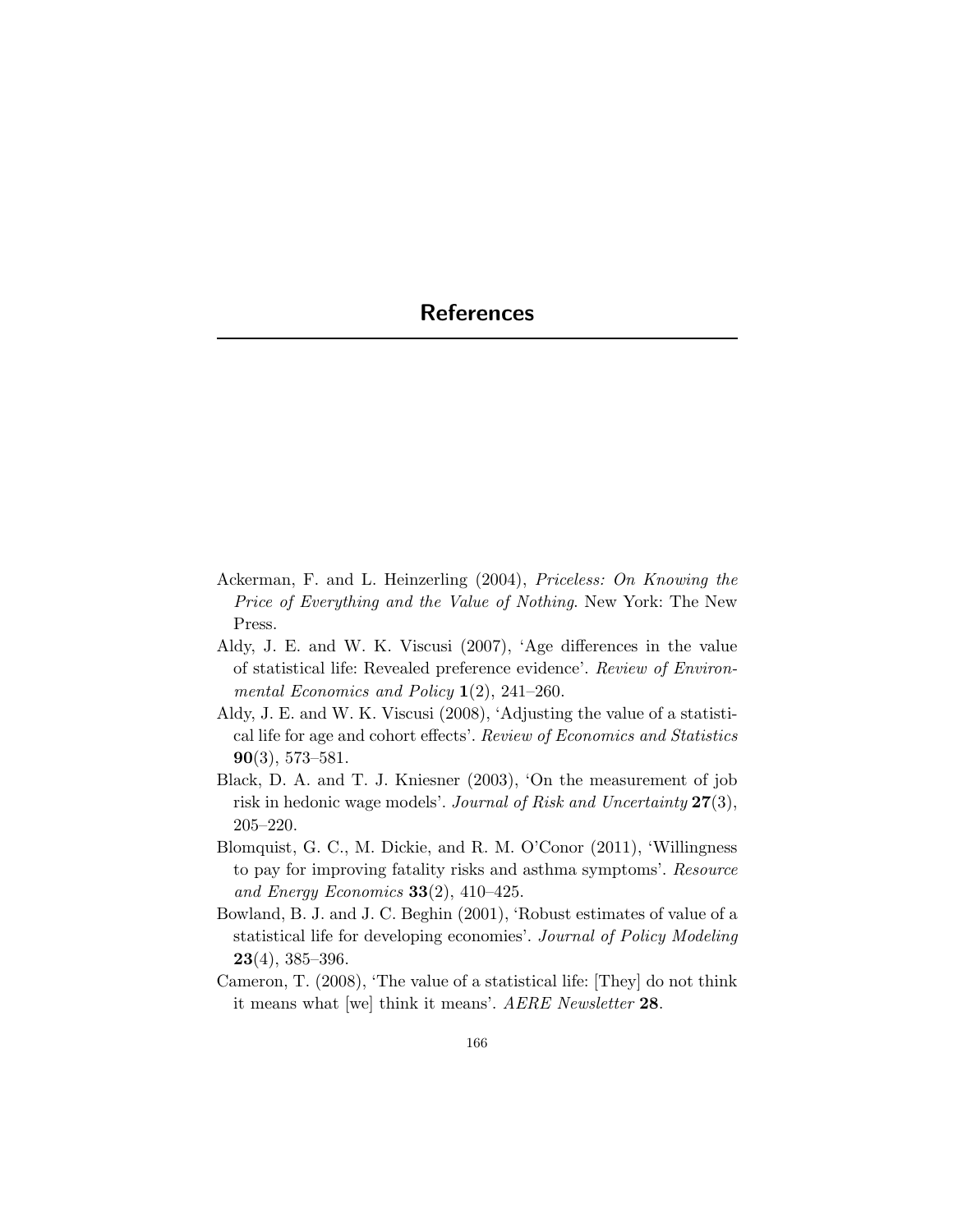- Chilton, S., M. Jones-Lee, F. Kiraly, H. Metcalf, and W. Pang (2006), 'Dread risks'. *Journal of Risk and Uncertainty* **33**(3), 165–182.
- Cobacho Tornel, M. B., A.. López Nicolas, and J. M. Ramos Parreño (2010), 'Mortality cost of smoking in Spain'. *Revista Espa˜nola de Salud P´ublica* **84**(3), 271–280.
- Covey, J., A. Robinson, M. Jones-Lee, and G. Loomes (2010), 'Responsibility, scale, and the valuation of rail safety'. *Journal of Risk and Uncertainty* **40**(1), 85–108.
- Cropper et al., M. (2007), 'SAB Advisory on EPA's issues in valuing mortality-risk reduction'. Memorandum from the Chair, Science Advisory Board, and the Chair, Environmental Economics Advisory Committee, to EPA Administrator Stephen L. Johnson. EPA-SAB-08-01.
- Eeckhoudt, L. R. and J. K. Hammitt (2001), 'Background risk and the value of a statistical life'. *Journal of Risk and Uncertainty* **23**(3), 261–279.
- European Commission (2001), 'Recommended interim values for the value of preventing a fatality in DG Environment cost benefit analysis'. http://ec.europa.eu/environment/enveco/others/pdf/ recommended interim values.pdf.
- Evans, M. F. and G. Schaur (2009), 'A quantile estimation approach to identify income and age variation in the value of a statistical life'. SSRN Working Paper.
- Evans, M. F. and V. K. Smith (2010), 'Measuring how risk tradeoffs adjust with income'. *Journal of Risk and Uncertainty* **40**(1), 33–55.
- Graham, J. D. (2008), 'Saving lives through administrative law and economics'. *University of Pennsylvania Law Review* **157**, 395–540.
- Hakes, J. K. and W. K. Viscusi (2007), 'Automobile seatbelt usage and the value of statistical life'. *Southern Economic Journal* **73**(3), 659–676.
- Hammitt, J. K. (2007), 'Valuing changes in mortality risk: Lives saved versus life years saved'. *Review of Environmental Economics and Policy* **1**(2), 228–240.
- Hammitt, J. K. and K. Haninger (2010), 'Valuing fatal risks to children and adults: Effects of disease, latency, and risk aversion'. *Journal of Risk and Uncertainty* **40**(1), 57–83.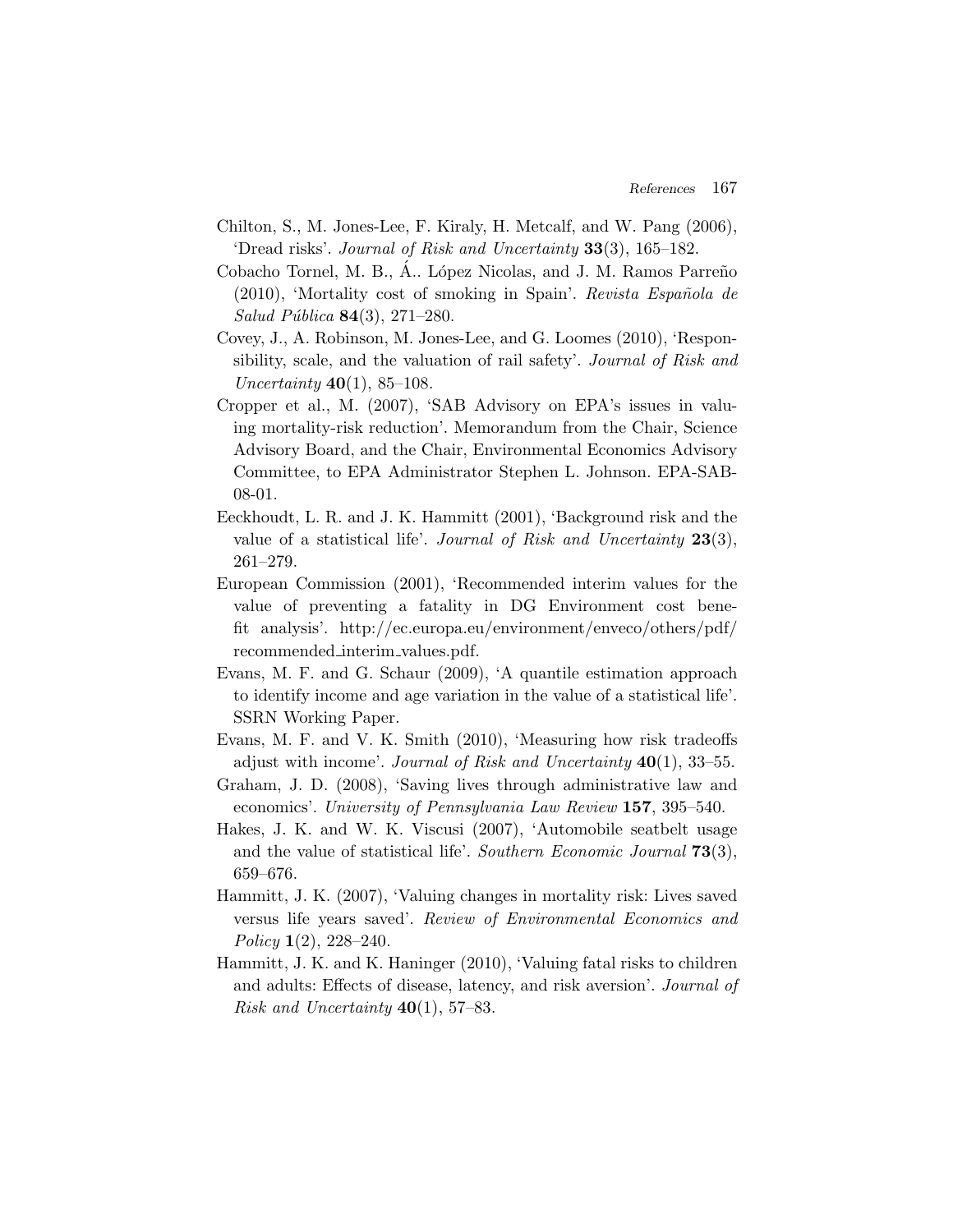#### 168 *References*

- Hara Associates, Inc. (2000), *Benefit/cost Analysis of Proposed Tobacco Products Information Regulations*. Ottawa, Ontario. Prepared for Health Canada and Consulting and Audit Canada, June 5, 2000.
- Hersch, J. (1998), 'Compensating differentials for gender-specific job injury risks'. *American Economic Review* **88**(3), 598–607.
- Hersch, J. and W. K. Viscusi (2010a), 'Immigrant status and the value of statistical life'. *Journal of Human Resources* **45**(3), 749–771.
- Hersch, J. and W. K. Viscusi (2010b), 'Saving lives through punitive damages'. *Southern California Law Review* **83**(2), 229–262.
- Jones-Lee, M. W., M. Hammerton, and P. R. Philips (1985), 'The value of safety: Results of a national sample survey'. *Economic Journal* **95**, 49–72.
- Kaplow, L. (2005), 'The value of statistical life and the coefficient of relative risk aversion'. *Journal of Risk and Uncertainty* **31**(1), 23–34.
- Kniesner, T. J. and J. D. Leeth (2009), 'Hedonic wage equilibrium: Theory, evidence and policy'. *Foundations and Trends in Microeconomics* **5**(4), 229–299.
- Kniesner, T. J. and W. K. Viscusi (2005), 'Value of a statistical life: Relative position vs. relative age'. *American Economic Review* **95**(2), 142–146.
- Kniesner, T. J., W. K. Viscusi, C. Woock, and J. P. Ziliak (2011), 'The value of statistical life: Evidence from panel data'. SSRN Working Paper 1739139. Forthcoming, *Review of Economics and Statistics*.
- Kniesner, T. J., W. K. Viscusi, and J. P. Ziliak (2006), 'Life-cycle consumption and the age-adjusted value of life'. *Contributions to Economic Analysis & Policy* **5**(1), 1–34.
- Kniesner, T. J., W. K. Viscusi, and J. P. Ziliak (2010), 'Policy relevant heterogeneity in the value of statistical life: New evidence from panel data quantile regressions'. *Journal of Risk and Uncertainty* **40**(1), 15–31.
- Kochi, I., B. Hubbell, and R. Kramer (2006), 'An empirical Bayes approach to combining and comparing estimates of the value of a statistical life for environmental policy analysis'. *Environmental and Resource Economics* **34**(3), 385–406.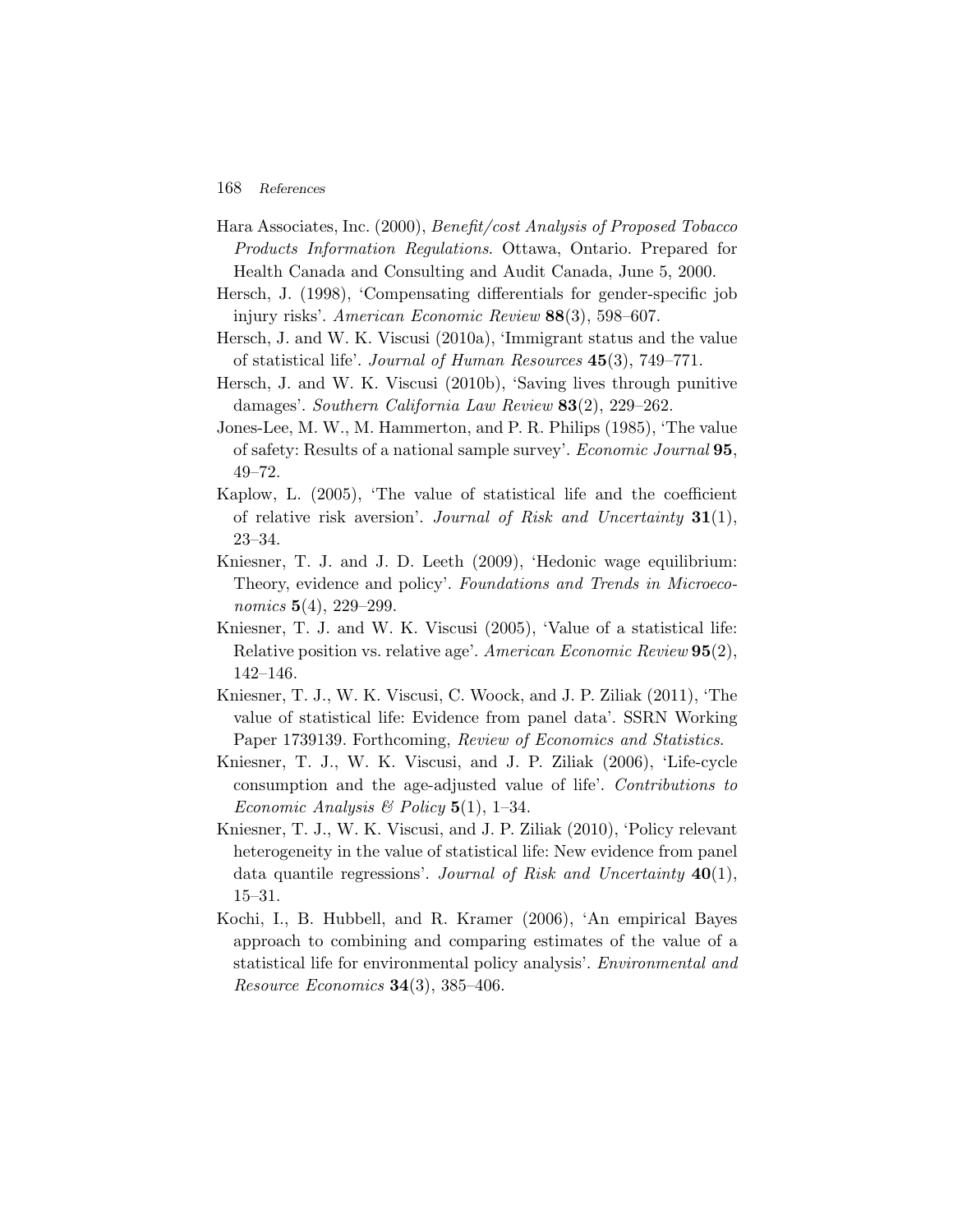- Krupnick, A. (2007), 'Mortality-risk valuation and age: Stated preference evidence'. *Review of Environmental Economics and Policy* **1**(2), 261–282.
- Leeth, J. D. and J. Ruser (2003), 'Compensating wage differentials for fatal and nonfatal injury risk by gender and race'. *Journal of Risk and Uncertainty* **27**(3), 257–277.
- Liu, J.-T., J. K. Hammitt, and J.-L. Liu (1997), 'Estimated hedonic wage function and value of life in a developing country'. *Economics Letters* **57**(3), 353–358.
- Lutter, R., J. F. Morrall, III, and W. K. Viscusi (1999), 'The cost-perlife saved cutoff for safety-enhancing regulations'. *Economic Inquiry* **37**(4), 599–608.
- Magat, W. A., W. K. Viscusi, and J. Huber (1996), 'A reference lottery metric for valuing health'. *Management Science* **42**(8), 1118–1129.
- Miller, T. R. (2000), 'Variations between countries in values of statistical life'. *Journal of Transport Economics and Policy* **34**(2), 169–188.
- Moore, M. J. and W. K. Viscusi (1988a), 'Doubling the estimated value of life: Results using new occupational fatality data'. *Journal of Policy Analysis and Management* **7**(3), 476–490.
- Moore, M. J. and W. K. Viscusi (1988b), 'The quantity-adjusted value of life'. *Economic Inquiry* **26**(3), 369–388.
- Moore, M. J. and W. K. Viscusi (1990a), 'Discounting environmental health risks: New evidence and policy implications'. *Journal of Environmental Economics and Management* **18**(2), S51–S62.
- Moore, M. J. and W. K. Viscusi (1990b), 'Models for estimating discount rates for long-term health risks using labor market data'. *Journal of Risk and Uncertainty* **3**(4), 381–401.
- Mrozek, J. R. and L. O. Taylor (2002), 'What determines the value of life? A meta-analysis'. *Journal of Policy Analysis and Management* **21**(2), 253–270.
- Posner, E. A. and C. R. Sunstein (2005), 'Dollars and death'. *University of Chicago Law Review* **72**(2), 537–598.
- Robinson, L. A. (2007), 'How U.S. government agencies value mortality risk reductions'. *Review of Environmental Economics and Policy* **1**(2), 283–299.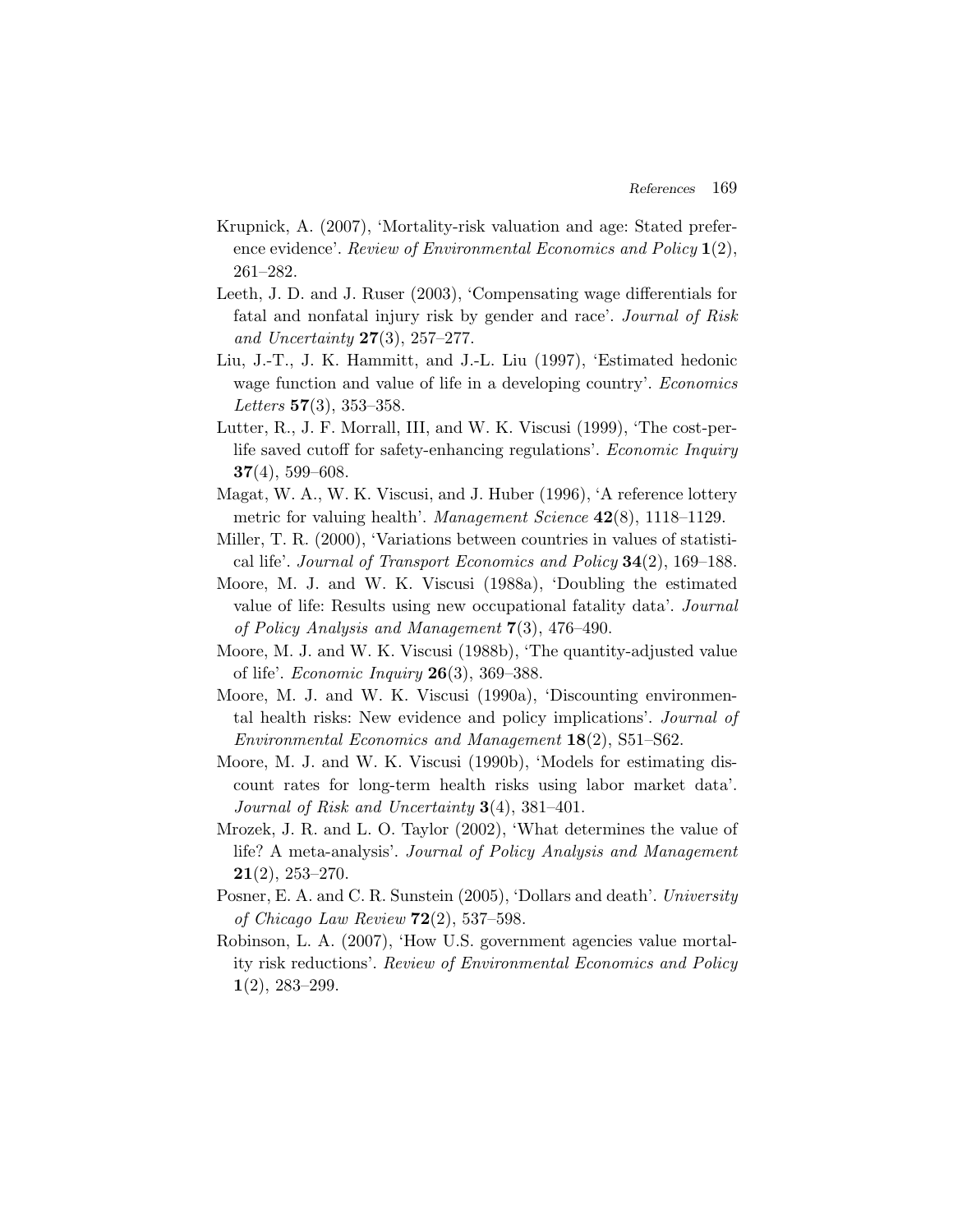## 170 *References*

- Robinson, L. A. (2008), 'Valuing mortality risk reductions in homeland security analysis. Final Report to U.S. Customs and Border Protection'. Department of Homeland Security, under contract to *Industrial Economics*.
- Scharff, R. L. and W. K. Viscusi (2009), 'Heterogeneous rates of time preference and the decision to smoke'. *Economic Inquiry*, doi:10.1111/j.1465-7295.2009.00191.x.
- Shepard, D. S. and R. J. Zeckhauser (1984), 'Survival versus consumption'. *Management Science* **30**(4), 423–439.
- Smith, V. K., M. F. Evans, and D. H. Taylor, Jr. (2004), 'Do the nearelderly value mortality risks differently?'. *Review of Economics and Statistics* **86**(1), 423–429.
- Smith, V. K., C. Mansfield, and L. Clayton (2009), 'Valuing a homeland security policy: Countermeasures for the threats from should mounted missiles'. *Journal of Risk and Uncertainty* **38**(3), 215–243.
- Thaler, R. H. and S. Rosen (1975), 'The value of saving a life: Evidence from the labor market'. In: N. E. Terleckyj (ed.): *Household Production and Consumption*. New York: Columbia University Press.
- U.K. Health and Safety Executive (2001), *Reducing Risks, Protecting People: HSE's Decision-Making Process*. http://www.hse.gov.uk/ risk/theory/r2p2.pdf.
- U.K. HM Treasury (2011), *The Green Book: Appraisal and Evaluation in Central Government: Treasury Guidance*. London: TSO. http://www.hm-treasury.gov.uk/d/green\_book\_complete.pdf.
- U.S. Department of Transportation (2008), 'Office of the assistant secretary for transportation policy memorandum: Treatment of the economic value of statistical life in departmental analyses'. http://ostpxweb.dot.gov/policy/reports/080205.htm.
- U.S. Environmental Protection Agency (2002), 'Technical addendum: Methodologies for the benefit analysis of the Clear Skies Initiative'. http://www.epa.gov/clearskies/tech\_adden.pdf.
- U.S. Environmental Protection Agency (2010), 'Valuing mortality risk reductions for environmental policy: A white paper'. SAB Review Draft.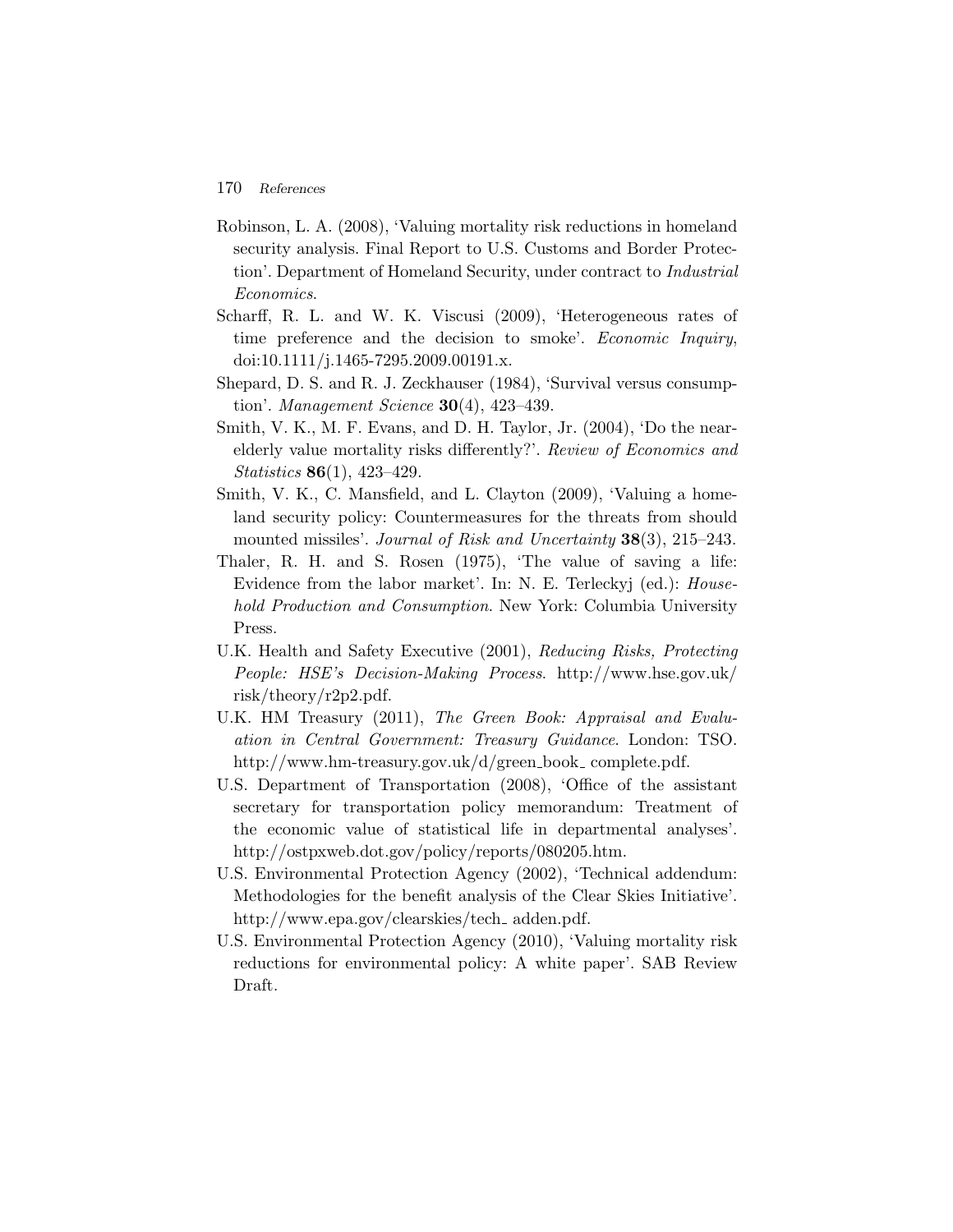- Van Houtven, G., M. B. Sullivan, and C. Dockins (2008), 'Cancer premiums and latency effects: A risk tradeoff approach for valuing reduction'. *Journal of Risk and Uncertainty* **36**(2), 179–200.
- Viscusi, W. K. (1978a), 'Labor market valuations of life and limb: Empirical evidence and policy implications'. *Public Policy* **26**(3), 359–386.
- Viscusi, W. K. (1978b), 'Wealth effects and earnings premiums for job hazards'. *Review of Economics and Statistics* **60**(3), 408–416.
- Viscusi, W. K. (1979), *Employment Hazards: An Investigation of Market Performance*. Cambridge: Harvard University Press.
- Viscusi, W. K. (1992), *Fatal Tradeoffs: Public and Private Responsibilities for Risk*. New York: Oxford University Press.
- Viscusi, W. K. (1993), 'The value of risks to life and health'. *Journal of Economic Literature* **31**, 1912–1946.
- Viscusi, W. K. (2002), *Smoke-Filled Rooms: A Postmortem on the Tobacco Deal*. Chicago: University of Chicago Press.
- Viscusi, W. K. (2003), 'Racial differences in labor market values of a statistical life'. *Journal of Risk and Uncertainty* **27**(3), 239–256.
- Viscusi, W. K. (2004), 'The value of life: Estimates with risks by occupation and industry'. *Economic Inquiry* **42**(1), 29–48.
- Viscusi, W. K. (2007), 'The flawed hedonic damages measure of compensation for wrongful death and personal injury'. *Journal of Forensic Economics* **20**(2), 113–135.
- Viscusi, W. K. (2009a), 'The devaluation of life'. *Regulation and Governance* **3**(2), 103–127.
- Viscusi, W. K. (2009b), 'Valuing risks of death from terrorism and natural disasters'. *Journal of Risk and Uncertainty* **38**(3), 191–213.
- Viscusi, W. K. (2010), 'The heterogeneity of the value of statistical life: Introduction and overview'. *Journal of Risk and Uncertainty* **40**(1), 1–13.
- Viscusi, W. K. and J. E. Aldy (2003), 'The value of a statistical life: A critical review of market estimates throughout the world'. *Journal of Risk and Uncertainty* **27**(1), 239–256.
- Viscusi, W. K. and J. E. Aldy (2007), 'Labor market estimates of the senior discount for the value of statistical life'. *Journal of Environmental Economics and Management* **53**(3), 377–392.